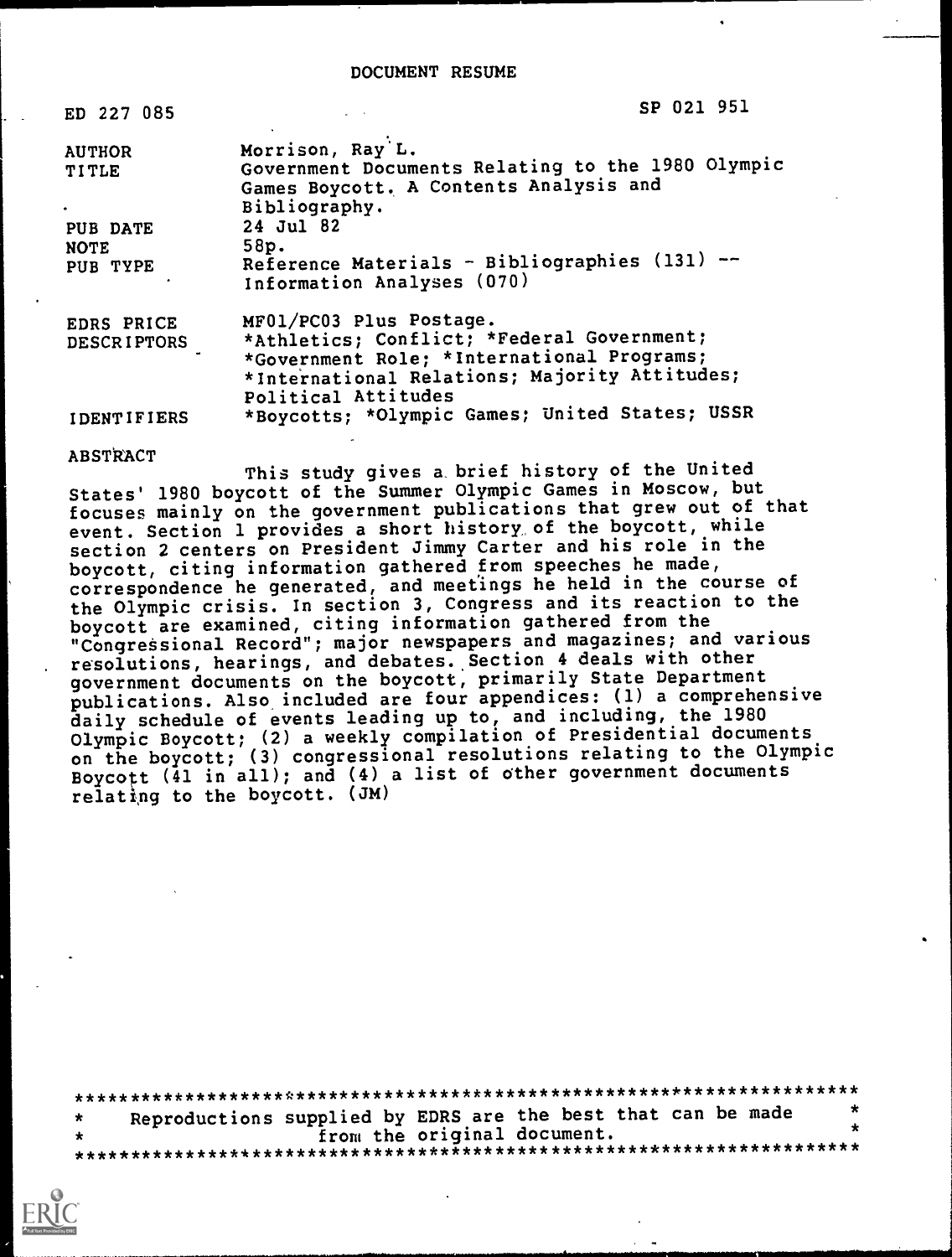### GOVERNMENT DOCUMENTS RELATING TO

### THE 1980 OLYMPIC GAMES BOYCOTT

## A Contents Analysis and Bibliography

N

Ray L. Morrison

"PERMISSION TO REPRODUCE THIS MATERIAL HAS BEEN GRANTED BY

Morri<u>son</u>

TO THE EDUCATIONAL RESOURCES INFORMATION CENTER (ERIC)."

U.S. DEPARTMENT OF EDUCATION NATIONAL INSTITUTE OF EDUCATION EDUCATIONAL RESOURCES INFORMATION CENTER (ERIC)

This document has been reproduced as received from the person or organization onginahng It

Minor changes have been made to improve reproduction quality

Points of view or opinions stated in this docu ment do nol necessanly represent official NIE posdion or pohcy



 $\overline{c}$ 

Advanced Government Documents<br>Professors Heim and Weech **I** Professors Heim and Weech Professors Heim and Weech Allen Contract the Contract of the Contract of the Contract of the Contract of the Contract of the Contract of the Contract of the Contract of the Contract of the Con Graduate School of Library and Information Science  $\sim$  University of Illinois July 24, 1982

 $s \cdot \overline{z}$  ,  $z \cdot \overline{z}$  ,  $z \cdot \overline{z}$  ,  $z \cdot \overline{z}$  ,  $z \cdot \overline{z}$  ,  $z \cdot \overline{z}$  ,  $z \cdot \overline{z}$  ,  $z \cdot \overline{z}$  ,  $z \cdot \overline{z}$  ,  $z \cdot \overline{z}$  ,  $z \cdot \overline{z}$  ,  $z \cdot \overline{z}$  ,  $z \cdot \overline{z}$  ,  $z \cdot \overline{z}$  ,  $z \cdot \overline{z}$  ,  $z \cdot \overline{z}$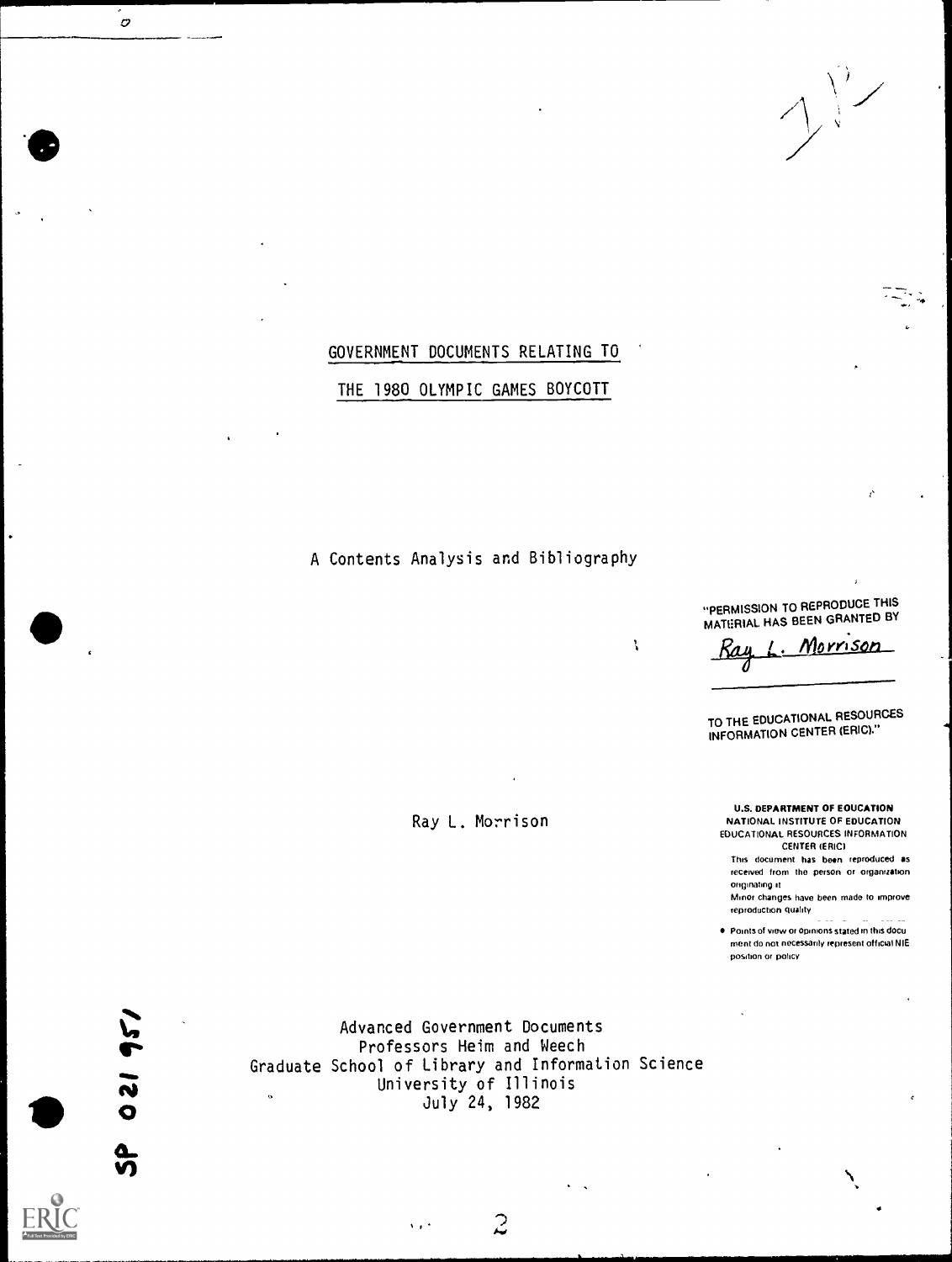# **CONTENTS**

l.

 $\hat{\mathbf{v}}$ 

 $\bullet$ 

|             | Other Government Documents on the Olympic Boycott. 21              |
|-------------|--------------------------------------------------------------------|
|             |                                                                    |
|             |                                                                    |
| Appendixes: |                                                                    |
| Ι.          | Chronology of the Olympic Boycott 37                               |
|             | II. Weekly Compilation of Presidential Documents. 44               |
|             | III. Congressional Resolutions Relating to the Boycott $\ldots$ 48 |
| IV.         |                                                                    |

 $\overbrace{\text{ERIC}}^{\text{C}}$ 

..

 $\hat{\beta}$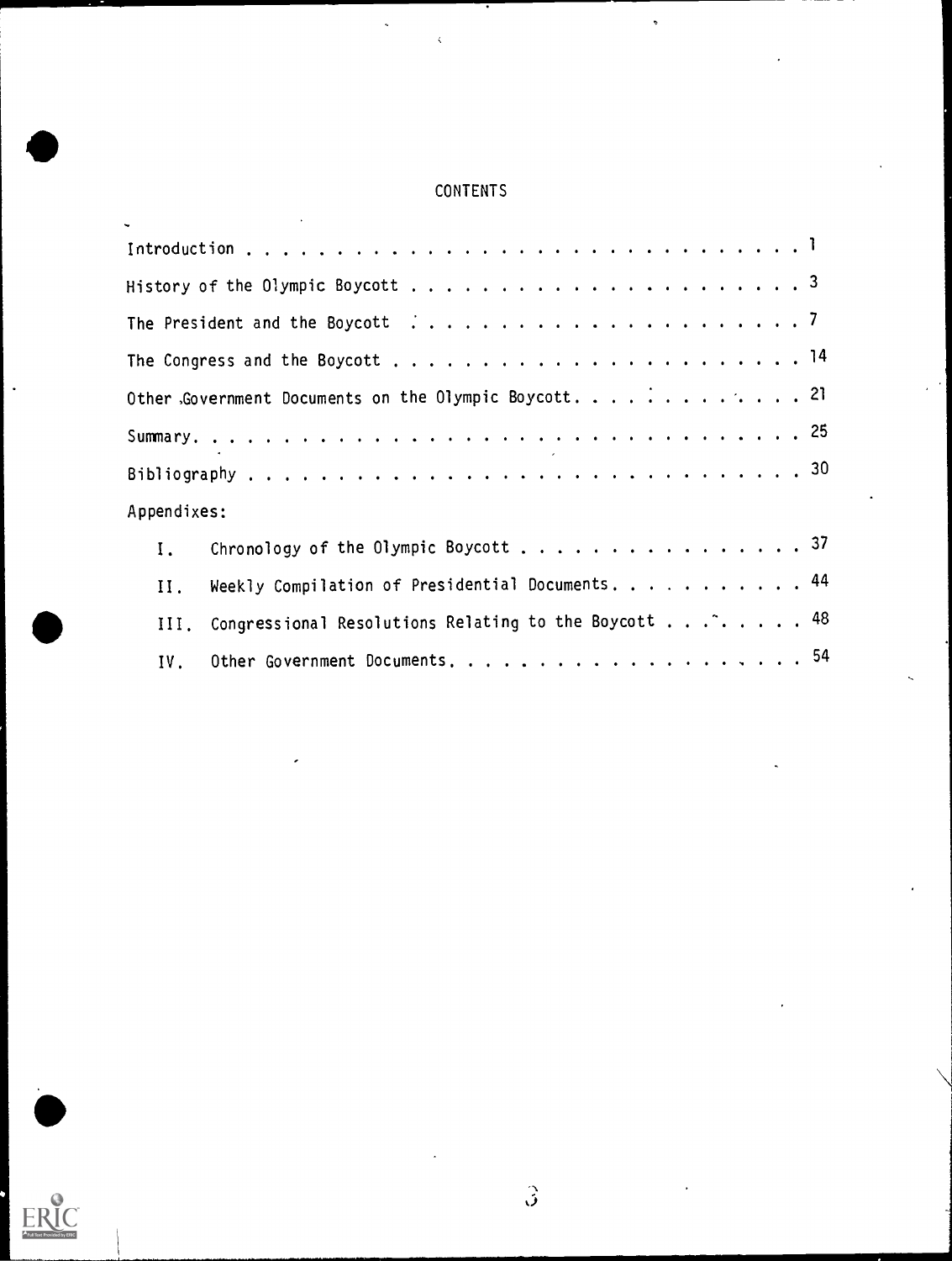## GOVERNMENT DOCUMENTS RELATING TO THE 1980 SUMMER OLYMPIC GAMES BOYCOTT

"The Olympic Games are contests between individuals and not between countries or areas." Olympic Rule No. 101

This paper will give a brief history of the 1980 boycott of the Summer Olympic Games in Moscow, but will focus mainly on the government publications which grew out of this controversial event. These documents include resolutions, hearings, speeches, public laws, statements, etc. and collectively add up to more government material for this one sporting event than any other athletic competition in American history.

Through this report I hope to evaluate what was said in many of the documents, see if an accurate account of the boycott was given, check both sides of the issues, and note what resulted from these actions.

To find the documents used in this paper, such indexes as the Monthly Catalog of United States Government Publications and Congressional Information Service were reviewed to see what materials existed. These items were then iocated in the University of Illinois Library, read, and contents analyzed.  $\lambda,$ 

Also included in this report is an extensive bibliography of government documents relating to the boycott and a comprehensive chronology of events.

The Olympic boycott had been a highly controversial topic among many Americans. In a Gallup Poll taken January 15, 1980, over 71 percent of the U.S. citizens supported President Carter's proposed boycott of the Olympics as opposed to 17 percent who rejected the idea.<sup>2</sup> Two months later, when the boycott became a reality, the majority of supporters dropped to 61 percent.<sup>3</sup>

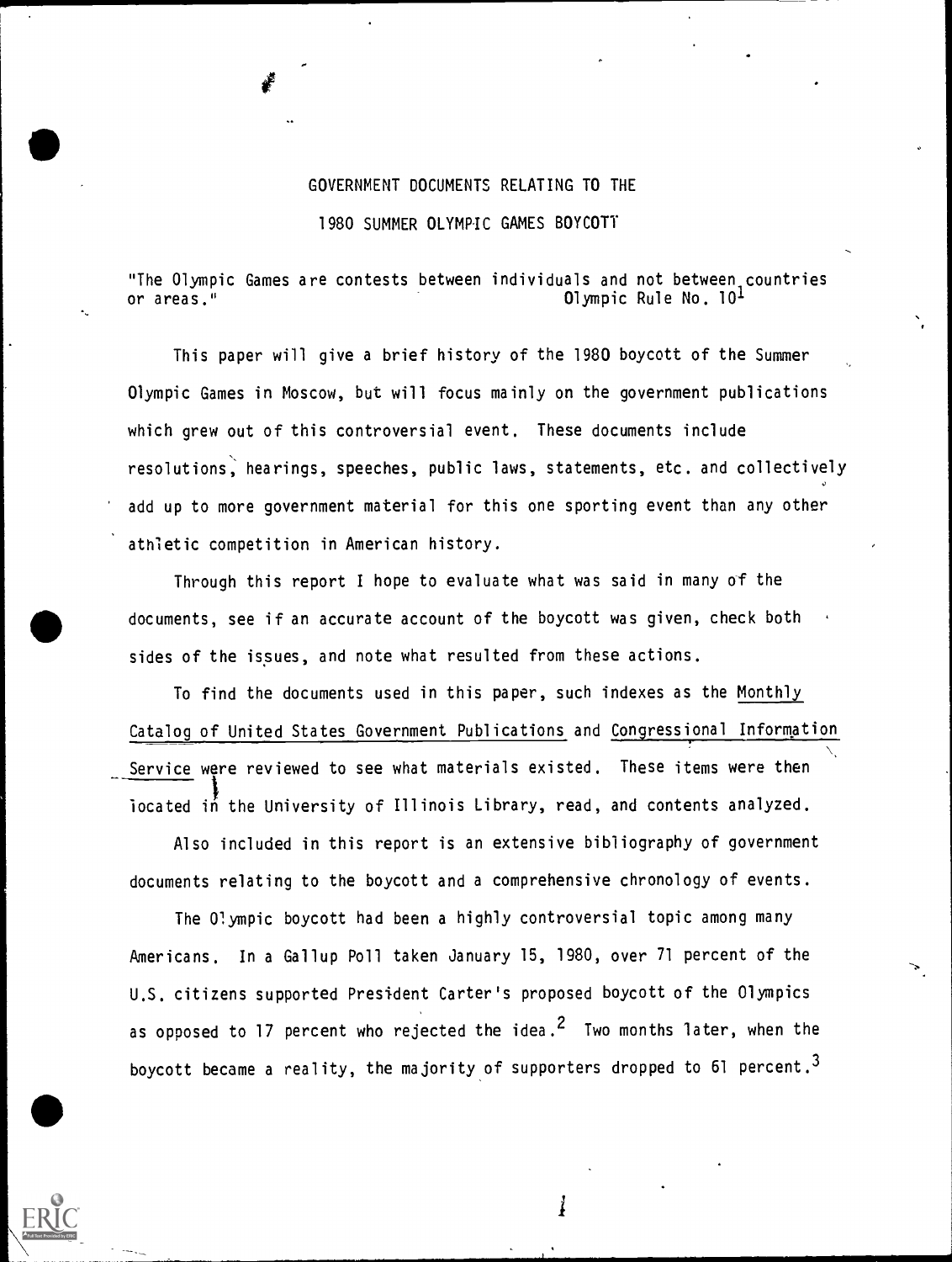--- As the reader will notice from this paper, not only was the public very much pro-boycott, but also many of the government officials.

2.

 $\sigma$ .

o

 $\ddot{\mathbf{J}}$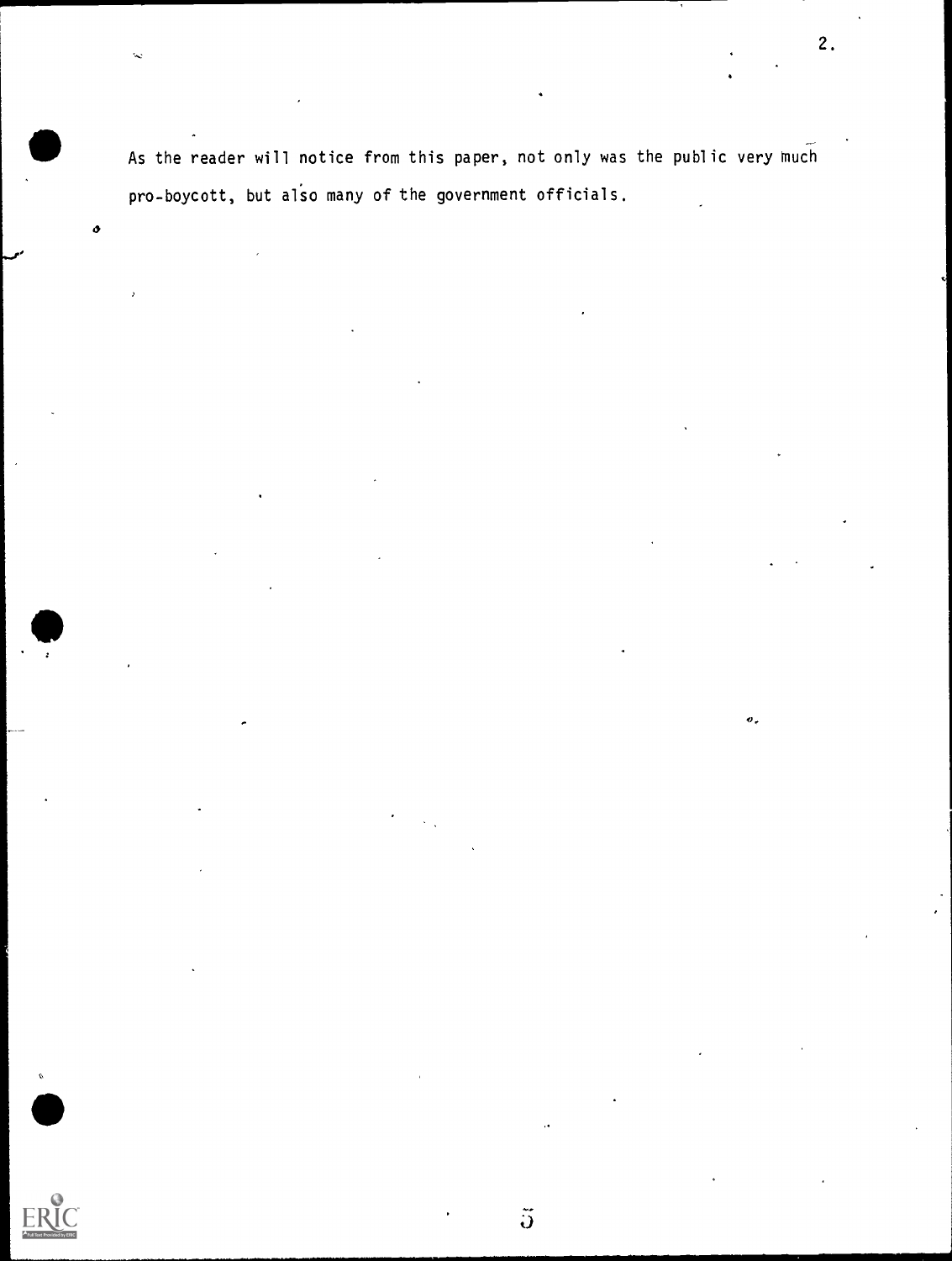### HISTORY OF THE OLYMPIC BOYCOTT

On December 27, 1979, President Hafizullah Amin of Afghanistan was ousted from power, executed, and replaced by exiled former Deputy Premier Babrak Karmal. This overthrow was engineered by the Soviet Union which had airlifted an estimated 30,000 soldiers by December 29, 1979 and an additional 70,000 a few weeks later. 4

In a nationally televised address on January 4, 1980, U.S. President Jimmy Carter denounced the Soviet intervention as an extremely serious threat to peace and said the U.S. would consider boycotting the 1980 Summer Olympic Games in Moscow.<sup>5</sup>

'Carter formally proposed, January 20, 1980, that the Games be moved, postponed, or cancelled unless all Soviet troops were removed from Afghanistan in one month.<sup>6</sup>

Sympathy with the U.S. proposal was not long in coming. Support came from such leaders as British Prime Minister Margaret Thatcher and Canadian Prime Minister Joe Clark. Alchough participation in an actual boycott would have to be determined by the National Olympic Committee of each country, the U.S. position found growing support.<sup>7</sup>

The moral reasons for staying away from Moscow were put in a nutshell by Nelson Ledsky, head of the Olympic Task Force of the U.S. State Department. "There is something repellent," said Ledsky, "about Soviet troops in Afghanistan at the same time flights of doves are being let loose in Moscow."

Carter and the State Department realized full well that a disruption of the Moscow Games would also have a devastating political and social effect on the Soviet Union. It was perhaps the most damaging weapon in Carter's



ပ်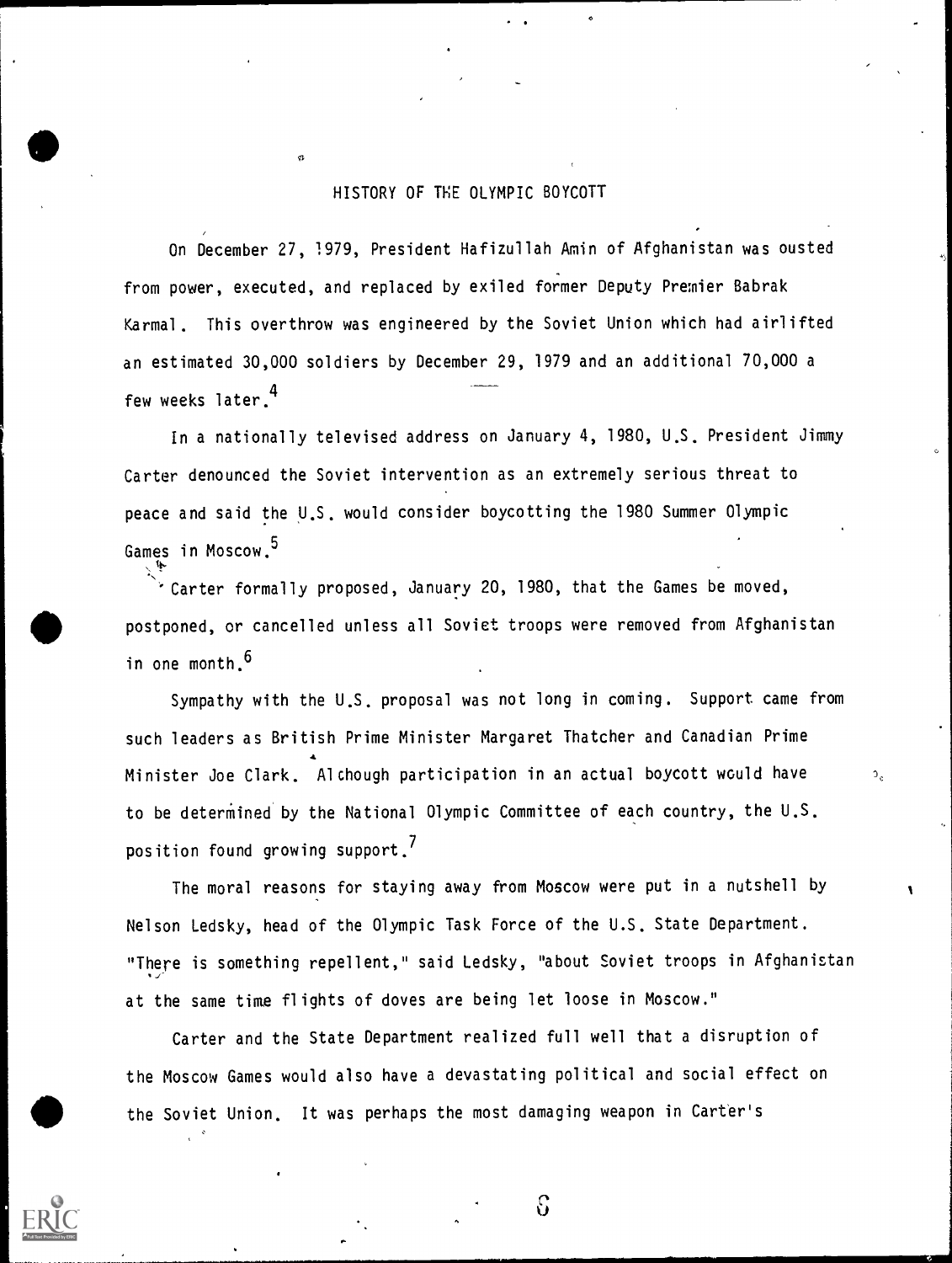diplomatic arsenal.

For the boycotters, there would be a price to pay. A variety of U.S. companies stood to lose millions. The National Broadcasting Company (N.B.C.), which was to have televised the Games in the U.S., would sacrifice a reported# \$22 million in outlay not covered by insurance as well as untold millions in advertising revenue.  $8\,$  Coca-Cola, designated the official soft drink at the Moscow Olympics, would not be there and all American suppliers of uniforms, souvenirs, equipment, and technology would have to cancel important business.<sup>9</sup>

4.

The biggest loser, of course, were the athletes. Whether or not they agreed with the boycott, they were understandably, intensely disappointed. For many, it was the loss of a once-in-a-lifetime opportunity. Years of singleminded dedication and forward-looking enthusiasm - not to mention financial strain, the sacrifice of friends and education, and che shear physical pain of training - went "down the drain."

From the outset there were several proposals to salvage something for the athletes. Carter first promised that every effort would be made to organize an alternative sports festival in which athletes from non-participating countries could compete. <sup>10</sup> The plans were scuttled.

A proposal which had been made in the past, but which now gained more serious consideration, was to move the Games to a permanent site. The enormous cost of putting on the Games and the few choices of hos<sup>+</sup> cities greatly reduced the possibilities. The Greek government offered Olympia, the birthplace of the Olympics, as a permanent site, but the International Olympic Committee (I.O.C.) stood by its committment to Moscow for 1980. The idea of a permanent site was set aside; at least for the time being.<sup>11</sup>

Some U.S. athletes proposed that they be allowed to participate in the Moscow Games, but not take part- in the opening, closing, or medal ceremonies.<sup>12</sup>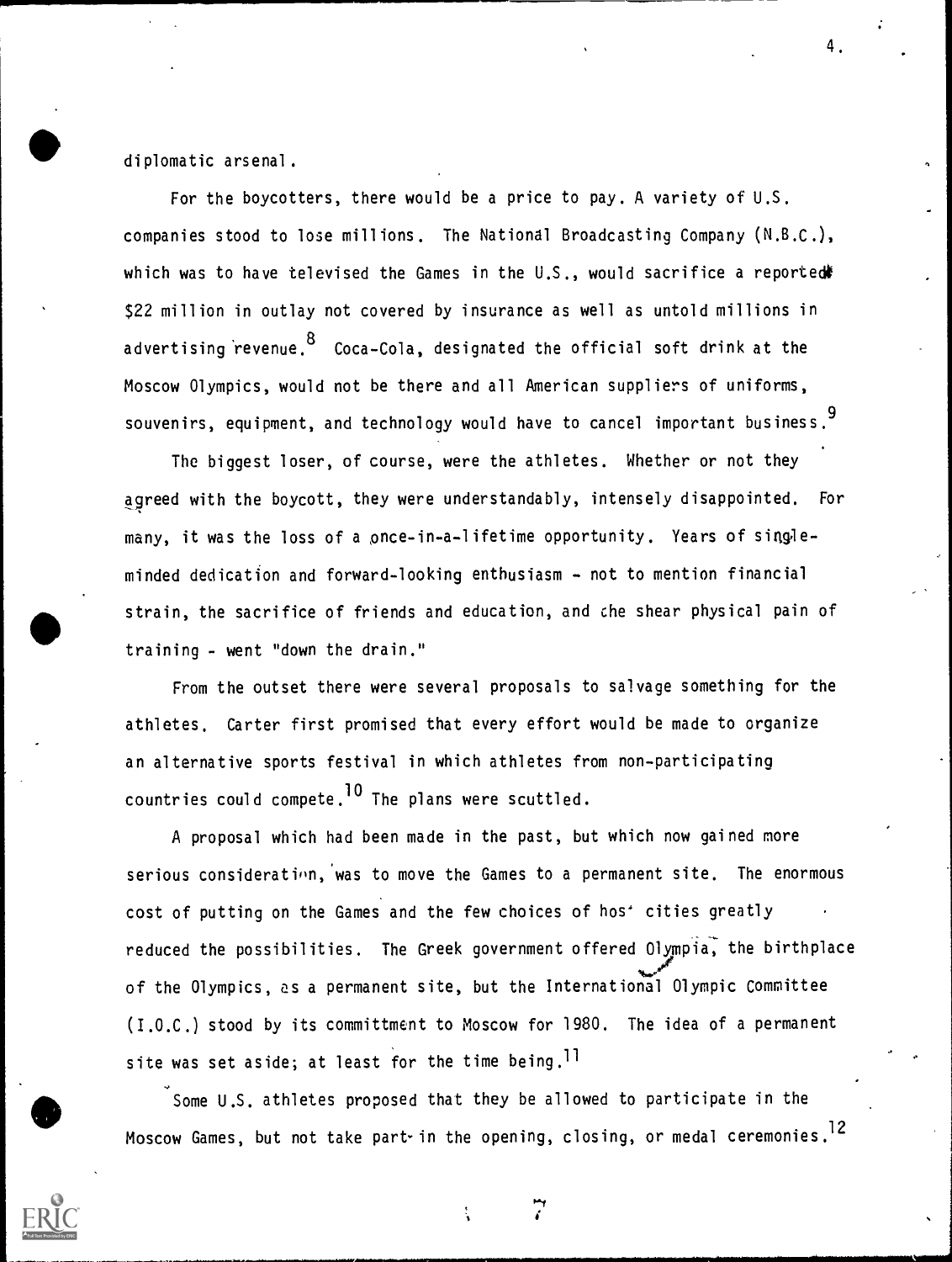The National Olympic Committees of several European countries suggested that the.Games be held in Moscow but without the usual political trappings. All nations would march under the Olympic flag, all athletes would wear the same uniform, no national anthem would be played, and no flags would be raised at the medal ceremonies. The I.O.C. decided to allow teams the option of not using the national flags or anthems at Olympic ceremonies, but ruled ou't the other suggestions.

 $\sigma$  and  $\sigma$ 

Even as all the proposals were being debated and dismissed, the boycott machinery was moving into high gear. The U.S. House of Representatives and Senate overwhelmingly approved resolutions supporting Carter's stand.<sup>13</sup>

At a February 9, 1980 meeting of the I.O.C. in Lake Placid, New York, then U.S. Secretary of State Cyrus Vance reiterated to the committee that his government opposed sending a team to the Olympic Games "in the capital of.ap invading nation." Days later, United States Olympic Committee (U.S.O.C.) President Robert Kane announced that his organization would "accept any decision concerning U.S. participation in the Games the President makes..."<sup>14</sup>

February 20, 1980 was the deadline set by President Carter for the Soviets to pull out its troops from Afghanistan. However, it passed with no change in , the status quo, and the boycott was officially on. All that remained was a vote by the U.S. House of Delegates (U.S.O.C.) in mid-April. In the meantime, numerous foreign governments and several National Olympic Committees came out in support of the boycott.<sup>15</sup>

On April 12, 1980, the U,S.O.C. delegates voted in favor of the boycott by a 2-to-1 margin. The resolution did contain a promise to send a team "if the President of the U.S. advises the U.S.O.C. on or before May 20, 1980 that international events have become compatible with the nation and national security is no longer threatened."<sup>10</sup>.

 $\sim$  3  $\sim$  3  $\sim$ 

5.

I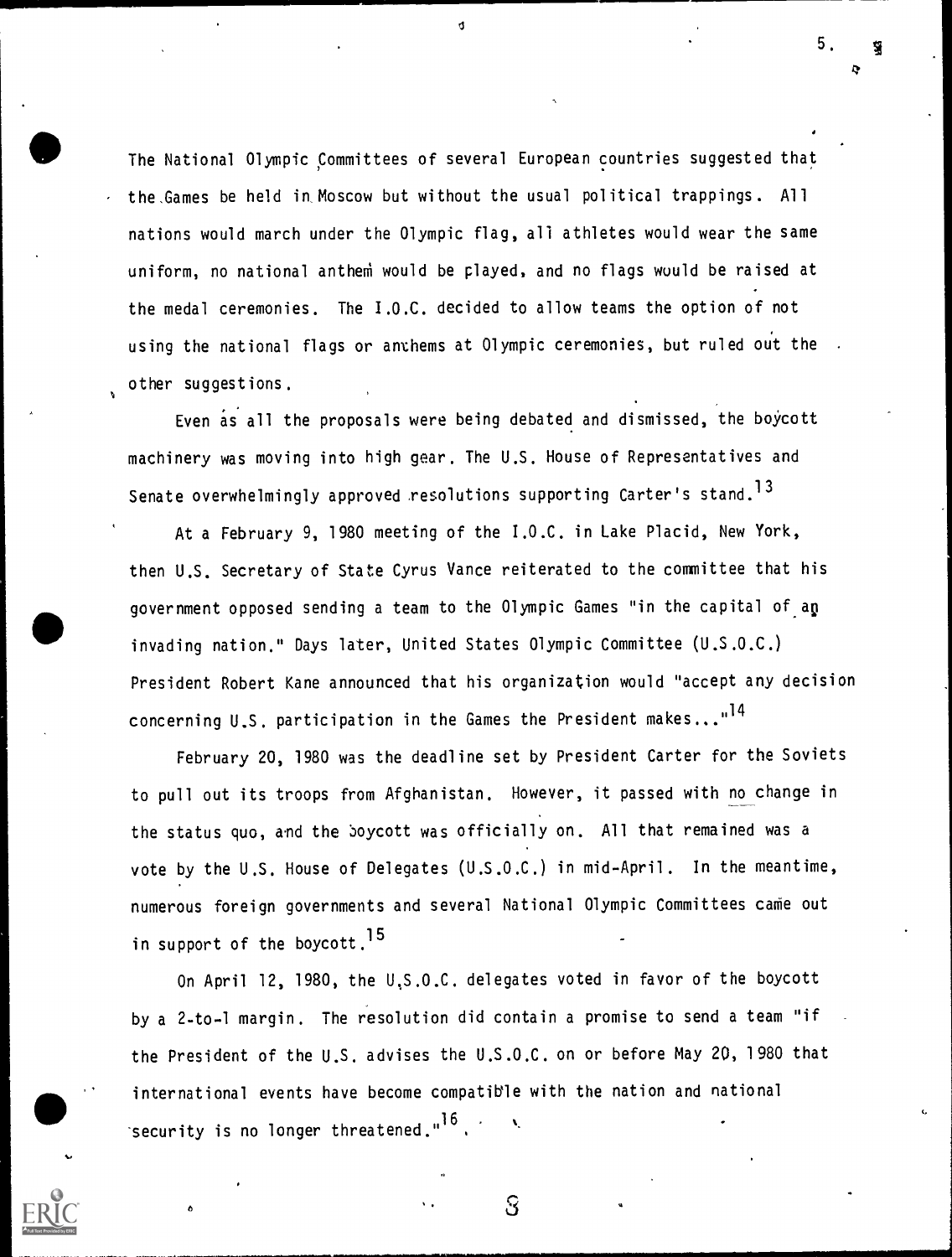'The I.O.C. announced after the May 24, 1980 deadline, the names of those nations planning to attend and those expecting to boycott the 1980 Summer 'Olympic Games in Moscow. There were 85 na'tions accepting invitations such as Australia, France, Great Britian, and Sweden. Besides the U.S., there were 26 other countries who declined the bid including Canada, China, Israel, Japan, and West Germany. There were also 27 countries, not responding such as Norway and Egypt.17

6.

The XXII Olympic Ganes began on July 19, 1980 and the boycott began. It also meant that this was the first Olympic contest ever staged in a communistic country.

A complete history of.the 1980 Summer Olympic Games boycott can be found in Appendix J.

Э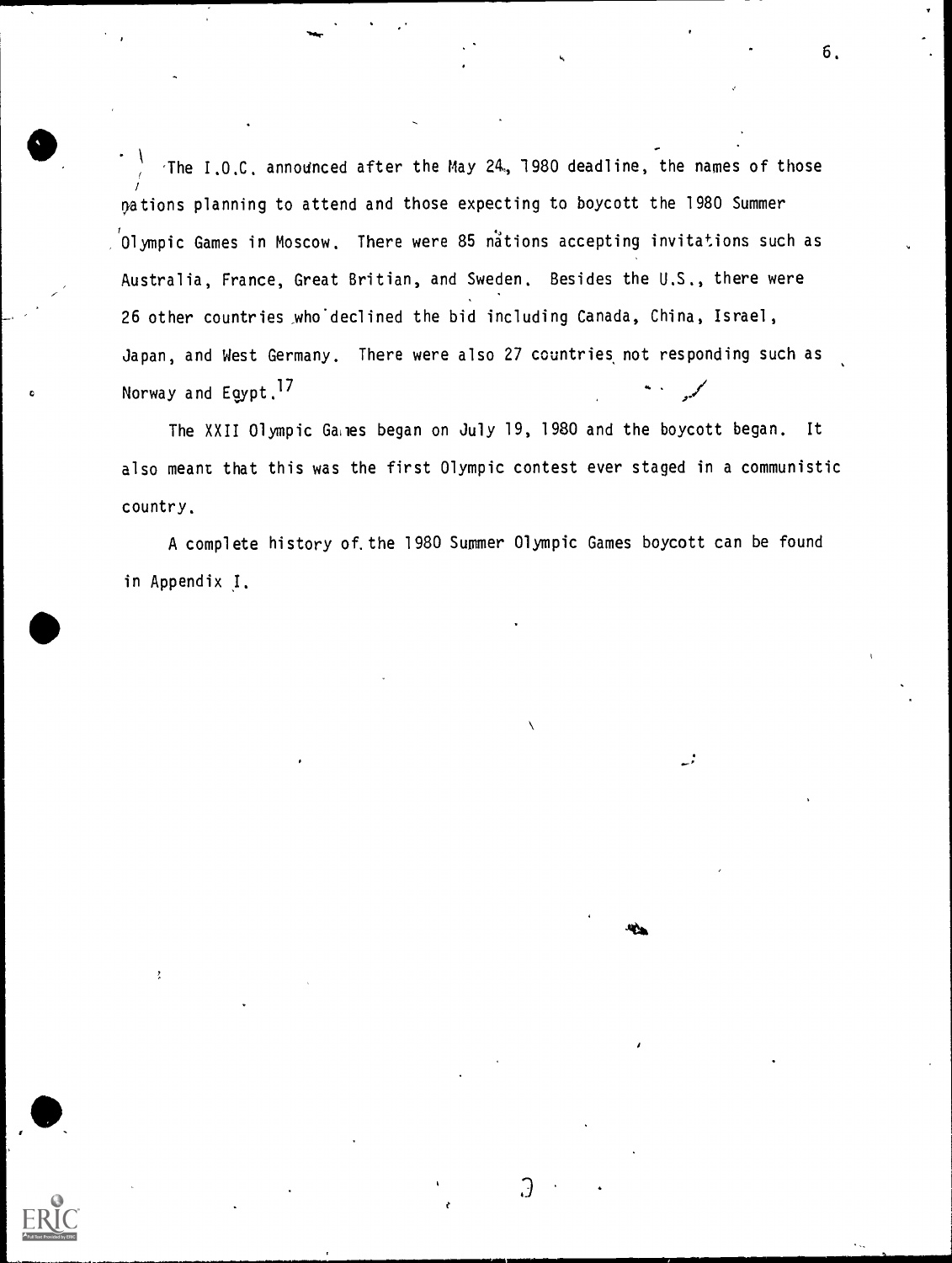### THE PRESIDENT AND. THE OLYMPIC BOYCOTT

re

i e

ao:

Because the boycott was President Carter's "pet project", he spoke on the subject numerous times. In fact, there are 45 separate entries in the Weekly Compilation of Presidential Documents from January 4, 1980 to October 20, 1980. Included are 34 speeches, addresses, interviews, and question-and-answer sessions; eight statements and announcements; two letters and mailgrams; and one each of memorandums and acts.

The following are several of the highlights of Carter and his involvement with the boycott as revealed in the Weekly Compilation of Presidential Documents.

Carter's first mention of the boycott appeared in a nationally televised address January 4, 1980, when he denounced the Soviet intervention as "an extremely serious threat to peace..."

He also said that although the United States would prefer not to withdraw from the Olympic Games, but "the Soviet Union must realize that the continued  $\cdot$  aggressive actions will endanger both the participation of athletes and the travel to Moscow by spectators who would normally attend the Olympic Games."<sup>18</sup>

For two weeks, the President restrained himself hoping in vain for some sign that the Soviet Union would heed the warning he had delivered. With Soviet troops still very much in Afghanistan, the President decided it was time for a flat-out ultimatum - if those forces were not off Afgan territory by February 20, 1980, the U.S. would not compete in Moscow.

Carter outlined his position on television's "Meet the Press" and in a four-page letter to the U.S.O.C. He asked U.S.O.C. officials to convey to the I.O.C. his convictions that unless the Kremlin met his deadline, the Summer Games should be moved to another site or sites, postponed, or cancelled.

 $\ket{1}$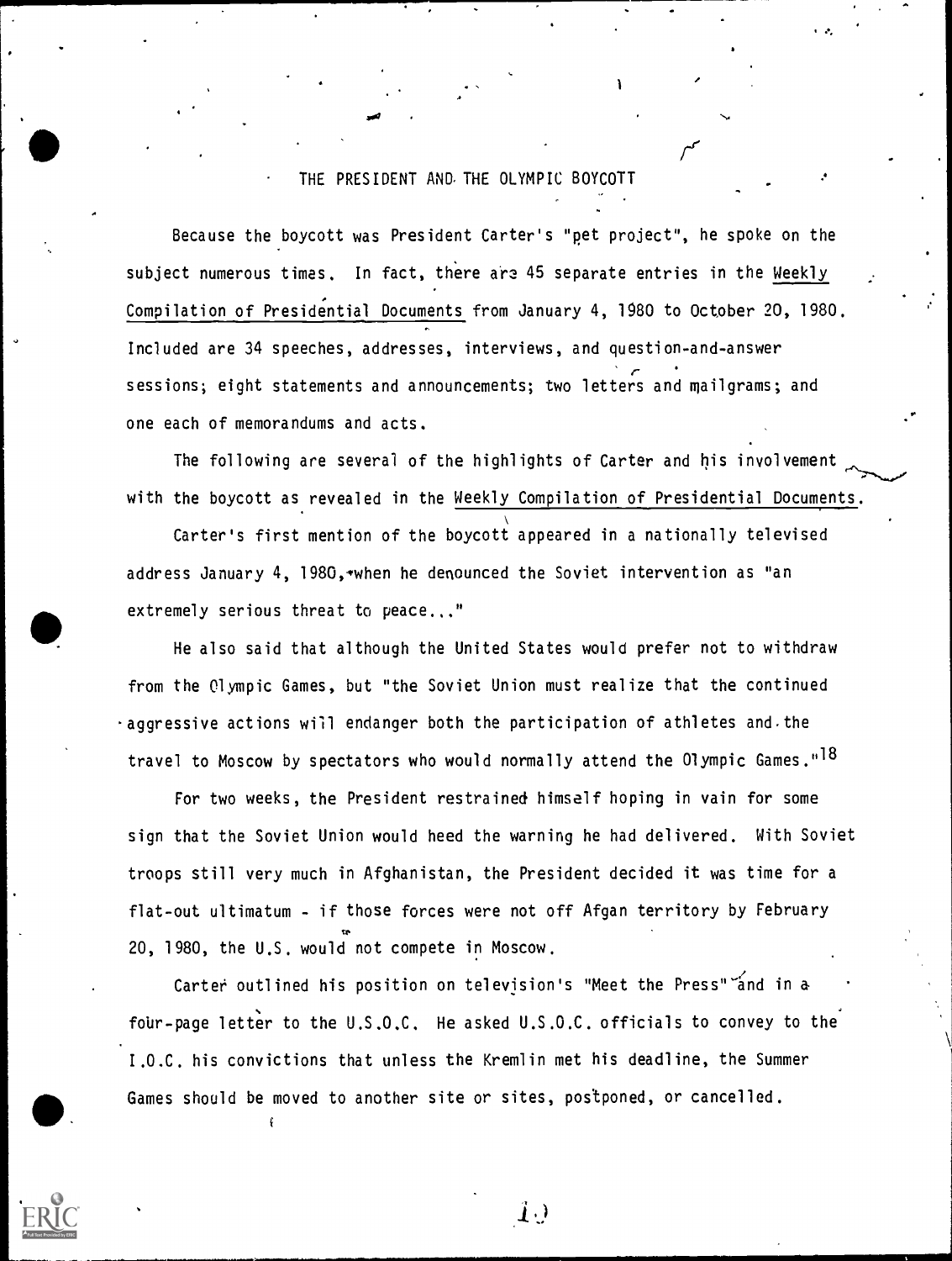In his talk, Carter said that if the Soviet Union  $\widetilde{4}$  gnored his ultimatum, he hoped "as many nations as possible would support scrapping the,Moscow Game's, and that, moreover, he would personally, prefer that future Olympics be held at a permanent site - in the case of the Summer Games, in Greece, their original home.19

8. t.

The President also noted that the American people were squarely in favor of a boycott of the Moscow Games which certainly appeared to be true - and which no doubt influenced the timing of his decision.

Writing to the U.S.O.C., Carter noted, "the desirability to keeping government policy out of the Olympics."'However, he argued that "the Soviet Government attaches enormous political importance to holding the 1980 Olympic Games in Moscow, and if the Olympics are not held there because of Soviet military aggression in Afghanistan, this powerful sight of world outrage cannot be hidden from the Soviet people, and will be reverberated around the globe."<sup>20</sup> . Carter, in his "State of the Union" address said that in order to penalize the Soviet Union, he would not only boycott the Olympics, but also not issue fishing permits to Russian ships and cut off shipments of highly-technology equipment and agriculture products to the U.S.S.R. The President made this statement because of the criticism by the press as to "Why make only the athletes suffer?"21

In news conferences and question-and-answer sessions during the months of February and March, one question was always raised as to the U.S. position in the boycott. It seemed the press was trying to see if there was any possible way around a boycott. Carter, however, would come back with his "pro-boycott poll" by saying "I do believe that the overwhelming support that I've seen so far in America will not wane for my refusing to go to the Olympics in Moscow,  $22$ 

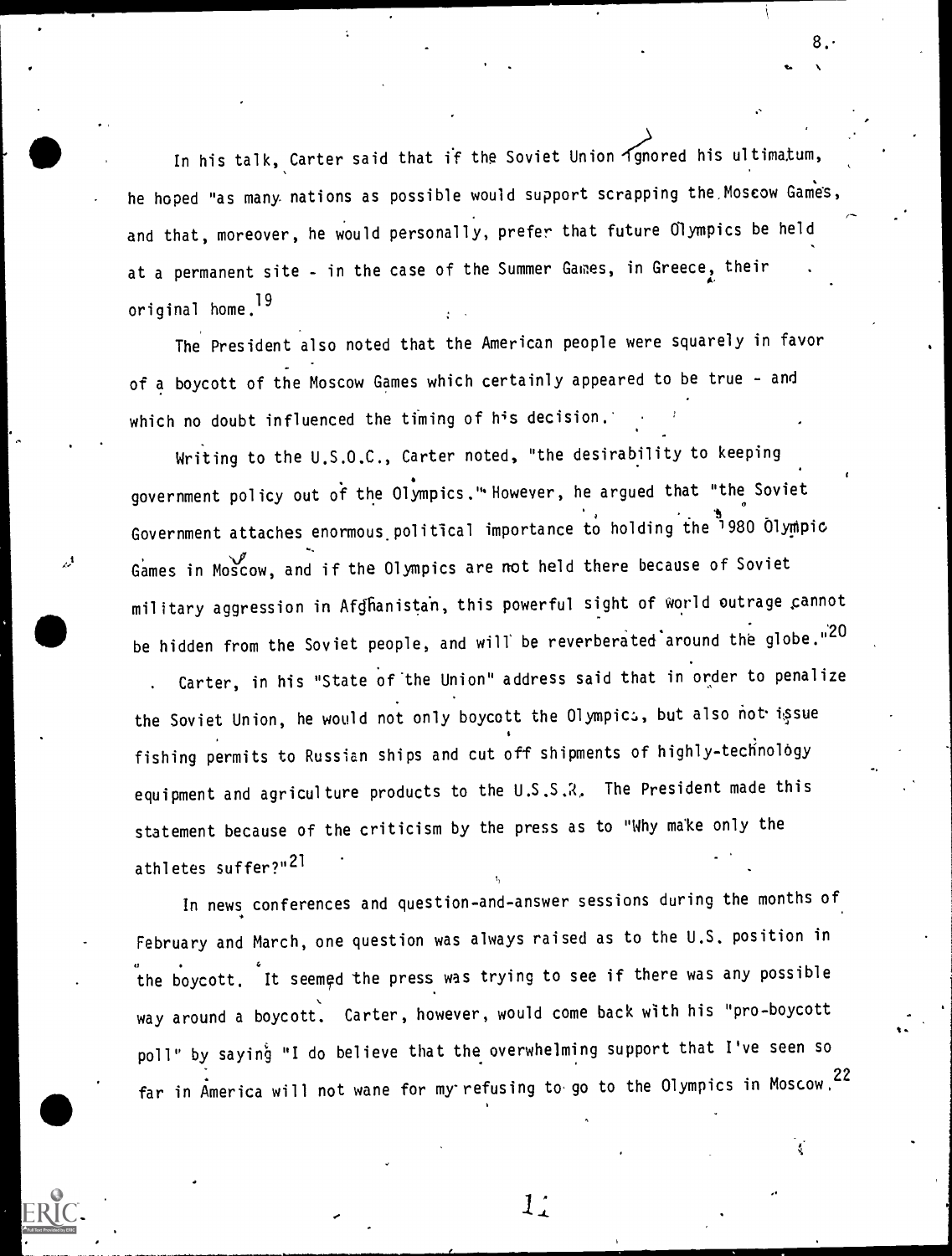The President, while drumming up support from American citizens, was also looking towards getting international leaders on his side as well. Carter sent out over 100 letters to presidents and prime ministers asking them to help back the U.S. boycott. When these leaders came to the U.S. to visit, Carter would make it a point to discuss the Olympic crisis with them.

Two of these occasions were mentioned in the Weekly Compilation of Presidential Documents. The first was when Carter made a joint press statement with Chancellor Schmidt of West Germany in which both men agreed their countries should boycott the Olympics. Earlier, Carter had done a similar thing with President Moi of Kenya.23

Carter told a group of.American athletes March 21, 1980, that his decision not to send a U.S. contingent to the Olympic Games was irreversible. These athletes were members of the Athletic Advisory Council of the U.S.O.C. and ,  $\cdot$ spent two days listening to the President and his aids speak on the pros and' cons of an Olympic boycott.

In a firm way he said, "I can't say at this moment what other nations will not go to the Summer Olympics' in Moscow. Ours will not go. <sup>I</sup> say that without any equivocation. The decision has been made."<sup>24</sup>

An important White House statement was released March 28, 1980, in which the President announced he had urged American businessmen not to participate in or contribute to the holdings of the Summer Games. He directed the Secretary of Commerce to (1) deny licenses for'goods and technology to be used in support of the Summer Games; (2) revoke export licenses for Olympic-related exports that had not been shipped; (3) impose controls on all exports not requiring licenses in support of the Olympics; and (4) prohibit payments associated with all Olympic-related exports.<sup>25</sup>



ГP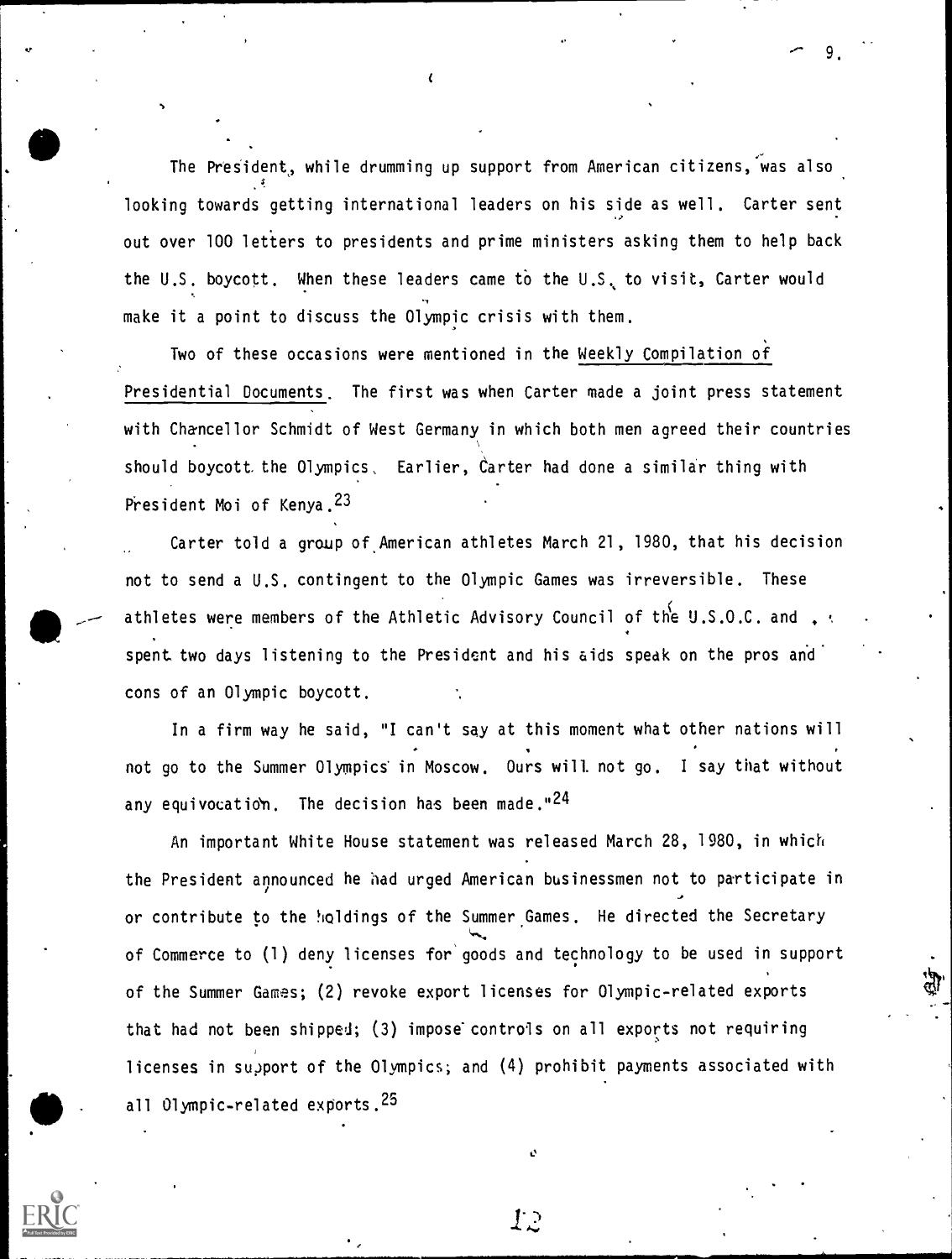A week before the U.S.O.C. House of Delegates was to vote on the boycott, Carter sent a mailgram to each voting member urging his support at the ballot box. In this letter Carter stated that "a U.S.O.C. decision to send a team to Moscow would be against our national security. It would indicate to the Soviets and to the entire world that the U.S. lacks the resolve to oppose Soviet aggression and would weaken the international Olympic movement." $26\%$ 

In a speech to the American Society of Newspaper Editors,  $\mathrm{\`c}_\mathrm{\`a}$ rter came out with a bombsheel aimed at the Russians. In reading from the Handbook for Party Militants in the Communist Party (1980) he quoted:

"The idealogical struggle between East and West is directly involved in the selection of the cities where the Olympic Games take place. The decision to award the Olympic Games to the capital of the world's first socialist state is convincing testimony of the general recognition of the historic importance and correctness of the foreign policy course of our country, and of,the enormous service of the Soviet Union in the struggle for peace."27

This statement was carried by the press and appeared numerous times in the  $\,$ ,. Congressional Record, other government publications, newspapers, and periodicals.

His second bombshell of the speech was, "If legal actions are necessary to enforce the decision not to'send a team to Moscow, then I will take those legal action."

The U.S.O.C. had until May 24, 1980, the deadline for the Summer Olympic entries to make its decision. The Carter Administration wanted the U.S.O.C. to endorse the boycott sooner than that, in order to show other nations that the U.S. was unified behind the boycott.

t.

Among the tactics used were: (1) bringing U.S.O.C. representatives to Washington for discussions with high-level White House, congressional, State Department, and Defense Department officials; (2) encouraging corporations to reduce or withhold contributions to the U.S.O.C. unless the organization backed the boycott; (3) invoking emergency powers in the Amateur Sports Act of 1978

10.

13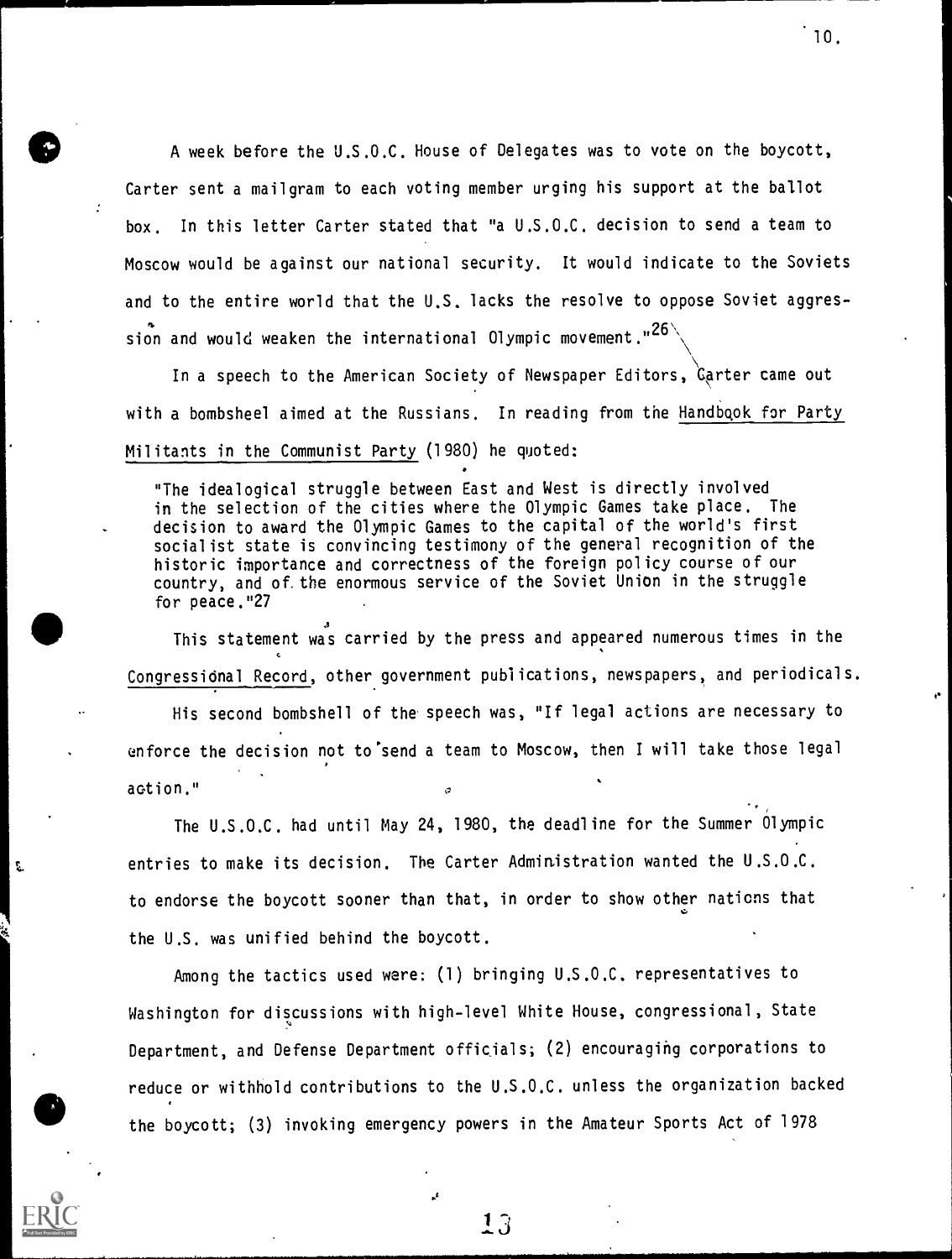to block federal subsidies to the U.S.O.C.; and (4) threatened to revoke the U.S.O.C.'s tax-exempt status.

When Carter had finally pressured the U.S.O.C. into officially boycotting the Olympics, he issued a White House statement April 12, 1980, to the effect that there would be no chance that the U.S. would ever go to the 1980 Olympics, even if the Soviets pulled out of Afghanistan before May 20, 1980. Contrary to that, the U.S.O.C. House of Delegates said that even though they voted to boycott the Olympics, if the Soviets pulled out, they would go to Moscow.<sup>28</sup> It would have been interesting if that situation had occurred so that we could have seen who was going to give in first: the U.S.O.C. or President Carter.

effective Olympic boycott would be the greatest psychological blow to the<br>Russians." He stated that the Soviet citizens weren't aware that 104 nations<br>had condemned the U.S.S.R. invasion of Afghanistan and it would be diff In a talk to reporters from Pennsylvania, Carter explained "that an Russians.." He stated that the Soviet citizens weren't aware that 104 nations had condemned the U.S.S.R. invasion of Afghanistan and it would be difficult for the Russian government to explain why a number of nations were staying away from Moscow. <sup>29</sup>

> An interesting little notice appeared May 9, 1980, as the White House announced that the Administration proposed an amendment to the 1980 budget to assist the U.S.O.C. in launching a major fund-raising drive. The proposal called for an appropriation of \$1 of Federal funds for every \$2 that the Committee was able to raise from non-Federal sources. The maximum Federal contributions mentioned was \$11 million.30

presidents of leading Am Several newspaper reporters claimed this was part of the deal Carter made with the U.S.O.C. for their pro-boycott vote. However, two weeks later, another ',White House announcement stated that the President met with 20 chairmen and presidents of leading American corporations to support the U.S.O.C. fundraising drive.31

 $\mathbf{U}$ 

,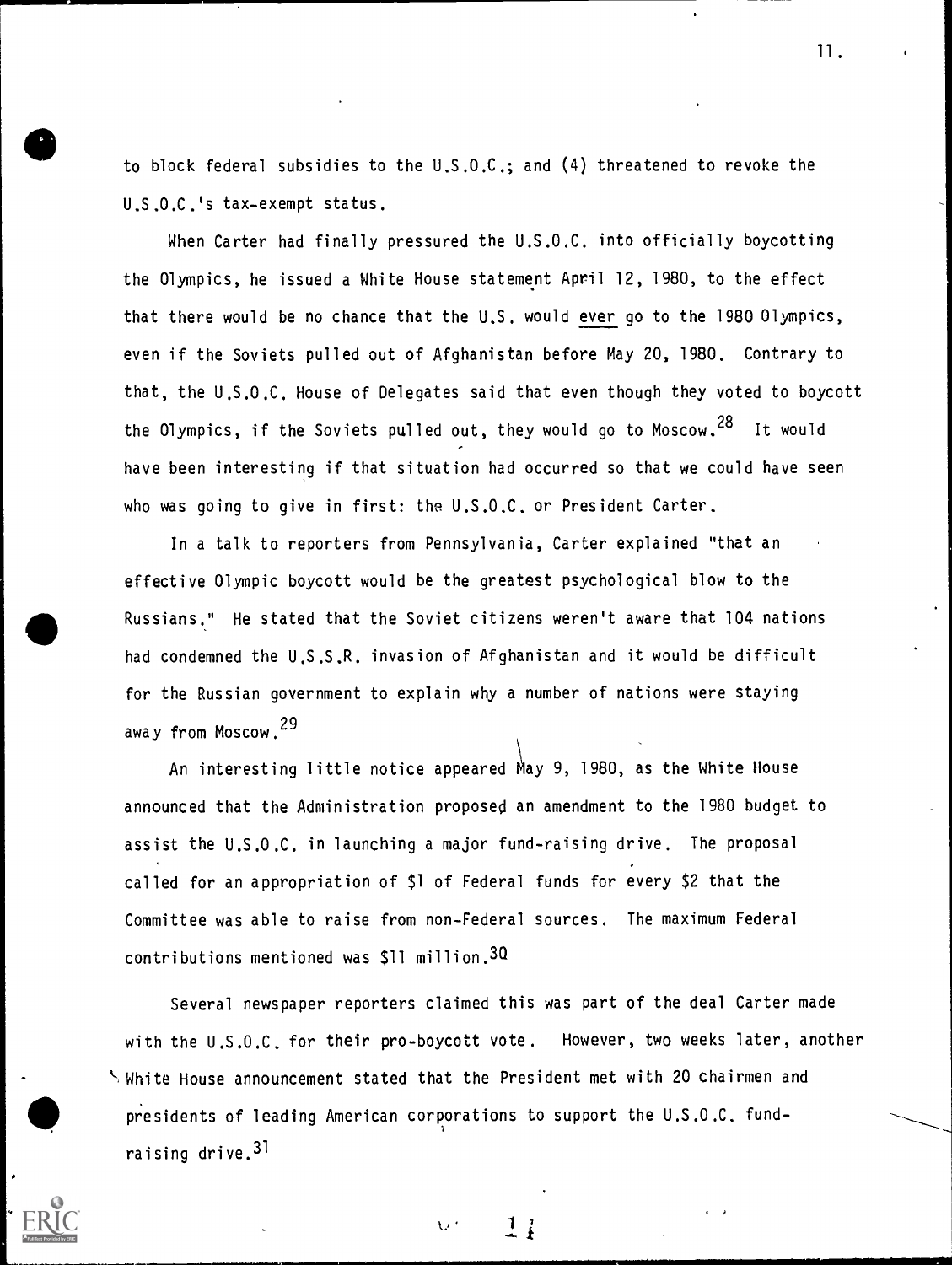On July 4, 1980, Carter appeared at a town meeting in Merced, California , and answered for the umpteenth time, "Is the U.S. going to the Olympics this year?" His response gave a clear cut position as to why the U.S. was pro boycott:

"There will be an Olympic Games in Moscow but the U.S. will not participate. I'm sorry this happened, but there are times when our country must.stand for principles and for what is right. The Olympic Games are supposed to be to enhance peace and brotherhood and friendship. When the Soviet Union just before the Olympic . Games invades an innocent country and kills literally thousands of men, women, and children who had done them no harm and then professes with a great propaganda effort they they are the peaceloving nation on earth and that the Olympic Games were actually assigned to Moscow because their foreign policy and their principles were right, it's time for the nations to let them know that they cannot get away with that false claim and propaganda."32

After this stirring speech, Carter followed it up by stating he was planning to give each U.S. Olympic team member a medal, was going to honor them in Washington D.C., and would try to visit the athletes at as many Olympic Trials as possible.

When the athletes did appear in Washington, Carter spoke with them twice on July 20, 1980 and once with the U.S. Olympic swimming team, August 5, 1980. In his remarks, he explained what would have happened if we had decided to go to the Olympics after all.

world peace, we cannot and could not allow such a message to be conveyed." He claimed "it would have been impossible for us credibly to maintain our leadership on the world scale in our continuing effort to seek freedom in Afghanistan...Our participation would have sent an unmistakable message to the Soviet government, the Soviet people, and to people all over the world. That message would have been this: the U.S. might not like the idea of aggression and the deprivation of freedom for people, but when it really comes down to it, we are willing to join the parade as if nothing had happened. For the same of



 $1\degree$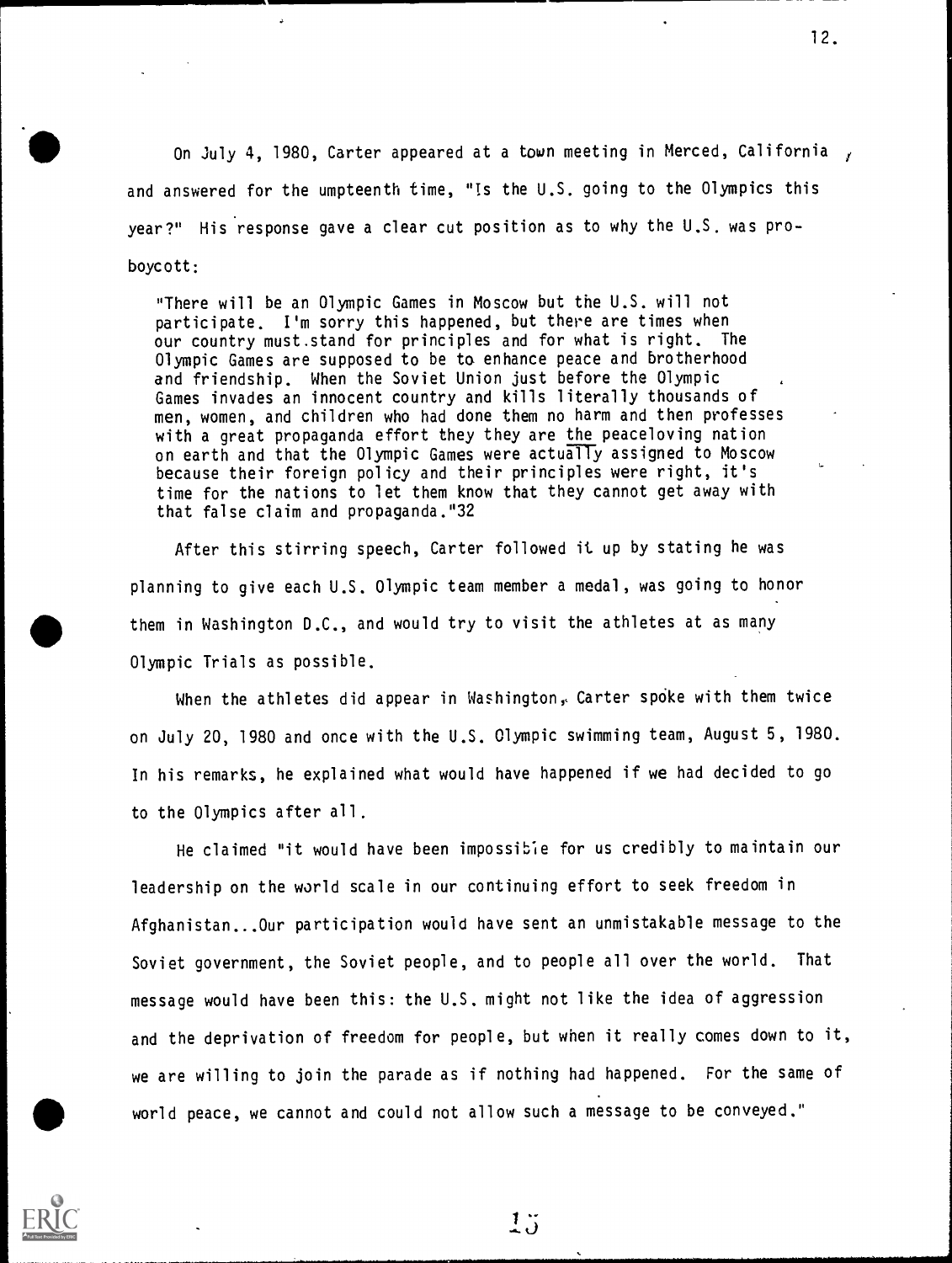Not all documents found in the Weekly Compilation of Presidential Documents were discussed in this chapter, but a complete listihg with dates and page numbers can be located in Appendix 11.



13.

 $\ddot{\phantom{a}}$ 

a.

k,

,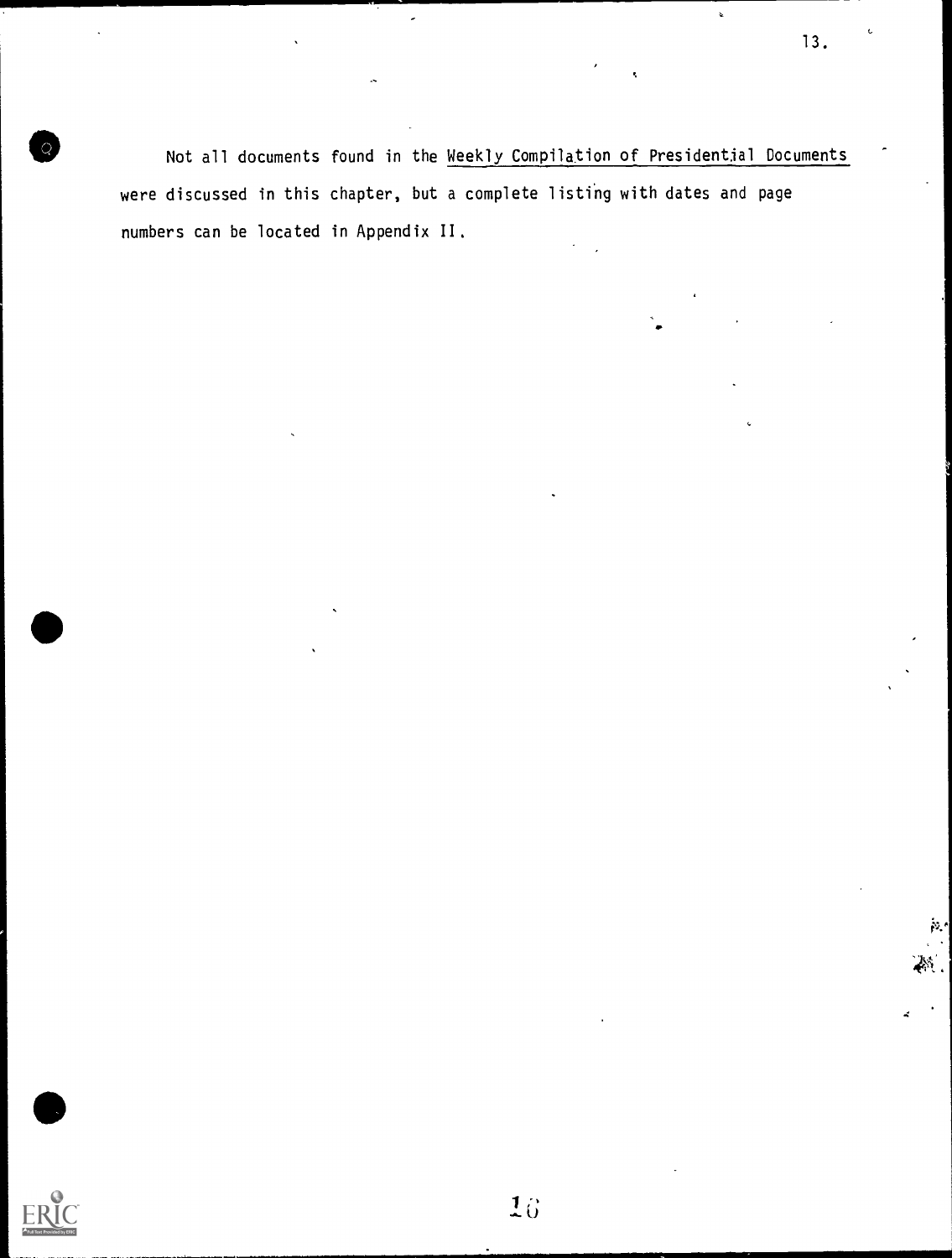#### CONGRESS AND THE BOYCOTT

No government agency has written more on the Olympic boycott than the U.S. Congress. Through the Congressional Record and several hearing prints, one is able to get a feeling of how the legislators felt about this controversial sporting event.

One of the most informative parts of the Congressional Record was the newspaper And periodical articles which appeared in among the Senate and House remarks and the extention section. By looking in the index and going to the specified pages, one can read over 60 articles related to the boycott, 37 of them in the month of January alone.

Some of these excerpts came from such prestigious publications as the New York Times, Washington Post, and Newsweek as well as lesser known papers including small city dailies and college newspapers.

Several legislators were known for placing most of these articles in the Congressional Record. Senator David Pryor, for example, inserted 12 pages of articles among one of his debates on the boycott. Two other notorious inserters were Senator Daniel Moynihan and Representative Edward Derwinski.

A sampling of titles of articles include: "We Won't Go to Moscow," "Boycott Only Hurts Athletes," "Seven Reasons to Boycott," "Russians Play Politics So Put 'Em in the Penalty Box," "86 Percent in Poll Back Boycott of Olympics," "1936: a Move to Boycott Failed." Only one out of every ten articles was anti-boycott.

Also included in the Congressional Record were a number of broadcasts, interviews, letters, reports, statements, and press releases. All of these made for informative reading and gives an idea of what other personalities in

 $17$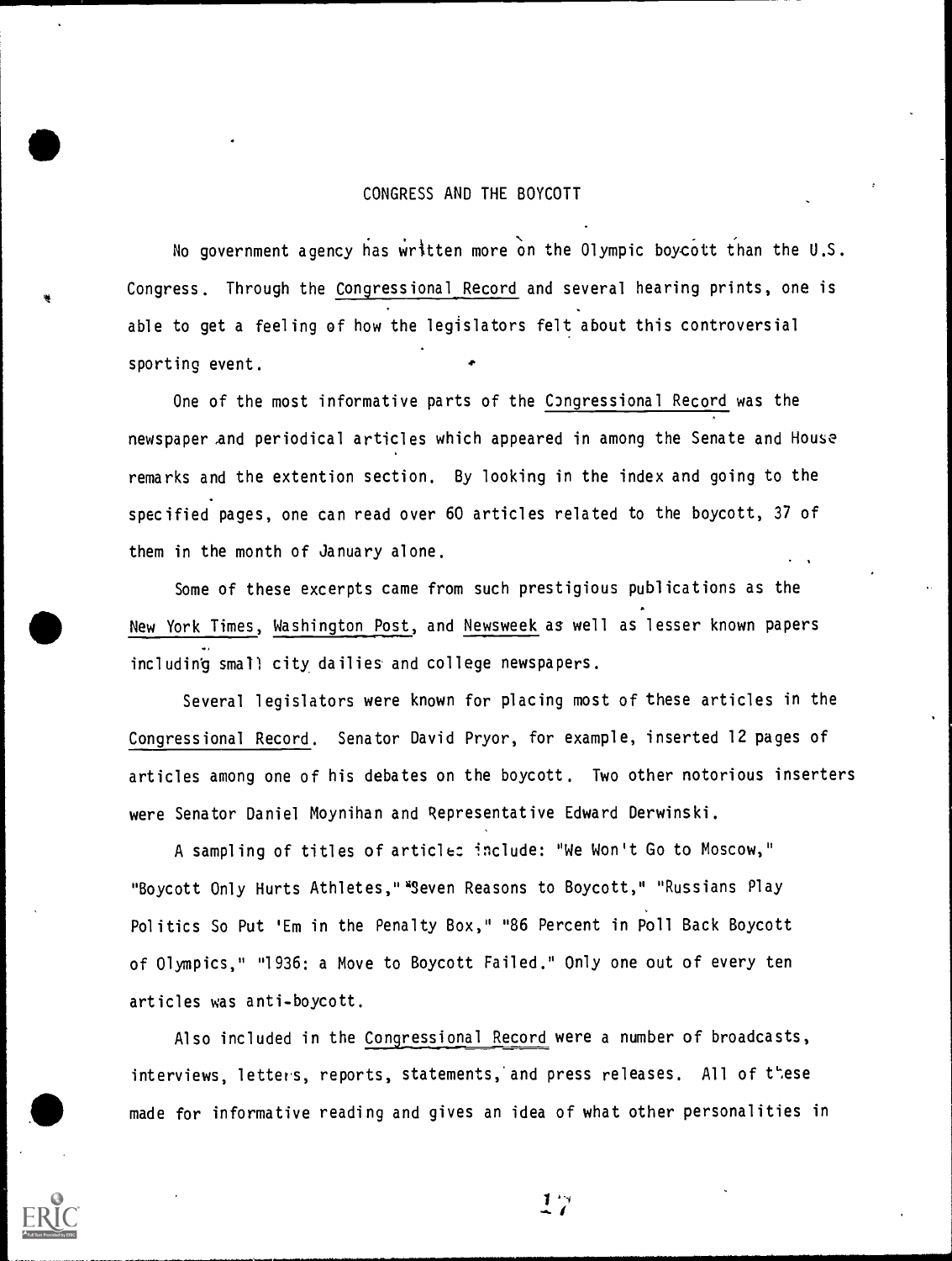government and the sporting world had to say on the boycott subject.

From January 17, 1980 to January 28, 1980, there were over a dozen congressional resolutions which urged the U.S. to boycott the Olympic Games. Some of these included H. Con. Res. 239, 242, 244, 245, 247, 249, 250, 254, 255, 256, and Sen. Con. Res. 64, 66, 68, and 70.

Of these, H. Con. Res. 249, introduced by Congressman Clement Zablocki on January 22, 1980, was the one considered by Congress. It urged (1) public support for the U.S.O.C. and athletes; (2) the I.O.C. to accede to the U.S.O.C.'s proposal to transfer, postpone, or cancel the 1980 Summer Olympic Games; (3) no American participation or attendance if the I.O.C. fails to adopt such proposal; (4) that other nations be encouraged to support the U.S. policy; and .(5) the I.O.C. to consider the creation of permanent site for the Summer and Winter Olympic Games.33

A hearing before the House Committee on Foreign Affairs discussed H. Con. Res. 249 on January 23, 1980. The 88-page document which came from the hearing was titled "U.S. Participation in the 1980 Summer Olympic Games" and included a variety of witnesses and other related materials.

The major witness to speak was U.S.O.C. President Robert Kane, who felt that the "U,S.0,C. was caught in the middle of the controversy - the athletes on one side wanting to participate in the Olympics and the government on the other hand who wants to boycott the Games." Kane also discussed the U.S.O.C. organization in general, its relationship with the I.O.C., its view on the Olympic boycott, 'relocating the Olympics, and resolutions being considered by Congress.

The other speaker was Deputy Secretary of State Warren Christopher who talked about an alternative site, responses of Moslem nations on the idea of a boycott, possibilities of a Soviet withdrawal of its troops, and the legal

 $18$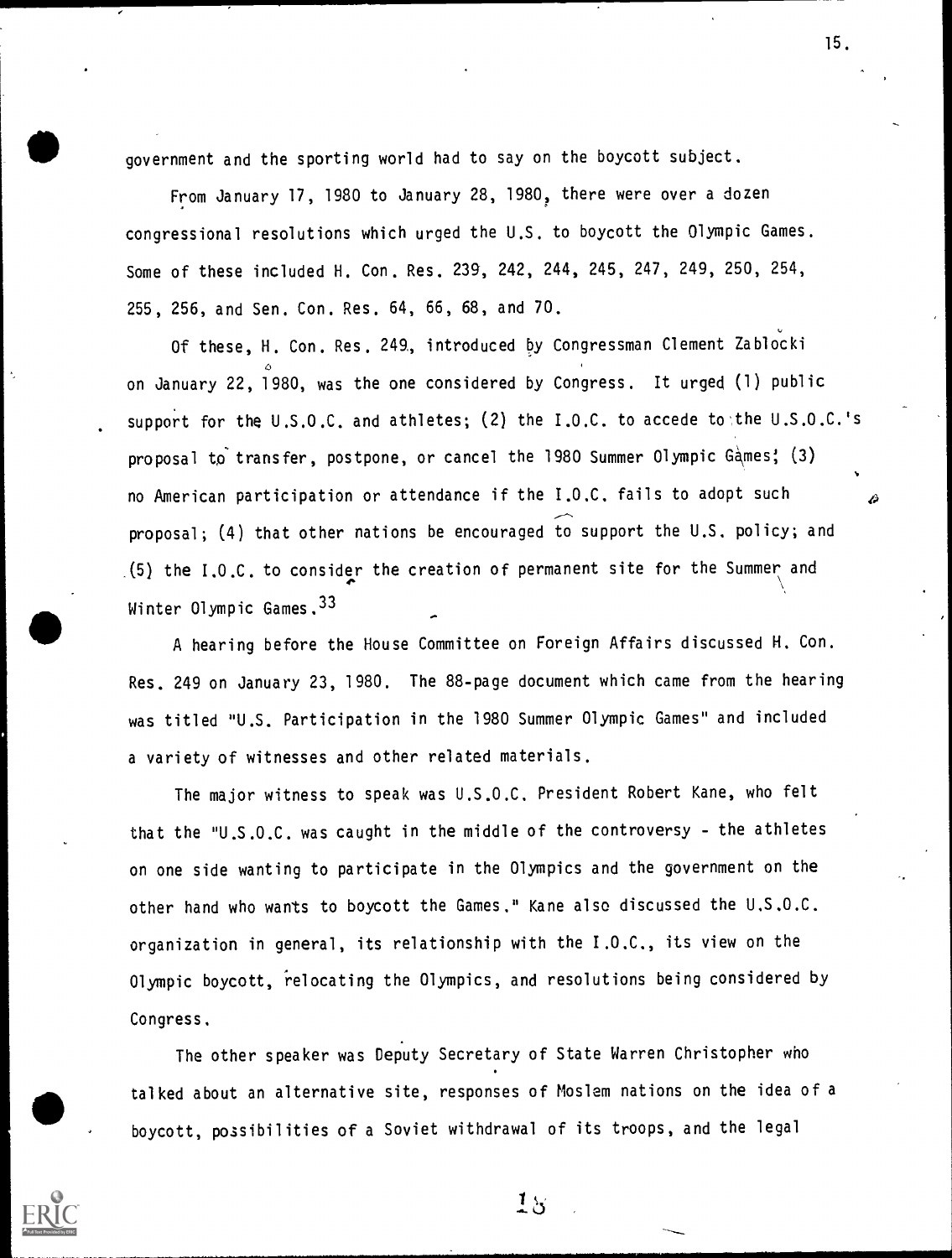authority that the President has on the  $0.5.0.C.^34$ 

Debate for H. Con. Res. 249 began in the House, January 24, 1980, with representatives taking both sides of the issue. Representative Stewart McKinney stated, "If I were running the show, we would have teased all relationships with Russia, except conversation, because I feel that if keeping our athletes home from the Olympics is the strongest action we can take, then our credibility and effectiveness has truly faltered."

On the opposite side was Congressman William Gooding who remarked, "If we move in this way, I think we are really going to defeat what we are trying to do. I think we can successfully use the Olympics as a tool to do what we want to do in relationship with Russia, butwe can only do that, if two things happen...the Olympics must have a different site and the Olympics must continue."35

The House passed the resolution the same day 368-12 and was sent over to the Senate. <sup>36</sup>

The Senate Foreign Relations Committee held its hearing four days later to consider H. Con. Res. 249 and other related legislation. A variety of witnesses spoke on the boycott including Senators Bill Bradley, David Pryor, and Ted Stevens; Don Miller, U.S.O.C. executive director; Al Oerter and Anita DeFrantz, U.S. athletes; John Thompson, U.S. basketball coach; and Deputy Secretary of State Warren Christopher.

What made this report interesting to read were the 21 inserted prepared statements, articles, letters, telegrams, and resolutions which reflected both sides of the boycott issue.<sup>37</sup>

The Senate then debated the resolution on January 28 and 29, 1980, and passed it with an overwhelming 88-4 vote.<sup>38</sup> The press immediately picked up on this legislative action to show that the Congress was behind the President in demanding that the U.S. boycott the Olympic Games if Russia did not withdraw



 $19$ 

16.

Dite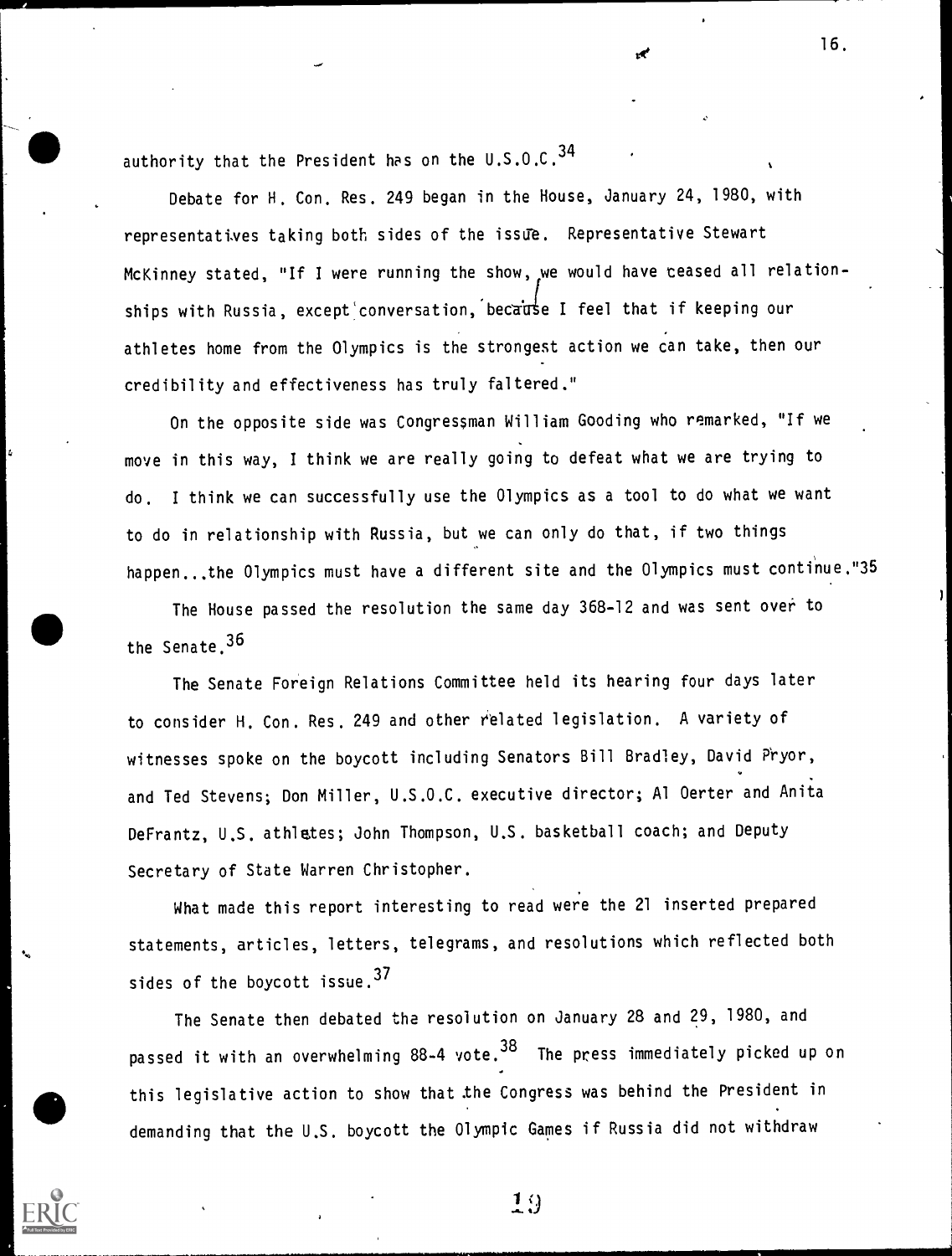from Afghanistan.

Once this debate had been'decided, a House Committee on Interstate and 06. Foreign Commerce met to seek some alternatives to the Moscow Olympics.

17.

In this brief 40-minute hearing, Don Miller, executive director of the U.S.O.C.; Al Oerter, U.S. athlete; Representative Jack Kemp; and several other governmental officials and sports enthusiasts gave their viewpoints on the topic. No action was decided on an alternative Olympics. <sup>39</sup>

Mohammed Ali's visit to 'Africa to lobby for the Moscow Olympic boycott was recorded in a hearing report concerning foreign assistance legislation for fiscal year 1980-81.

Included is a question-and-answer transcript for his press conference at Dar Es Salaam, meeting with Moslem leaders in Nairobi, remarks with Andrew Young at a Logas reception, exchange with a Prayda correspondent, and Ali's White House press conference.

It was interesting to read the transcript as Ali has a style of speaking that no one else possesses. He claimed he was not Carter's "whipping boy" but believed strongly that the boycott was necessary. This particular document gave more information on Ali's trip than any other source available.<sup>40</sup>

The Congressional Record is saturated with numerous one and two-minute addresses on the topic of the legislator's choice. Most of these comments were pro-boycott, but occassionally one would take the opposite side.

Representative Henry Hyde, for example, made an interesting remark. concerning the U.S.O.C. tax-exempt status being threatened. Congressman Hyde was upset that the President would suddenly decide to renew the 28-year-old tax-exempt status of the U.S.O.C. should they not agree with him politically.

He also claimed that Sears, Roebuck and Co., withheld a \$25,000 pledge to the U.S.O.C. after a session with presidential aide Anne Wexley. Fifteen other firms, presumably after similar meetings, withheld donations to the

 $2<sup>0</sup>$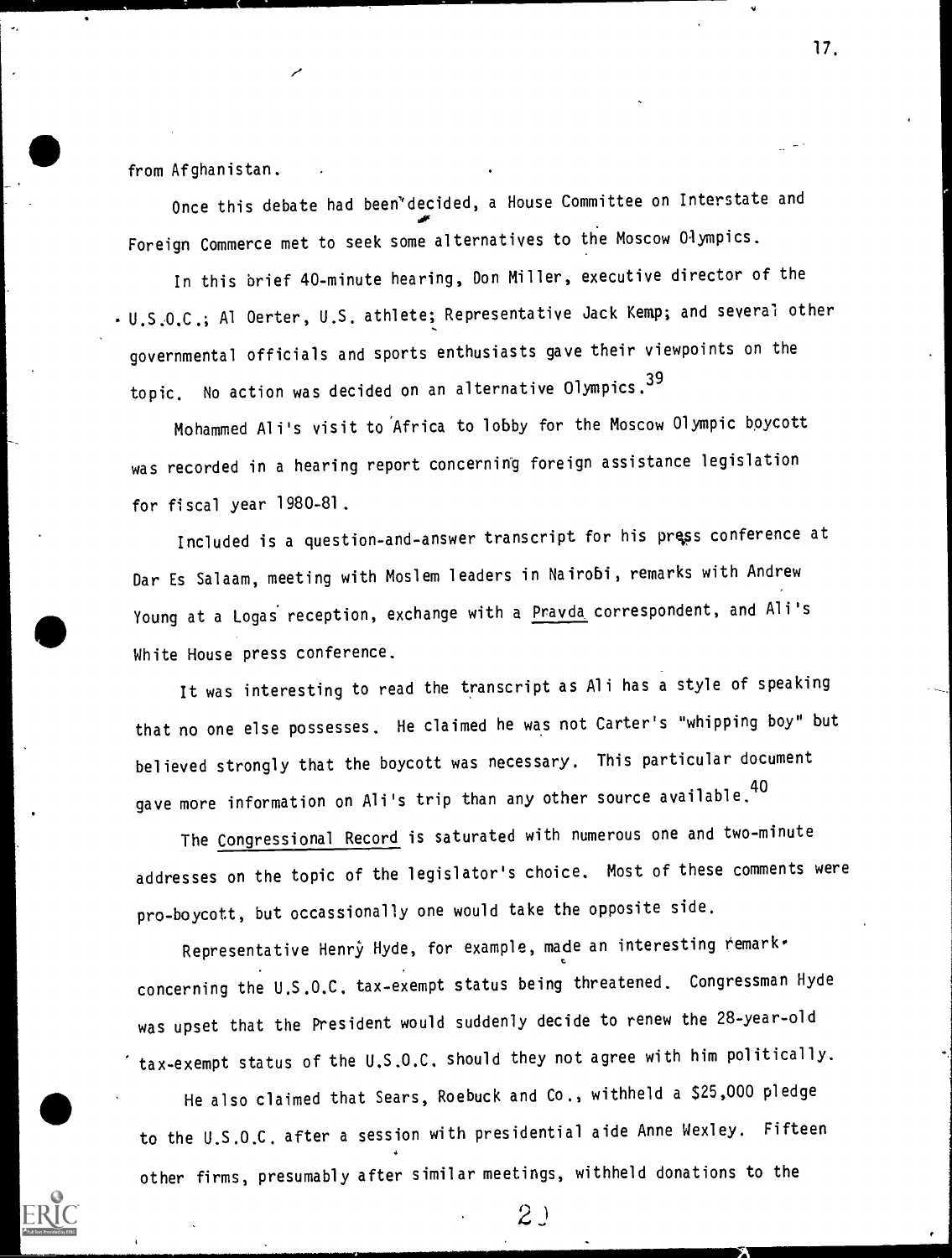U.S.0,C. totaling \$175,000. He said, "Is it not wrong for the White House to coerce private companies or individuals not to give contributions to organizations permitted by law to receive them?"<sup>41</sup>

In another anti-boycott speech, Senator Stevens felt Congress should not go on record urging the I.O.C. to boycott Moscow. He believed the decisions and the state of  $\sim$ should be up to the athletes and then if they go, let them and the press see how the Russians tre $\omega$  them and then report it to the people of the world.<sup>42</sup>

Of the more than thirty resolutions, action was taken on very few of them. Some of the more interesting ones which were suspended include:

H. Con. Res. 277 - February 11, 1980. Requires the U.S.O.C. to propose to the I.O.C. that all nations join in funding a facility in Greece to serve as the permanent site of the Summer Olympic Games. 43

that the Postmaster General should distribute for purchase or use any existing H. Con. Res. 325 - April 30, 1980. Expresses the sense of the Congress postal material relating to the 1980 Summer Olympic Games provided that the word "boycott" is superimposed on such material.44

> H. Res. 7433 - May 22, 1980. Directs the Secretary of the Treasury to pay claims for losses sustained by U.S. citizens or corporations as a result of the U.S. boycott of the 1980 Summer Olympic Games.<sup>45</sup>

H. Res. 7461 - May 29, 1980. Allows an individual under the Internal Revenue Code an income tax deduction equal to 50 percent of the travel deposit loss sustained by such taxpayer as a result of the 1980 Summer Olympic boycott. Limits the amount of such deduction to  $$12,500.46$ 

N Of the four resolutioris,, H. Con. Res. 325 had the most impact as the U.S. Postal'Service eventually did stop selling its Olympic Games stamps. However, they did not superimpose the word "boycott" on the stamps as it was suggested. All four resolutions were suspended in various committees. The text to the

 $2<sub>1</sub>$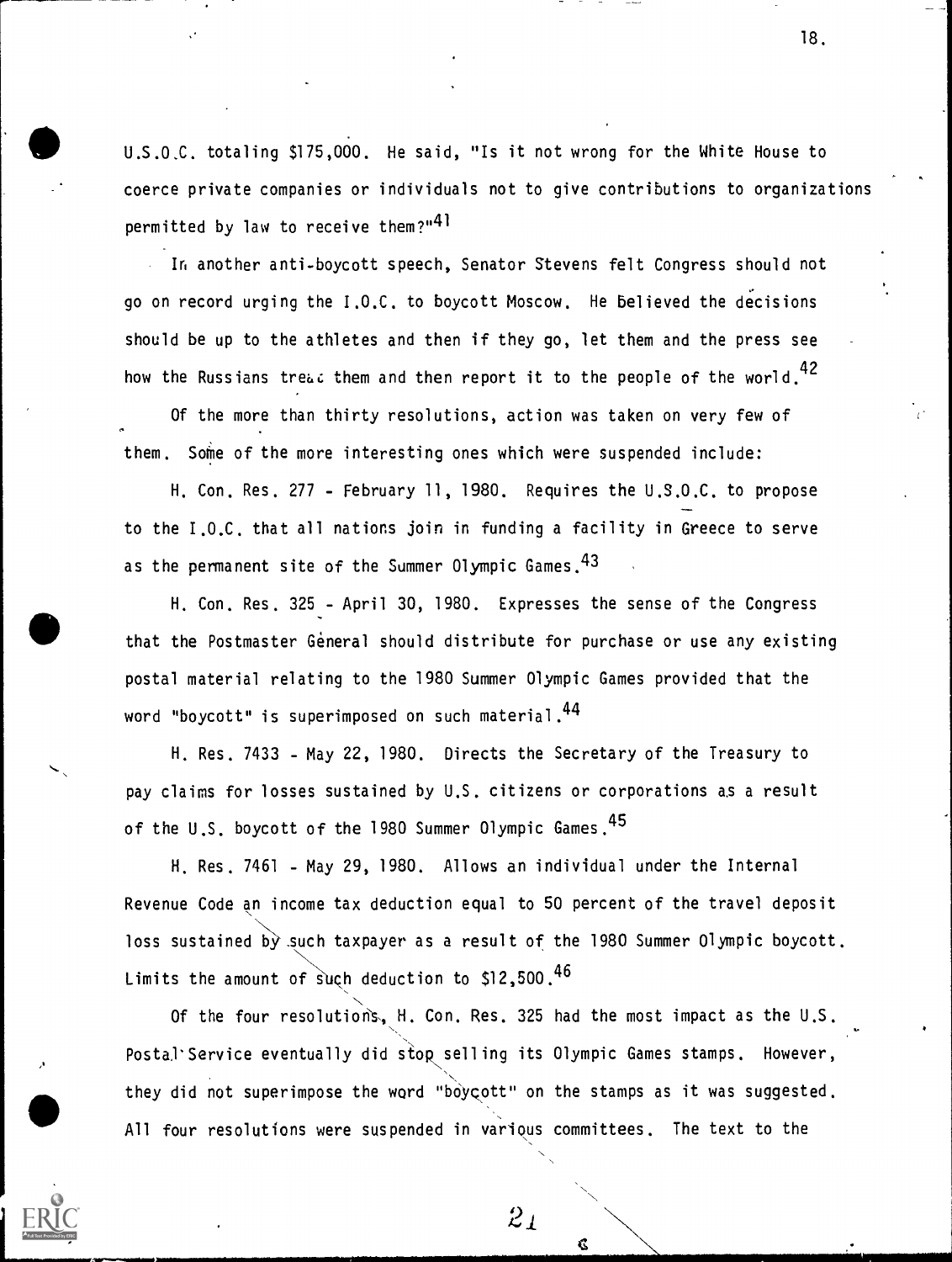complete list of resolutions,can be found in Appendix III.

In 1978, the Amateur Sports Act was passed (PL 95-606) by Congress in order to promote and coordinate amateur athletics in the U.S. Through enactment of PL 95-482, the Secretary of Commerce was authorized to grant funds to the U.S,O.C. for this purpose. This program gave the U.S.O.C. one Federal dollar for each two non-Federal dollars raised by the organization.

During a March 24, 1980, hearing on 1980 supplemental appropriations, Elsa Porter, assistant administrator of the Commerce Department explained that the \$4 million budget request would be used by the U.S.O.C. to stimulate athletic participation with increased emphasis at the local level, to assist in the development of National Governing Bodies for each sport, and for the development of a sportsmedicine program. This hearing document also gave a complete financial breakdown of the proposed program. <sup>47</sup>

The following week, April 1, 1980, the Senate Committee on Appropriations in a hearing listened to arguments for and against government funding of the U.S.O.C. The "pro" witness was Joel Ferrill, vice-president of the U.S.O.C. while on the opposite side were Rick Bay of the U.S. Wrestling Federation and David Maggard of the National Collegiate Athletic Association.<sup>48</sup>

On the same day in the House Committee on Appropriations, Bay and Maggard gave opposition to the Commerce Department budget request for the U.S.0,C. Both men felt that "expenditures of taxpayers funds on behalf of the 1J.S.0.C. was not in the national interest."<sup>49</sup>

Congress received an amendment to a supplemental appropriations request from President Carter'on May 9, 1980, for fiscal year 1980. Carter asked for \$4 million to be made available immediately if the \$8 million from non-Federal sources came in after May 15, 1980. The monies were to remain available until expended. 50

 $2\overline{2}$ 

 $\theta$ 

٠,

19.

A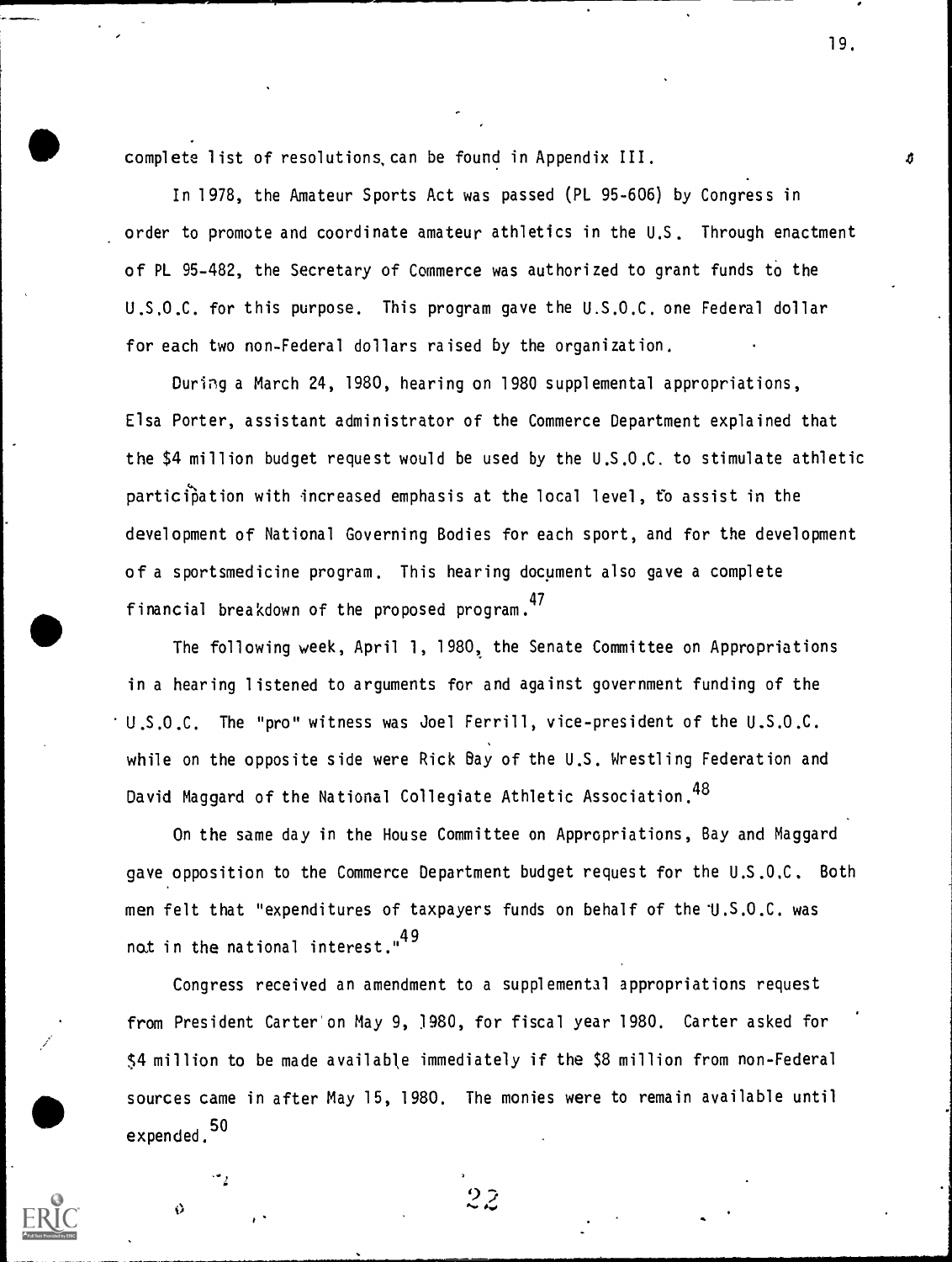The Senate Committee on Appropriations met again on May 14, 1980, and amended the \$4 million appropriations to \$10 miflion - a \$6.mil1ion increase in the 1981 budget.  $51$ 

One resolution which became a public law was introduced by Representative Frank Annunzio June 4, 1980. This resolution, H. R. 7482, "Authorized the President to present a gold-plated medal, on behalf of the Congress, to those athletes selected through the Olympic trial process to be members of the U.S. Summer Olympic team of 1980. It also directed the Secretary of the Treasury to strike 650 such medals with suitable emblems. It declared that such medals were national medals and that funds to carry out this act should be made available from funds currently appropriated for operations of the Bureau of the Mint. Finally, it directed such funds to be reimburesed from monies appropriated under the Amateur Sports Act of 1978."<sup>52</sup>

Before the measure was brought up to the House, there was a hearing before the Subcommittee on Consumer Affairs, June 25, 1980. There had been several similar resolutions prior to H. R. 7482 but none had obtained the necessary 280 cosponsors needed for it to be considered by the Committee. After hearing testimonies of several former Olympic athletes and officials, the Committee voted 6-0 to send the measure on to the full committee.<sup>53</sup>

The bill was brought to the House on June 30, 1980 and passed the following day  $386-28.54$  The Senate quickly brought it up July 8, 1980 and passed it without a vote being recorded.<sup>55</sup>

The President signed the bill into law the same day and designated it PL 96-3-6 so that the medals could be produced for the medal ceremony scheduled later that month.

ø.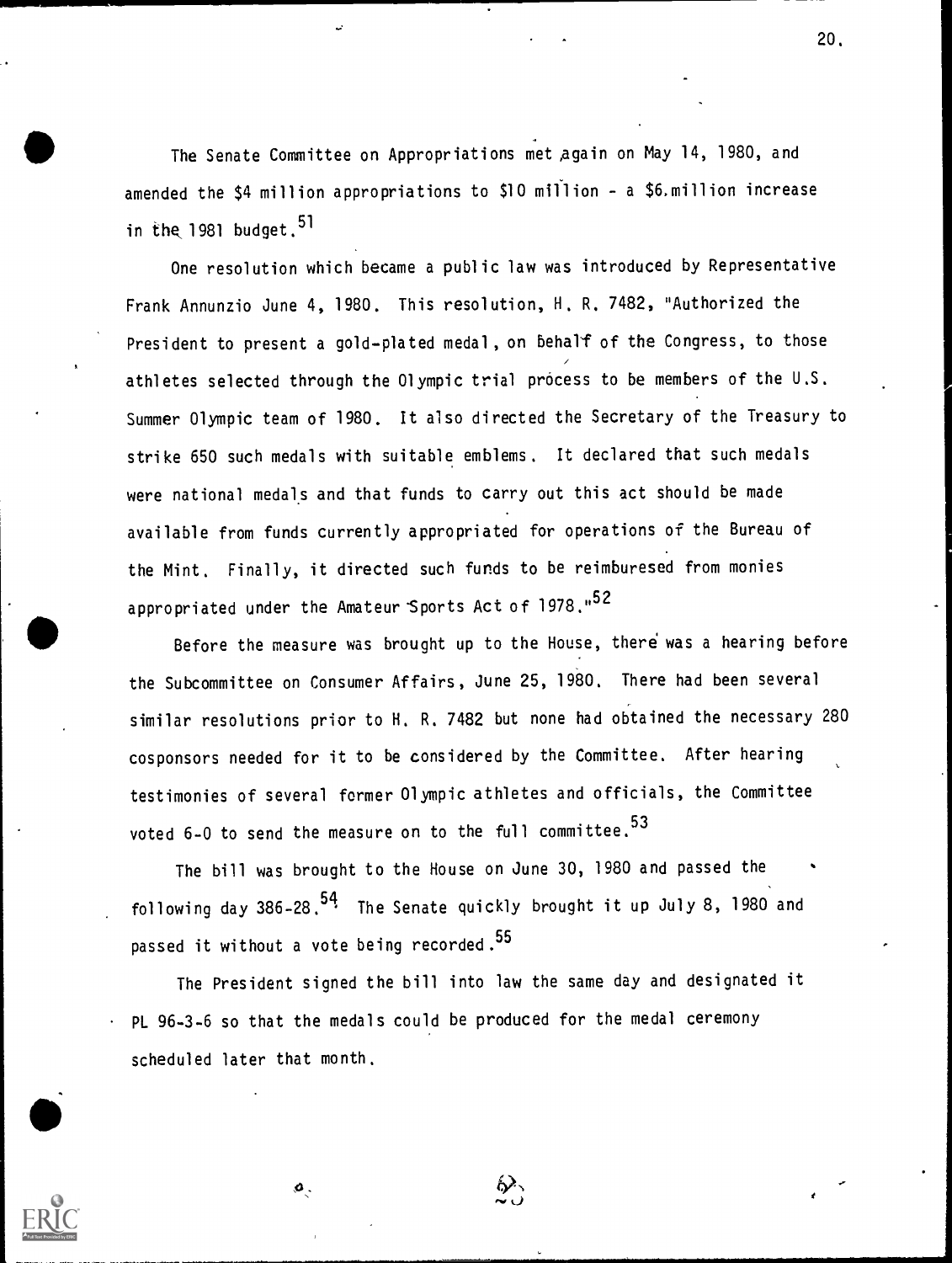### OTHER GOVERNMENT DOCUMENTS ON THE OLYMPIC BOYCOTT

k.

An excellent source for material on the Olym6ic boycott can be found in the Department of State Bulletin. From february 1980 to August 1980, there wete-23 interviews, statements, texts of speeches, and general articles on the boycott. Most of the articles were concerned with the State Department's handling of the Olympic crisis via Secretaries of State Cyrus Vance, and later, Edmund Muskie, and Deputy Secretary of State Warren Christopher. There were also a collection of articles from President Carter and the White House, all of these having been reproduced from the Weekly Compilation of Presidential Documents.

In the early stages of the boycott, Vance and Christopher gave very little insight on the boycott. In their interviews they basically repeated what Carter had said earlier to the press.<sup>56</sup>

Vance did give an inspiring speech to the I.O.C. meeting February 9, 1980. Speaking to the anti-boycott gathering, he plead the case for his government's opposition to holding the Summer Olympic Games in Moscow. "To hold the Olympics in any nation that is warring on another," he said, "is to lend the Olympic mantle to that nation's actions."<sup>57</sup>

When Muskie took over as the Secretary of State, he was more outspoken on the Olympic crisis than Vance was. In a May 20, 1980 interview, Muskie said he was disappointed that many of the European National Olympic Committees had decided to participate in the Olympic Games. He said that with 45 countries committed to join the boycott, "it surely means that this is not an Olympics. I: is an athletic event, but it won't be an Olympics...it should be very clear to the Soviets, and to the I.O.C. that it somehow tarnishes the Olympic ideal."58



 $\frac{1}{2}$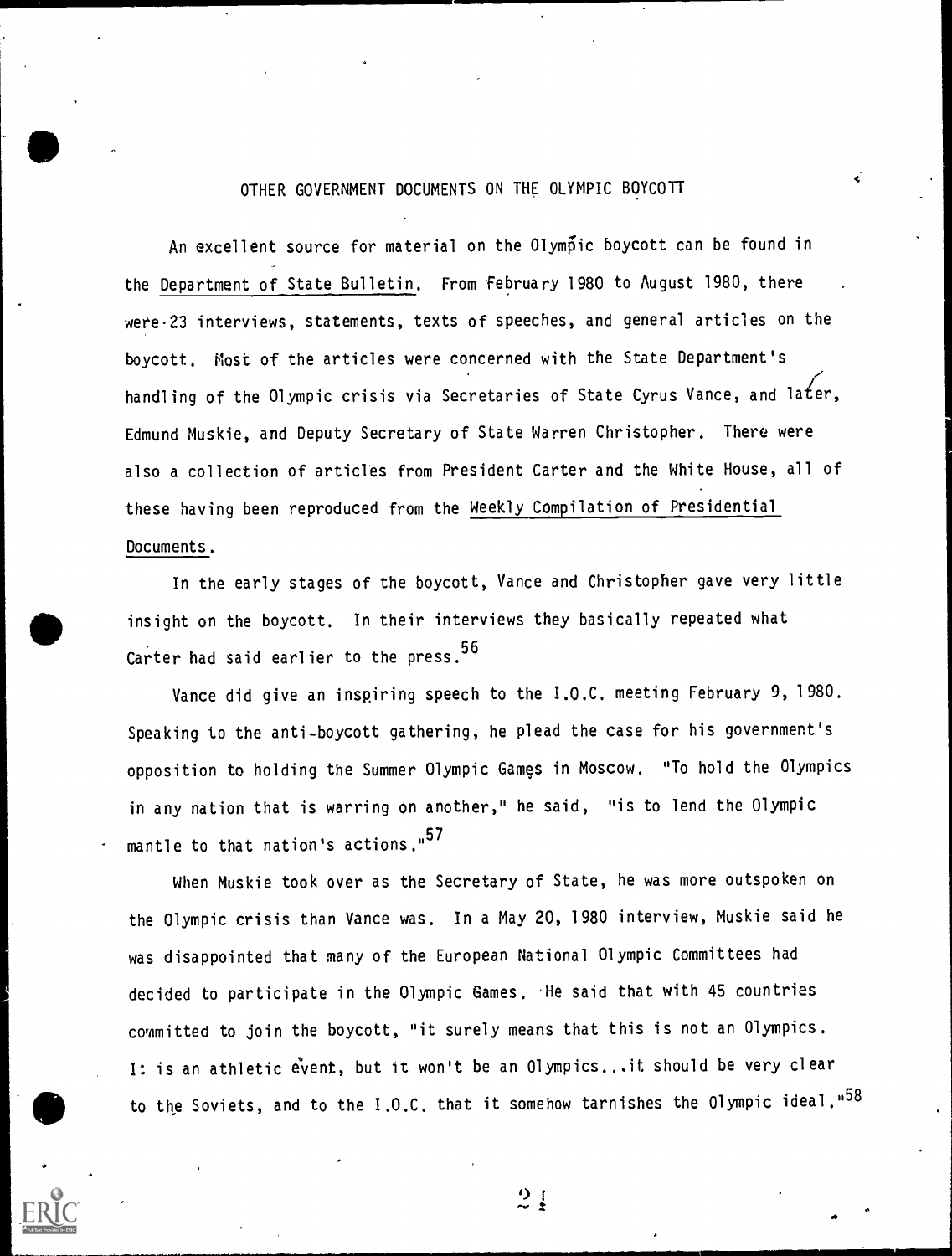Muskie also gave his own viewpoint of the boycott in that the "invasion of Afghanistan was 180 degrees opposite of the Olympic ideal and that those who seek to promote the Olympic ideal ought tc be interested in deterring and dissuading countries from engag'ing in that kind of adventurism."

 $\mathbf{v}$  and  $\mathbf{v}$ 

The State Department came out with two analysis on May 24, 1980; one which evaluated the success of the Olympic boycott. It stated that one-half of the National Olympit Committees had decided not to send teams to Moscow (58 out of 116) while the decision of 17 additional committees was not known. It also said that even though some National Olympic Committees voted to go to Moscow, numerous sports federations in those nations followed the recommendations of their governments and were staying home.

Other figures on this "brag sheet" were that those national teams and sports federations not participating in Moscow won 73 percent (58 out of 80) of all the gold medals won at Montreal in 1976 by athltes from nations outside the Soviet bloc. For all medals - gold, silver, and bronze - the comparable percentage was 71 percent. Both of these sets of statistics seem irrelevant. to use in evaluating an Olympic boycott.<sup>59</sup>.

Secretary Muskie went to great depth into the boycott during an Afghanistan briefing. He said that "we could not join an Olympic Games - a festival of peace - in a country that was making an aggressive war."

He went on to say that even if the U.S. was the only country to withdraw, that would have been the proper decision. "You don't abandon 'your principles," he said, "just because not everyone will join you in upholding them. And the impact of our initial decision has been multiplied many times over by the similar judgement of other countries Olympic committees and individual sports federations."<sup>60</sup>



りご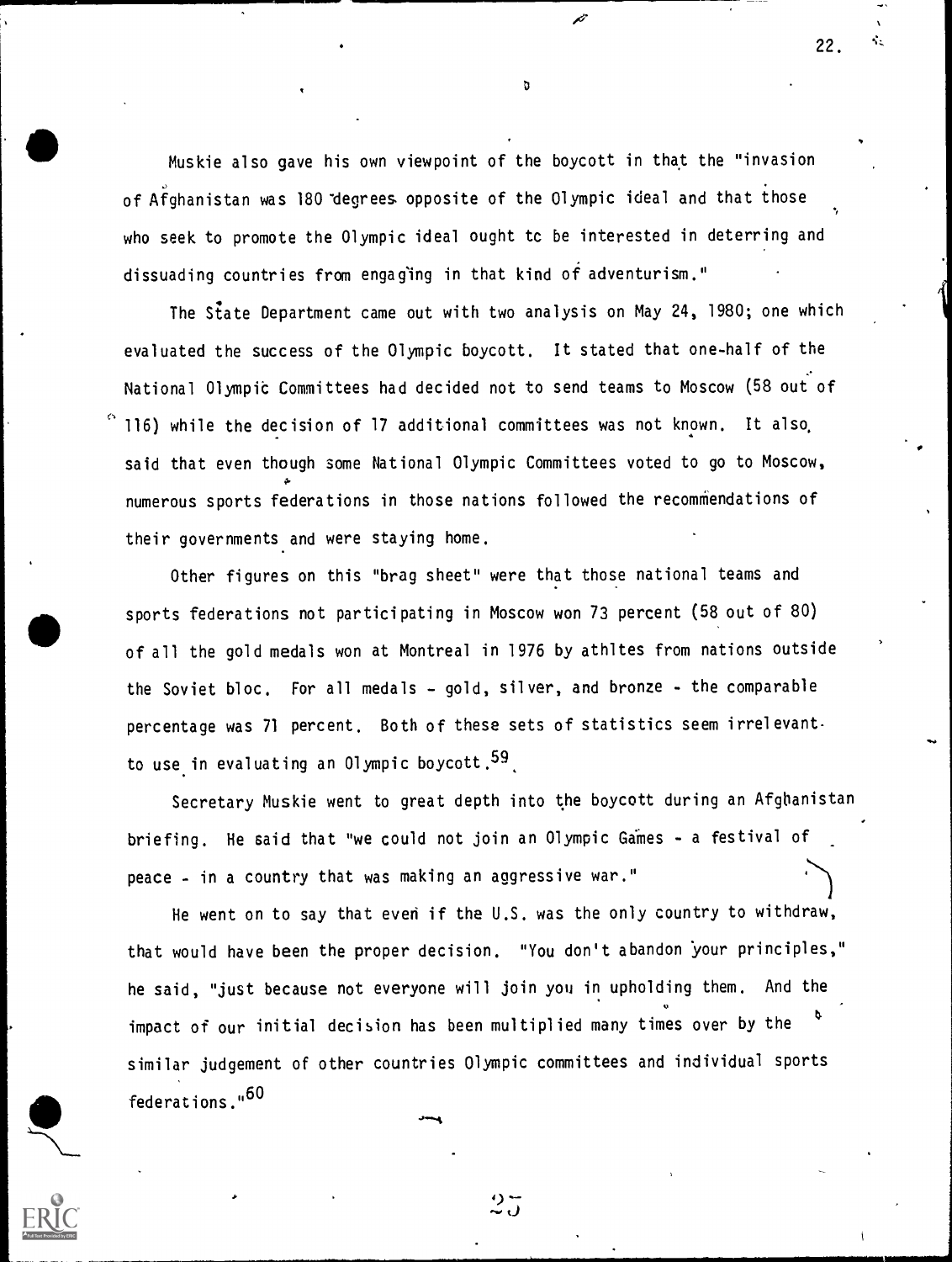An.address by Vice-President Mondale appeared in the State Department's Analysis Current Policy April 12, 1980. He appeared before the U.S.O.C. House of Delegates prior to their historic "boycott vote" and said, "History holds its breath, for what is at stake, is no less than the future security of the civilized world."

...

/

He touched all the crucial themes: the brutality of the Soviet invasion, the Soviet construing of attendance at the Games as approval of the U.S.S.R.' 0. foreign policy, and the wishes of the American public. "I am convinced that the American people do not want their athletes cast as pawns in that tawdry o propaganda charade."

'He drew parallels between the situation, in 1936 and 1980, saying the call then for a boycott of Hitler's Games was rejected, "and the reasons for rejectidn are bone-chilling." They were, he said the same ones we were hearing again: that sports should not be dragged into politics, that a boycott would destroy the Olympic movement, and it would only penalize the American athletes:

The results in the 1936 Games, he said, was that Hitler scored a propaganda  $\cdot$ success, though international animosity toward him was a thing of the past, and . "before long, the Nazi war machine scarred the face of Europe - and soon the night closed in."<sup>61</sup>

On March 28, 1980, President Carter made a statement on the prohibition of U.S. transactions with respect to the Olympic Games. This was made mandatory in what had been a voluntary ban on exports to the Soviet Union. The document appeared in the April 2, 1980 issue of the Federal Register.

These regulations established a validated licensing requirement for the export to the U.S.S.R. 'of goods or technology by any person in support of the Olympic Games and prohibits payments involving exports for the Games!

Organize Games Land promibit<br>The volume of exports The volume of exports affected by the embargo was eStimated at \$20 to \$30



 $25$ 

,

\_23.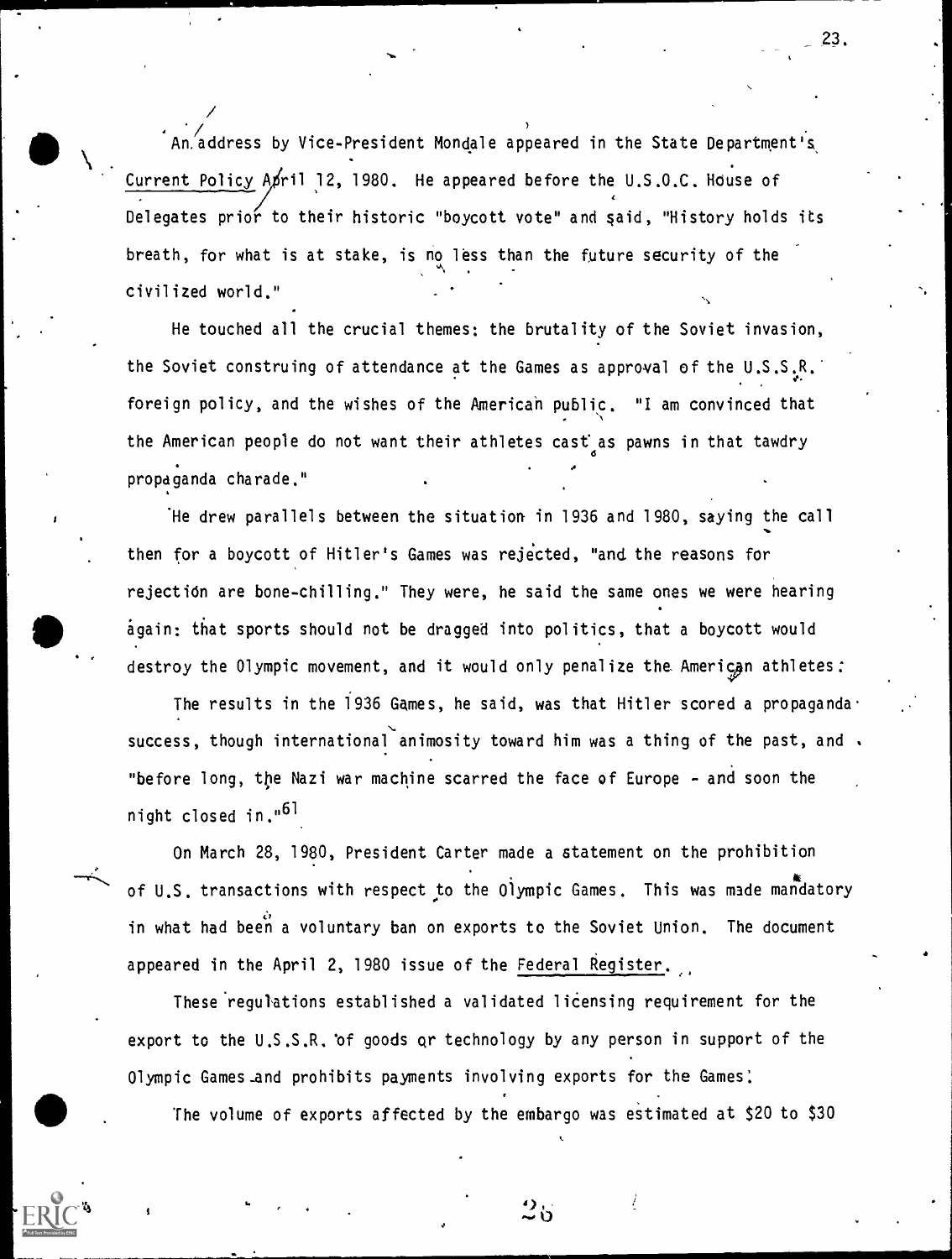million with the products ranging from chewing gum and soft drinks to soccer balls and landing pits for pole vaulters. 62

4

The regulations were then collected and added to the Code of Federal Regulations. Listed under "Title 15 - Commercial and Foreign Trade"the embargo regulations are grouped under sections  $371.$   $\sigma$  General Licenses,  $374$  -Technical Data,  $385 -$  Special Country Policies, and  $399 -$  Commodity Control and Related Matters. 63 2

. .

 $\rightarrow$  and  $\rightarrow$  and  $\rightarrow$ 

 $\frac{9}{27}$  $\blacksquare$ 

n

لتربع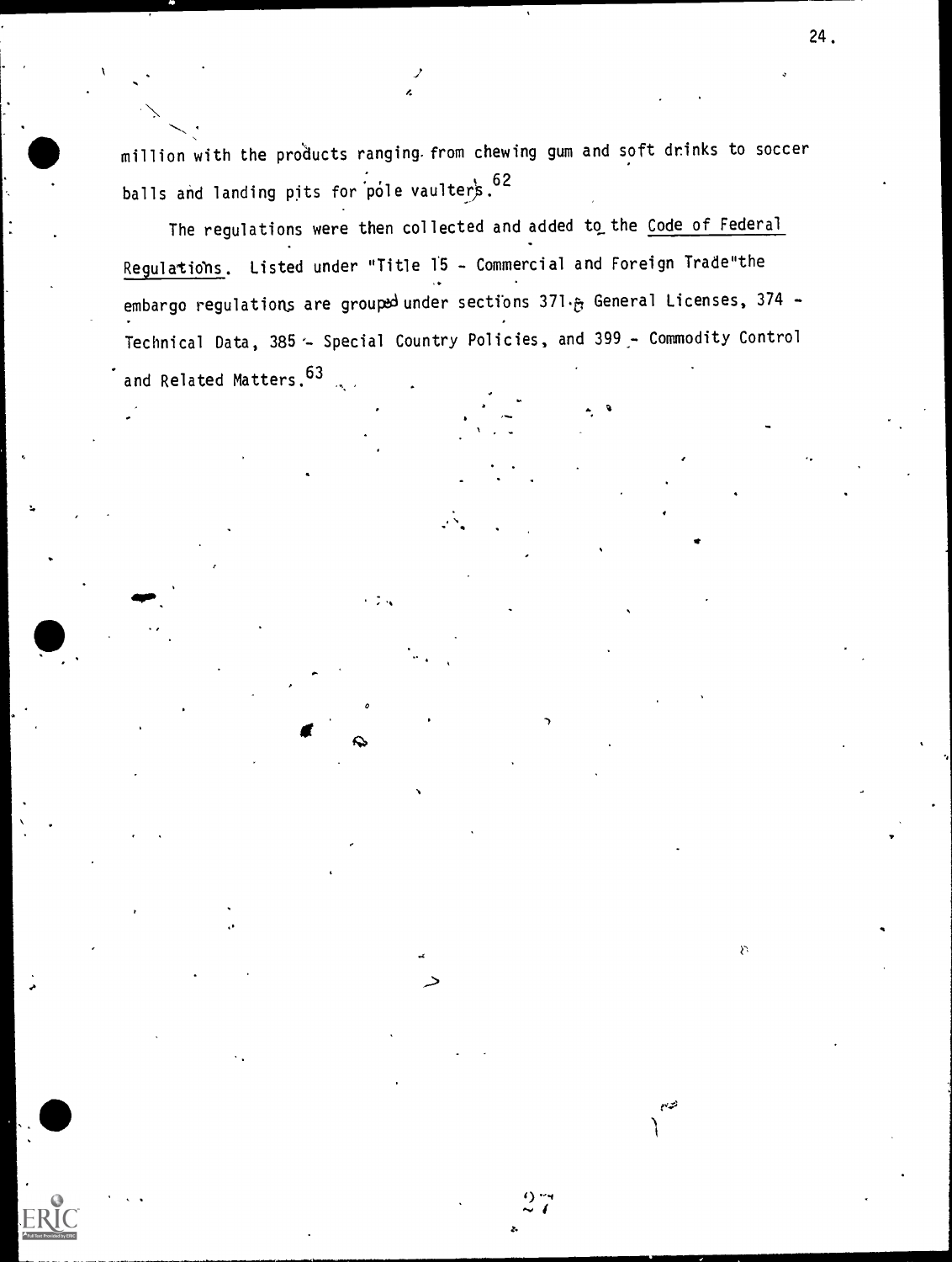#### **SUMMARY**

i

1

The 1980 Olympic boycott was not only an important world event, but was also recorded in a number of government publications. In fact, there was more information printed on the boycott than any other sporting event in U.S. history.

25.

Especially important were the statements made by President Carter. As the instigator of the U.S. boycott, Carter stood by his commitment to the very end. In fact, it almost became an obsession of his as he included remarks about the boycott in practically every speech he made.

It was also interesting to read the debates in the Congressional Record ,. and the hearings because of the controversy of the event. The articles and editorials the congressmen provided were also very informative.

Not only were there materials from Congress and the President, but also from other branches of the government. It took an exceptionally long time to  $\mathcal{L} = \mathcal{L} \times \mathcal{L}$ locate these documents, but was well worth the effort.

If one were to write a master's thesis or dissertation on the Olympic boycott, this paper would be an excellent place to begin researching the topic.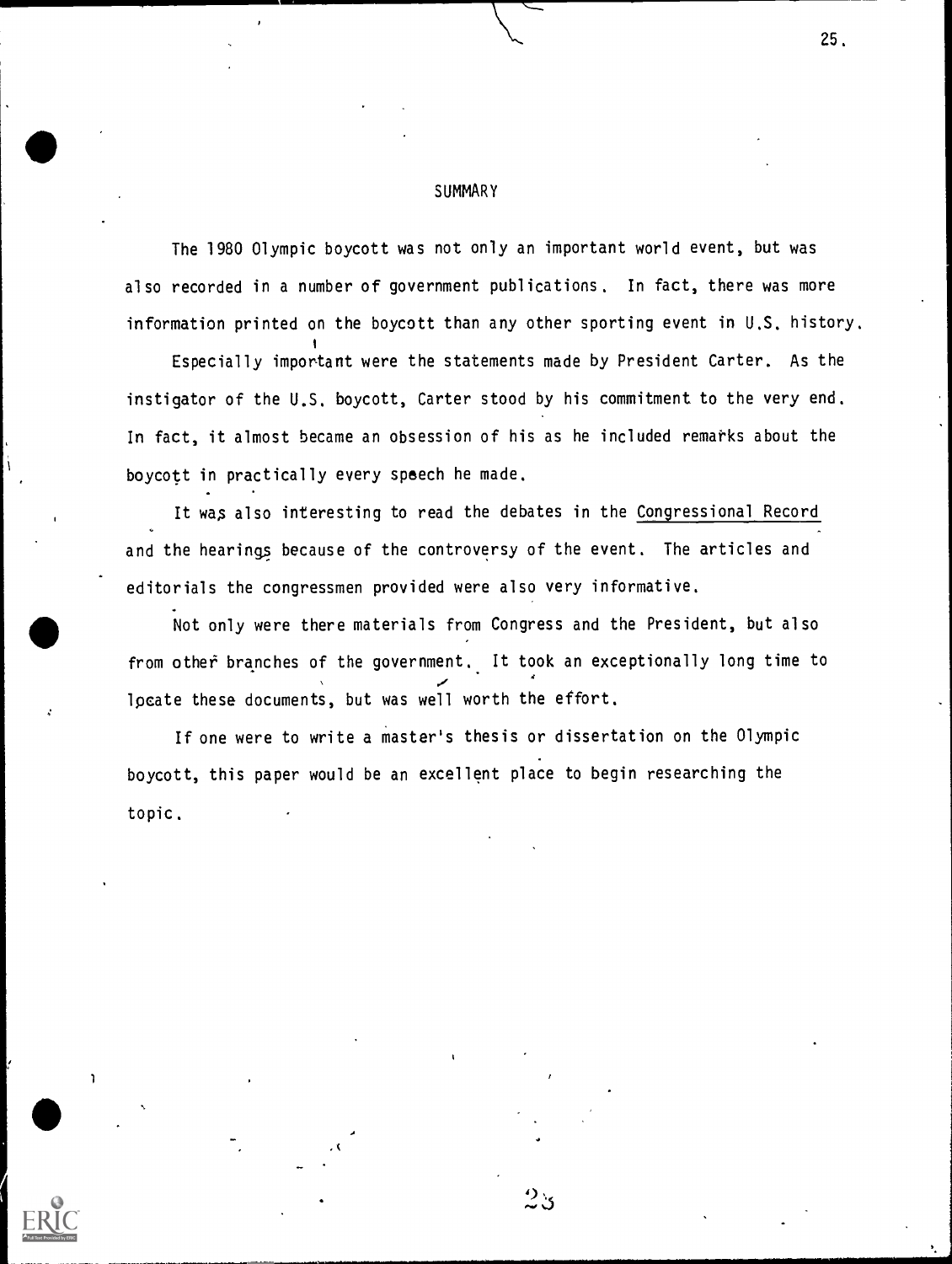### FOOTNOTES

<sup>1</sup> Lord Michael Killanin and John Rodda, ed. The Olympic Games. (New York: MacMillan, 1976), p. 258.

2George Gallup, ed. The Gallup Poll - 1980. (Wilmington, Del.: Scholarly Resources, 1981), pp. 17-18.

 $3$ Ibid, pp. 63-65.

4 "Afgan President is Ousted and Executed in Kabul Coup, Reportedly With Soviet Help," New York Times, December 28, 1979, p. 1.

<sup>5</sup> Jerry Kirshenbaum. "The Olympic Ultimatum," Sports Illustrated, January 28, 1980, p. 7,

<sup>b</sup>u.S., President, <u>Weekly Compilation of Presidential Documents</u>, (Washington Fig. 2014) D.C.: U.S. Printing Office, 1480), p. 106.

<sup>7</sup> Joseph Trester, "Canada's Leader Proposes Moving Olympics Out of Soviet Union," New York Times, January 12, 1980, p. 1 and :.W. Apple, "Mrs. Thatcher . Says Britian Favors Switching Olympics," New York Times, January 18, 1980, p. 13.

 $8$  Facts on File, 1980, p. 45.

9U.S., President, Weekly Compilation of Presidential Documents, p. 388.

 $^{10}$ Ibid, p. 259.

 $11$ Facts on File, 1980, p. 45.

12<sub>Kenny</sub> Moore. "Stating Iron Realities," Sports Illustrated, March 31, 1980, p. 16.

13Margo Hunter, "House Votes 386 to 12 to Support President in Boycott of Games," New York Times, January 25, 1980, p. <sup>1</sup> and A.D. Sulzberger, "Senate Asks Boycott of Olympics, With or Without Afgan Pullout," New York Times, January 30, 1980, p. 12.

14<sub>U.S.</sub>, State Department, Department of State Bulletin, (Washington ).C.: U.S. Printing Office, 1980), March 1980, p. 50.

15Steve Weisman, "As Deadline Passes, White House Says Its Olympic Decision is Final," New York Times, January 21, 1980, p. 1.

<sup>16</sup>C, Robert Paul, "Historical Decision at Colorado Springs, U.S.A. Will \_\_\_\_\_\_\_ Not Participate," <u>The Olympian</u>, May/June 1980, p. 4.

 $^{17}$  Facts on File, 1980, p. 587.



 $2\,$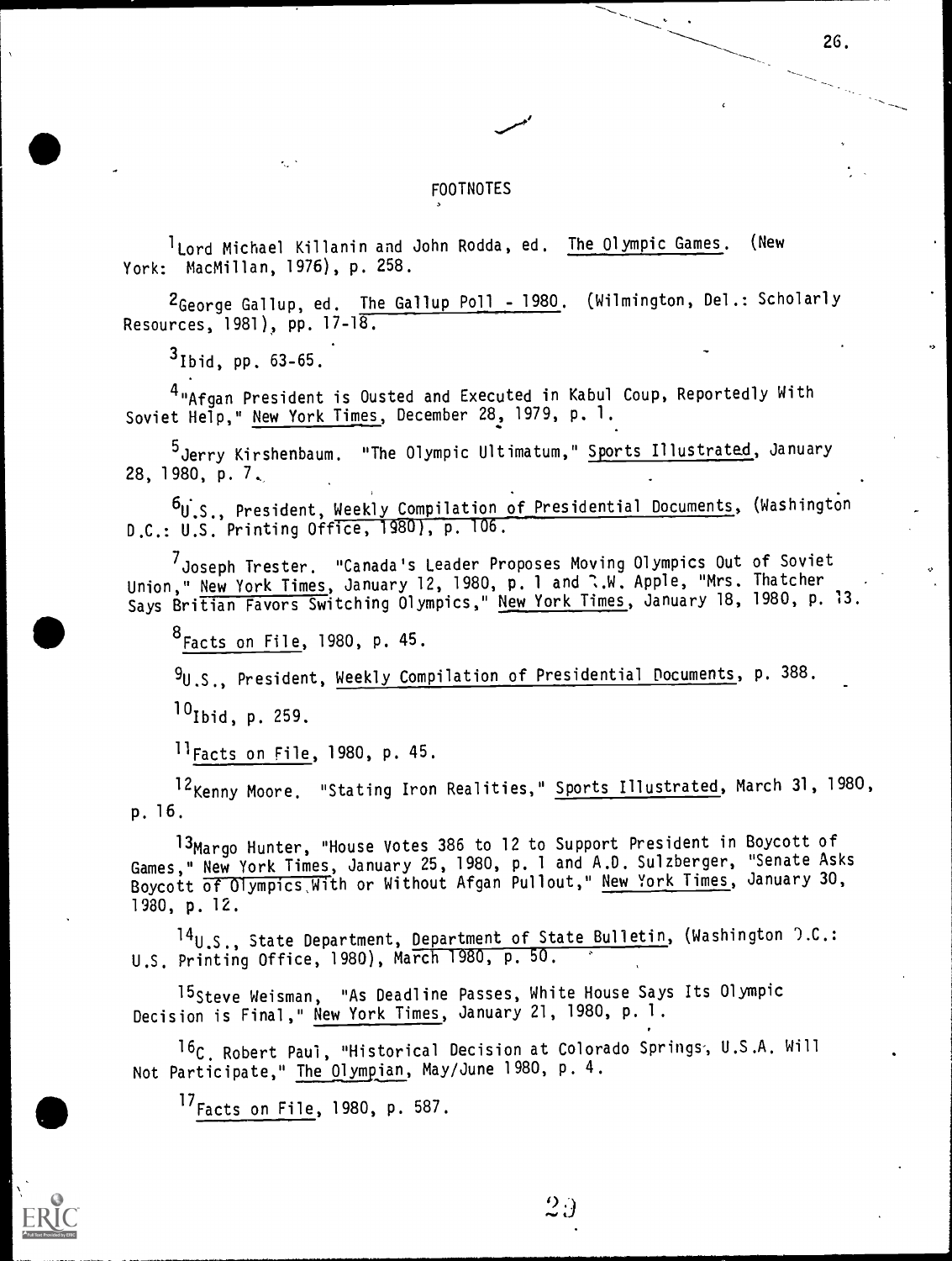18<sub>U.S.</sub>, President, Weekly Compilation of Presidential Documents, p. 27.

19Ibid, pp. 107-108.

20Ibid, pp. 106-107.

21Ib1d, p. 196.

22Ibid, p. 383.

23Ibid, p. 353, 358, 439-440.

 $^{24}$  Ibid, p. 521.

 $25$ Ibid, pp. 560-561.

 $^{26}$ Ibid, p. 616.

<sup>27</sup> Ibid; p. 635.

28<sub>15id, pp. 747-748.</sub>

29Ibid, p, 869,

<sup>30</sup> Ibid, p. 966.

31Ibid, pp. 1315-1316.

<sup>32</sup> Ibid, p. 1442.

33U.S., Congress, Digest of Public Bills and Resolutions, (Washington D.C.: U.S. Printing Office, 1980), p. 808.

 $34$ U.S., Congress, House, Committee on Foreign Affairs. U.S. Participation in the 1980 Summer Olympic Games, Hearing, 96th Cong., 2nd Sess., January 23 and February 4, 1980 (Washington D.C.: U.S. Printing Office, 1980), pp. 1-88.

<sup>35</sup>U.S., Congress, Congressional Record, (Washington D.C.: U.S. Printing . Office, 1980), January 24 , 1980, p. H-177.

35Ib1d, January 24, 1980, p. H-195.

37U.S., Congress, Senate, Committee on Foreign Relations, 1980 Summer Olympic Boycott, Hearing, 96th Cong, 2nd Sess., January 28, 1980 (Washington .D.C.: U.S. Printing Office, 1980), pp. 88-97.

38U.S., Congress, Congressional Record, January 29, 1980, p. S-510.

 $39$ U.S., Congress, House, Committee on Interstate and Foreign Commerce, Subcommittee on Transportation and Commerce, Alternatives to the Moscow Olympics, 0ffice,  $1980$ ), pp.  $1-82$ . Hearing, 96th CongJ, 2nd Sess., January 30, 1980 (Washington D.C.: U.S. Printing



 $3\cdot$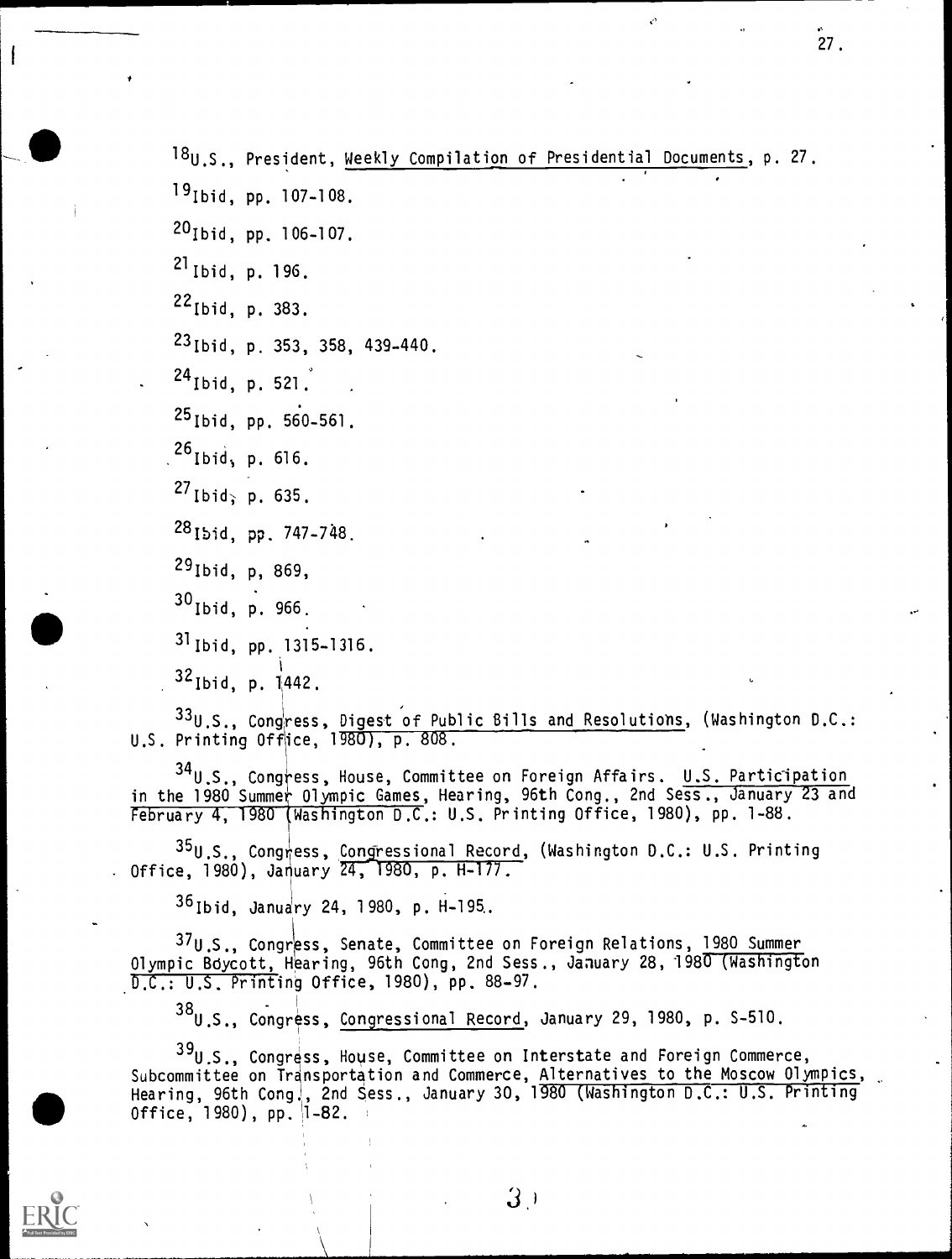$^{40}$ U.S., Congress, House, Committee on Foreign Affairs, Subcommittee on Africa, Foreign Assistance Legislation for Fiscal Year 1981 - Part 7, Hearing, 96th Cong, 2nd Sess., February 7, 12-13, 20, 25-28, March 5-6, 1980 (Washington D.C.: U.S. Printing Office, 1980), p. 27-43.

41.0 .-. , Congress, Congressional Record, April 16, 1980, p. H-2580. 42 Ibid. January. 25, 1980, p. S-417. 43U.S., Congress, Digest of Public Bills and Resolutions, p. G-5.

44Ibid, p. G-6.

45Ibid, E-210.

45Ibid, p. E-214.

 $\mathcal{S}$ 

47U.S., Congress, House, Committee on Appropriations, Subcommittee Of State, Justice, Commerce and the Judiciary Appropriations. Supplemental Appropriations for 1980 - P<u>art 3</u>. Hearing, 96th Cong,, 2nd Sess., February 20-21, 27-28, March 3, 6, 12-13, 17, 24, 27, April 16, 19, 1980 (Washington D.C.: U.S. Printing Office, 1980), pp. 187-228.

48U.S., Congress, Senate, Committee on Appropriations, Subcommittee on State, Justice, Commerce, and the Judiciary Appropriations. Departments of State, Justice and Commerce, the Judiciary and Related Agencies Appropriations for 1981 - Part 3. Hearing, 96th Cong., 2nd Sess., March 25, 28, 31, April 1, 22-27, May 14, 1980 (Washington D.C.: U.S. Printing Office, 1980) pp. 423-453.

<sup>49</sup>U.S., Congress, House, Committee on Appropriations, Subcommittee on State, Justice, Commerce, and the Judiciary Appropriations. Departments of State, Justice, and Commerce, the Judiciary, and Related Agencies Appropriations for 1981 ,- Part 10, Hearing, Ath Cong., 2nd Sess., April 1 and 15, 1981 (Washington D.C.: U.S. Printing Office, 1980), pp. 33-48..

<sup>50</sup>U.S., President, Amendments to Supplemental Appropriations Request for Fiscal Year 1980, May 9, 1980 (Washington D.C.: U.S. Printing Office, 1980), pp. 33-48.

<sup>51</sup> U.S., Congress, House, Committee on Appropriations, Subcommittee on State, Justice, Commerce, and the Judiciary Appropriations. Departments of State, Justice, and Commerce, the Judiciary, and Related Agencies Appropriations for 1981 - Part 10, Hearing, 96th Cong., 2nd Sess, April 1 and 15, 1980 (Washington D.C.: U.S. Printing Office, 1981), pp. 297-311.

<sup>52</sup>U.S., Congress, <u>Digest of Public Bills and Resolutions</u>, p. 152.

<sup>53</sup>U.S. Congress, House, Committee on Banking, Finance, and Urban Affairs, Medals for the 1980 Summer Olympic Team, Hearing, 96th Cong., 2nd Sess., June 25, 1980 (Washington D.C.: U.S. Printing Office, 1980), pp. 1-15.

<sup>54</sup> U.S., Congress, Congressional Record, July 1, 1980, p. 11-5936,



 $3<sub>i</sub>$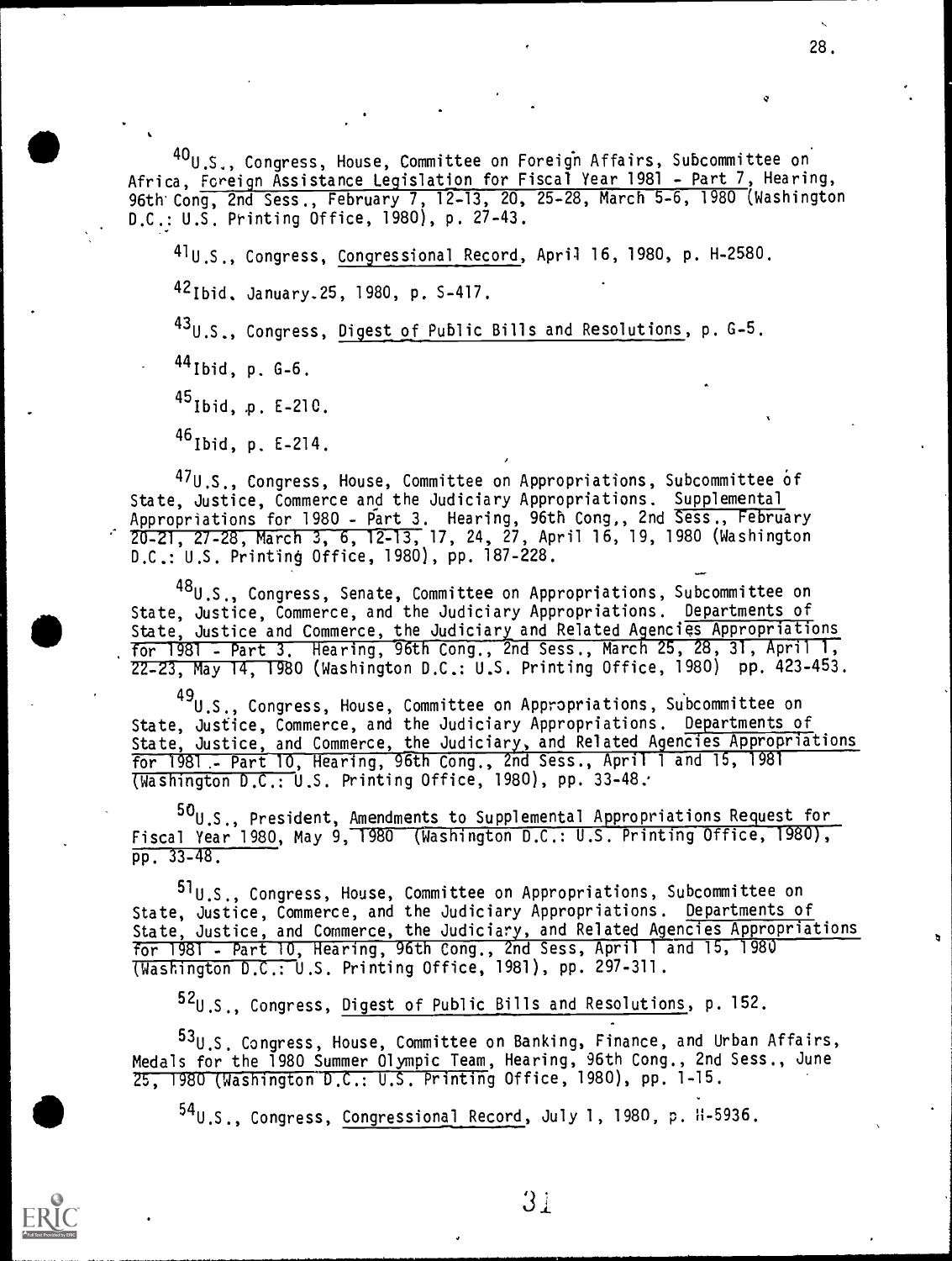<sup>55</sup> Ibid, July 8; 1980, p. S-9262.

<sup>56</sup>U.S., State Department, <u>Department of State Bulletin</u>, February 1980, pp. 4-5, 6-9.

57Ib1d, March 1980, p. 50.

,

58Ibid, June 1980, supplement.

59Ib1d, July 1980, p. 30.

<sup>60</sup> Ibid, July 1980, pp. 71-72.

<sup>> ol</sup>U.S., State Department; Current Policy, No. 162, April 12, 1980 (Washington D.C.: U.S. Printing Office, 1980), pp. 1-3.

<sup>62</sup>U.S., Laws and statutes, etc., Fe<u>deral Register</u>, April 1-3, 1980 (Washington D.C:: U.S. Printing Office, 1980), pp. 2199-2202.

<sup>63</sup>U.S., Laws and statutes, etc., Code of Federal Regulations, Title 15 -Commerce and Foreign Trade (Washington D.C.: U.S. Printing Office), p. 200.

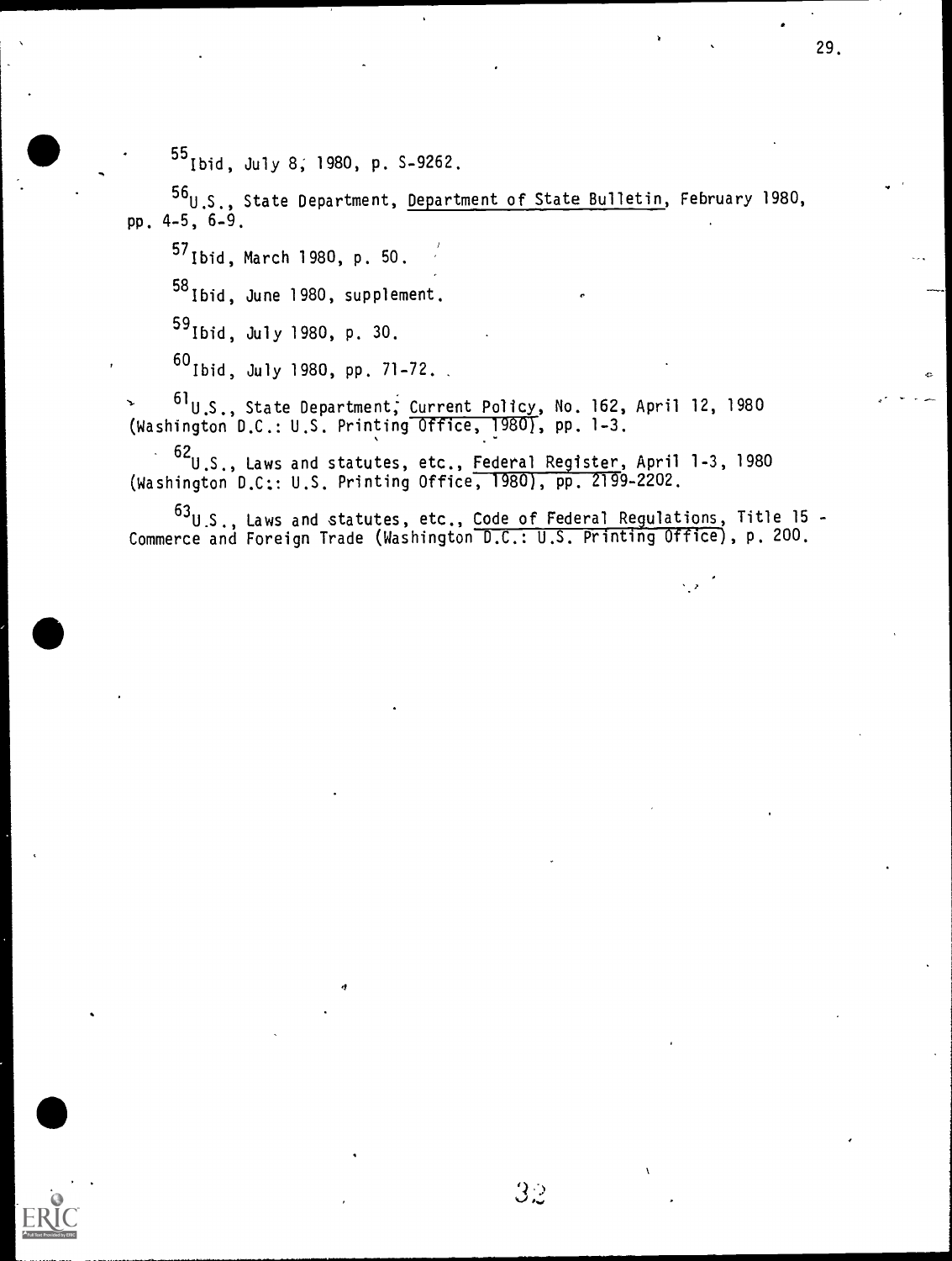#### BIBLIOGRAPHY

Facts on File. New York: Facts on File Inc., 1980.

- Gallup, George, ed. The Gallup Poll 1980. Wilmington, Del.: Scholarly Resources, 1981.  $\circ$   $\qquad$
- Killanin, Lord Michael and John Rodda, ed. 'The Olympic Games. New York: MacMillan, 1976.

New York Times. New York: New York Times Co., 1980.

The Olympian. New York: United.States Olympic Committee, 1980.

Sports Illustrated. Chicago: Time Inc., 1980.

- U.S. Congress. Congressional Record. Washington D.C.: U.S. Printing Office, 1980.
- U.S. Congress. Digest of Public Bills and Resolutions. Washington D.C.: U.S. Printing Office, 1980.
- U.S. Congress. House. Committee on Appropriations, Subcommittee on State, Justice, Commerce, and the Judiciary Appropriations. Departments of State, Justice, and Commerce, the Judiciary, and Related Agencies Appropriations for 1981 - Part 10. Hearing, 96th Cong., 2nd Sess., April <sup>1</sup> and 15, 1980. Washington D.C.: U.S. Printing Office, 1980.
- U.S. Congress. House. Committee on Appropriations, Subcommittee on State, Justice, Commerce, and the Judiciary Appropriations. Supplemental Appropriations for 1980 - Part 3. Hearing, 96th Cong., 2nd Sess., February 20-21, 27-28, March 3, 6, 12-13, 17, 24, 27, April 16, 19, 1980. Washington D.C.: U.S. Printing Office, 1980.
- U.S. Congress. House. Committee on Banking, Finance, and Urban Affairs. Medals for the 1980 Summer Olympic Team. Hearing, 96th Cong., 2nd Sess., June 25, 1980. Washington D.C.: U.S. Printing Office, 1980.
- U.S. Congress. House. Committee on Foreign Affairs. U.S. Participation in the 1980 Summer Olympic Games. Hearing, 96th Cong., 2nd Sess., January 23 and February 4, 1980, Washingtop D.C.: U.S. Printing Office, 1980.
- U.S. Congress. House. Committee on Foreign Affairs, Subcommittee on Africa. Foreign Assistance Legislation for Fiscal Year 1981 - Part 7. Hearing, 96th Cong., 2nd Sess., February 7, 12-13, 26, 25-28, March 5-6, 1980. Washington D.C.: U.S. Printing Office, 1980.

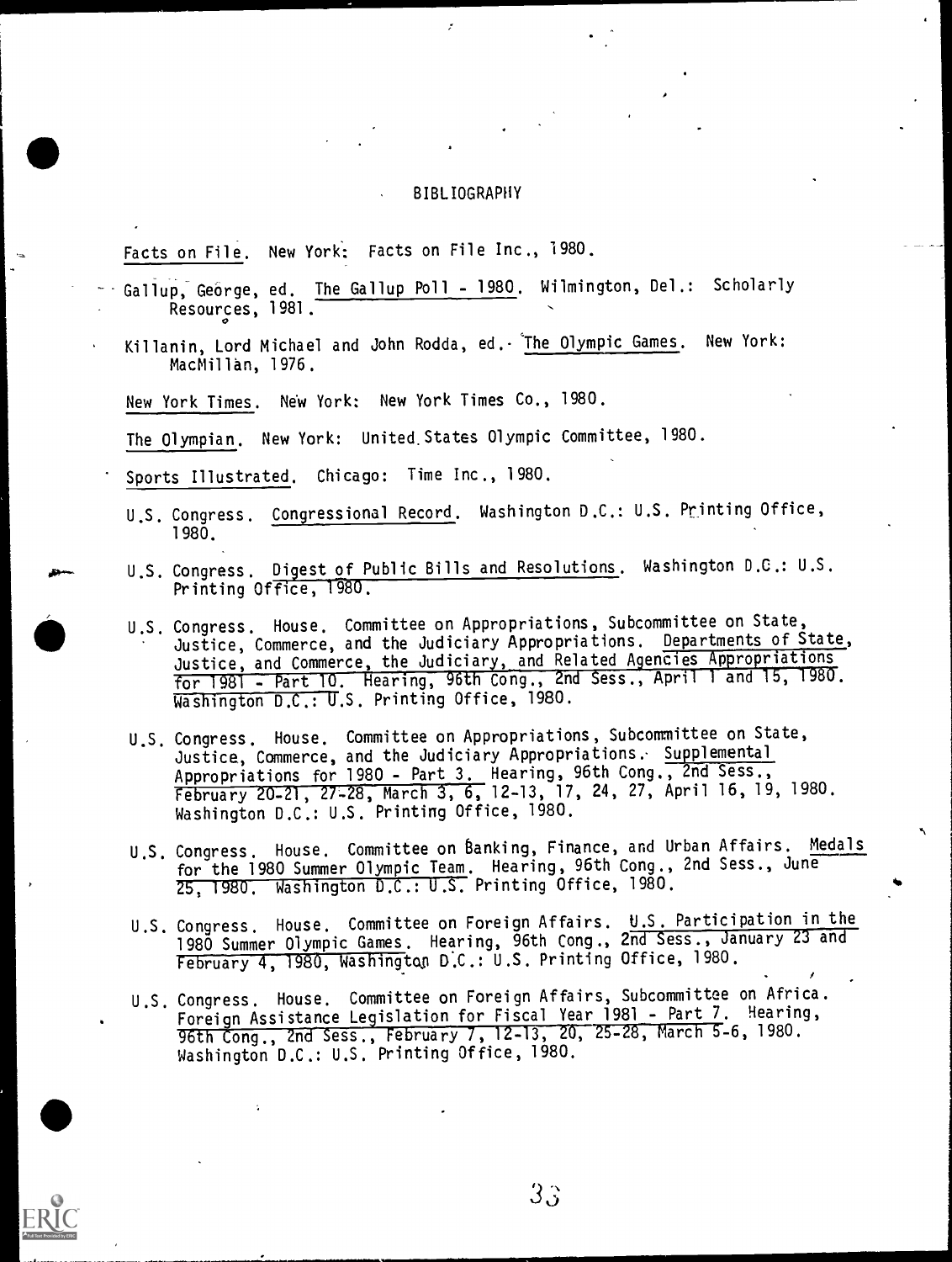- U.S. Congress. House. Committee on Interstate and Foreign Commerce, Subcommittee on Transportation and Commerce. Alternatives to the Moscow Olympics. Hearing, 96th Cong., 2nd Sess.; January 30, 1980, Washington D.C.: U.S. Printing Office, 1980.
- U.S. Congress. Senate. Committee on Appropriations, Subcommittee on State, Justice, Commerce, and the Judiciary Appropriations. Departments of State, Justice and Commerce, the Judiciary and Related Agencies Appropriations for  $1981$  - Part 3. Hearing,  $96th$  Cong.,  $2nd$  Sess., March  $25$ ,  $28$ ,  $31$ , April 1, 22-23, May 14, 1980. Washington D.C.: U.S. Printing Office, 1980.
- U.S. Congress. Senate. Committee on Foreign Relations. 1980 Summer Olympic Boycott, Hearing, 96th Cong., 2nd Sess., January 28, 1980, Washington  $D.C.: U.S.$  Printing Office, 1980,  $\mathcal{L}$

, and the set of  $\mathcal{O}(\mathcal{O}_\mathcal{O})$ 

- U.S. Laws and statutes, etc. Act to Make Medals for the 1980 Summer Olympic Games. Public law 96-306, July 8, 1980, Washington D.C.: U.S. Printing Office, 1980.
- U.S. Laws and statutes, etc. Code of Federal Regulations. Washington D.C.: U.S. Printing Office, 1980.
- U.S. Laws and statutes, etc. Federal Register. April 3, 1980, Washington D.C.: U.S. Printing Office, 1980.
- U.S. President. Amendments to Supplemental Appropriations Request for Fiscal Year 1980. May 9, 1980, Washington D.C.: U.S. Printing Office, 1980.
- U.S. President. Weekly Compilation of Presidential Documents. Washington D.C.: U.S. Printing Office, 1980.
- U.S. State Department. Current Policy. Washington D.C.: U.S. Printing Office, 1980.
- U.S. State Department. Department of State Bulletin. Washington D.C.: U.S. Printing Office, 1980.



 $3:$ 

 $\bullet$ ,

, the contract of the contract of  $\mathbf{31.}$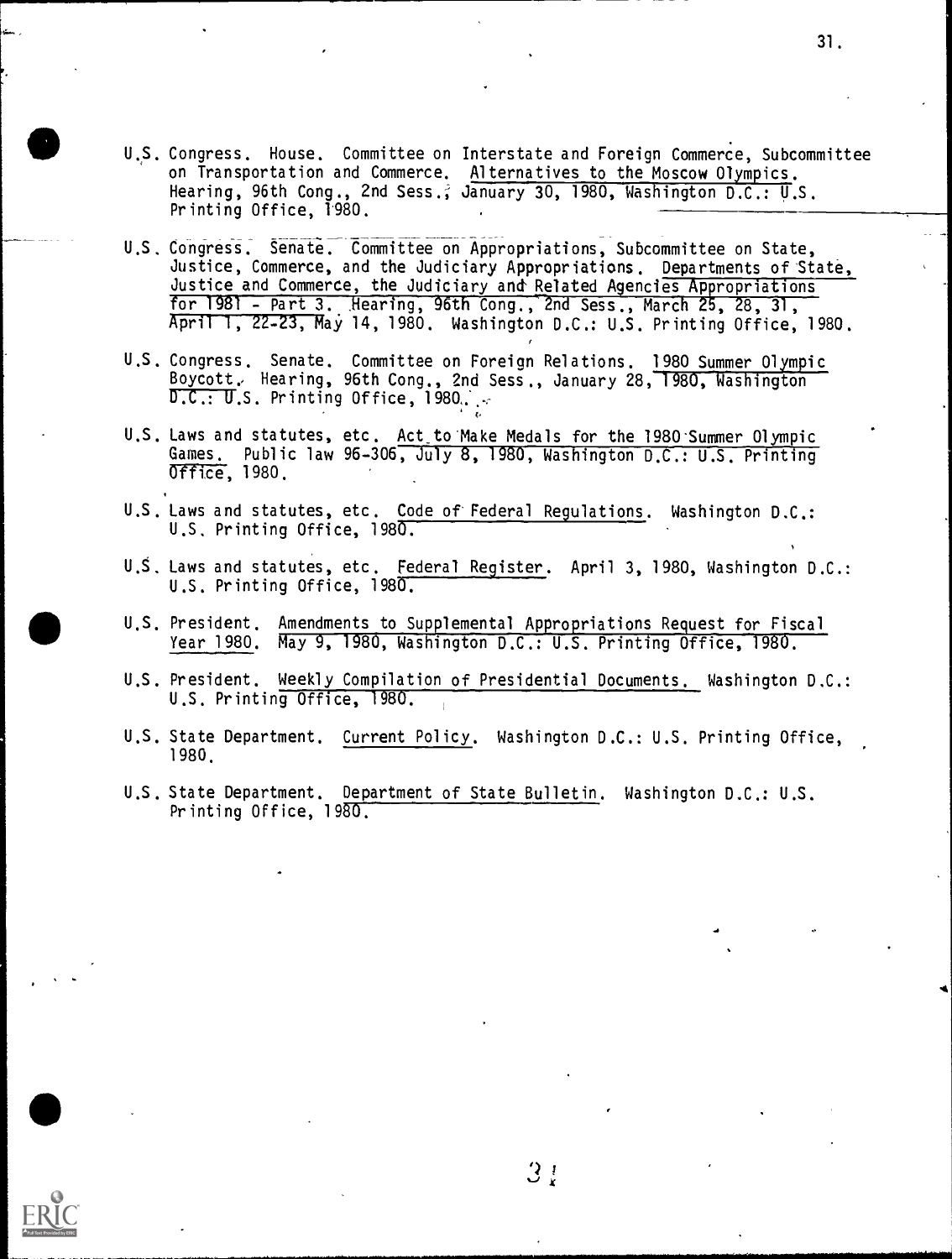#### APPENDIX I

#### CHRONOLOGY OF THE 1380 OLYMPIC BOYCOTT

This list is a comprehensive schedule of events leading up and including the 1980 Olympic boycott. The chronology was compiled from the New York Times, Facts on File, Sports Illustrated, Time, Newsweek, etc.

#### December 27, 1979

President Hafizullah Amin of Afghanistan is overthrown and executed in a coup engineered by the U.S.S.R. Soviet troops continue to cross into Afghanistan to put down a long-standing Muslim revolt.

#### December 30, 1979

The idea of a boycott was first discussed in Brussels at a North Atlantic Treaty Organization meeting with most of the nations reluctant to approve a resolution.

I.O.C. President Lord Killanin declares that "the athletes come first, and in no way should be prevented from competing in international competition by polticaly, racial, or religious discrimination

#### January 2, 1980

Soviet dissident Andrei Sakharov called for an international boycott of the Moscow Olympics. He was arrested for this "outbursc"and was exiled to Siberia.

### January 4, 1980

In a nationwide television address, President Jimmy Carter said the U.S. would consider boycotting the 1980 Olympic Games if the Soviet Union continuted its "aggressive action."

#### January 6, 1980

Saudi Arabia was the first country to boycott the Olympics because of the Soviet invasion.

#### January 7, 1980

The U.S.O.C. executive board voted to resist political intrusion in the Olympic Games and decried the idea of the American boycott.

#### January 10, 1980

Vice-President Walter Mondale, speaking in Iowa, suggested that the Olympic 'Games be moved out of Moscow betause the Soviets had "committed an outrageous and indecent act of aggression."

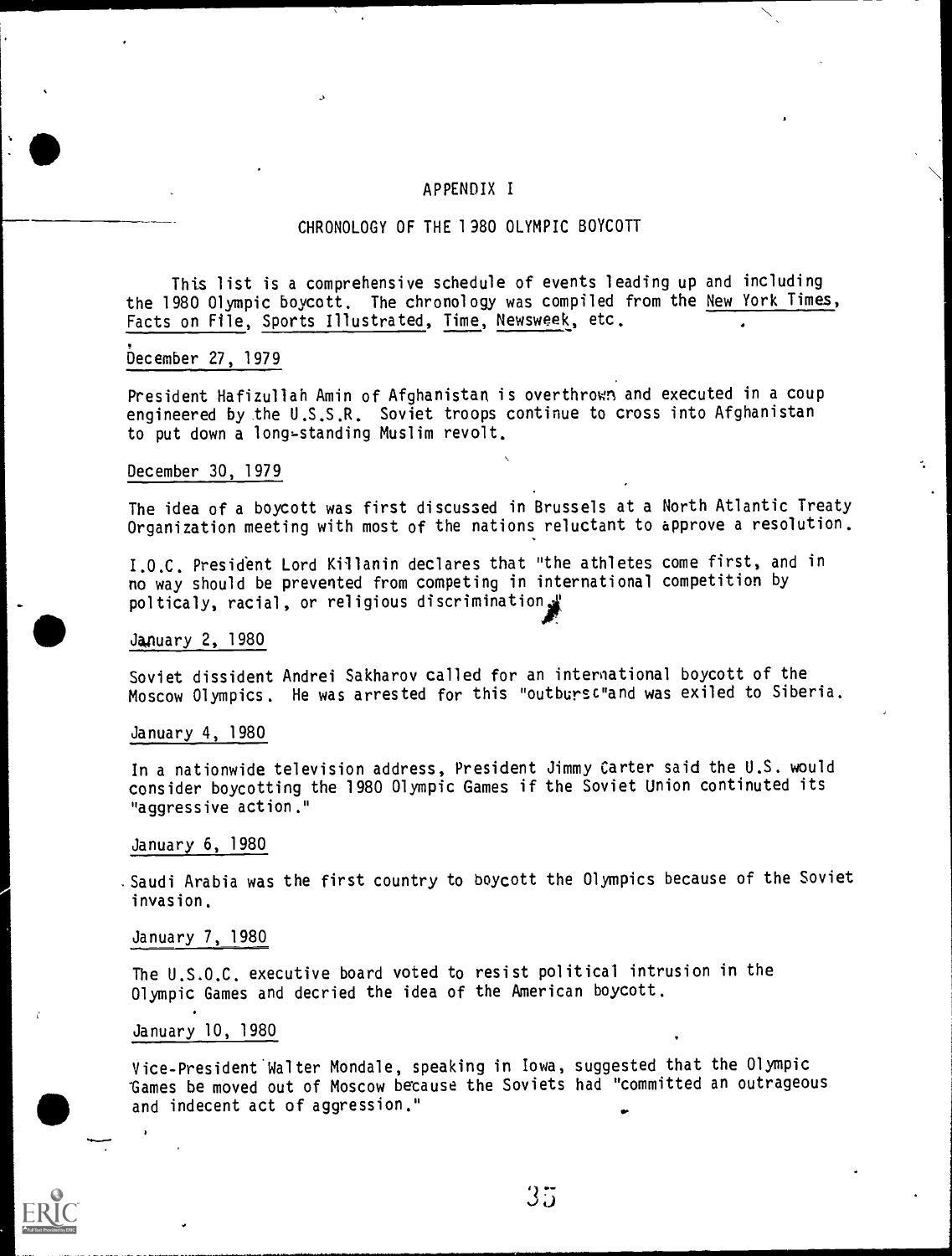January 14, 1980

Lord Killanin states, "It would be physically impossible to move the Olympics from Moscow at this stage."

In a statement, Secretary of State Cyrus Vance warns the Soviet Union to withdraw its troops from Afghanistan by mid-February or face an American boycott of the 1980 Olympic Games.

#### January 16, 1980

The Carter Administration said it was exploring possibilities of seeking international support for a "Free World Olympics" as a substitute for the Olympics in Moscow.

#### January 17, 1980

Speaking before the House of Commons, British Prime Minister Margaret Thatcher announces that the Cabinet will seek a change of venue for the Games.

#### January 18, 1980

The Muhammad Ali Amateur Sports Club was the first American organization to say it was not participating in the Moscow Olympics. Team members featured several world-class track athletes.

Talks begin between White House officials and U.S.O.C. officials in Washington.

Greek Premier Constantine Caramonlis promised to resubmit proposal to the I.O.C. to have the Summer Games permanently held in his country.

#### January 19, 1980

The Republican National Committee approved a resolution urging the U.S.O.C. to boycott the Moscow Olympics.

#### January 20, 1980

On "Meet the Press" President Carter proposed the 1980 Summer Olympics be removed from the Soviet Union, postponsed, or .cancelled unless Russia withdraws its troops from Afghanistan within one month.

Carter also sent a letter to the U.S.O.C. saying that if the U.S.S.R. failed to remove its troops, he was calling for an international boycott of the Olympics. He strongly asked the U.S.O.C. for its cooperation.

White House Press Secretary Jody Powell read to reporters excerpts from a handbook for Soviet Communist Party activists (1980) which said that the awarding of the Olympics to Moscow was a recognition of the Soviet Union's struggle for world peace.

 $\bullet$ Soviet Union sports publication Sovetsky Sport said that the U.S.S.R. would send a team to the 1980 Winter Olympics in Lake Placid, New York, regardless of what measures the Americans took concerning the Moscow Olympics.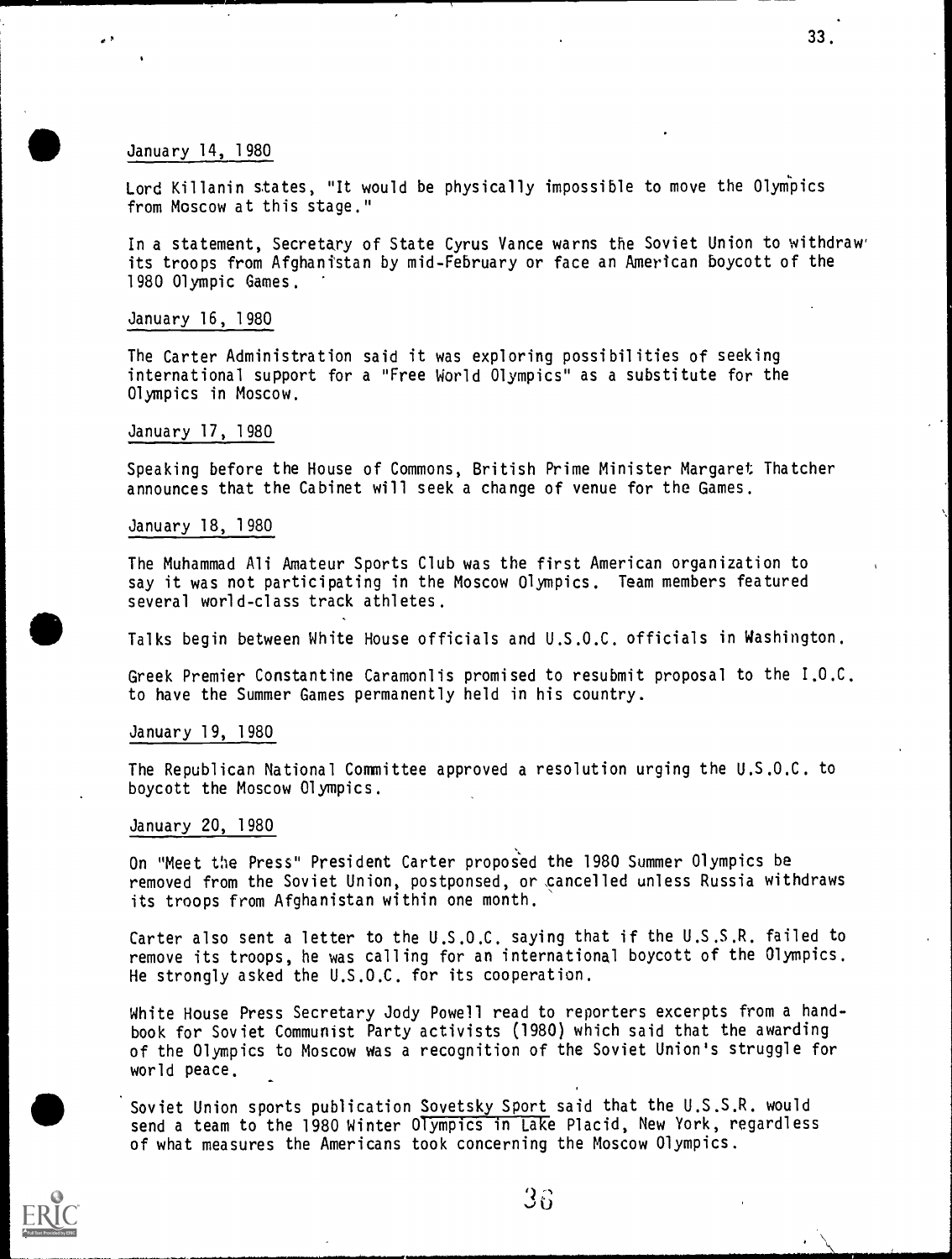The National Broadcasting Company cl'aims it could lose as much as \$20 million if the U.S. were to boycott the Olympics. It had already paid \$85 million for exclusing rights to broadcast the Olympics to the U.S.

#### January 21, 1980

France becomes the first Western nation to categorically reject the notion of an Olympic boycott while several nations were taking a "wait and see" position. Those nations supporting the boycott Were Canada, Great Britian, Australia, Israel, Austria, Belgiu, and Japan.

The State Department discloses that the Carter administration had sent appeals to more than 100 heads of state for support in moving the Olympics from Moscow.

#### January 22, 1980

Mrs. Thatcher offered her nation as an alternative site for the 1980 Olympics. Government sources indicate they were willing to finance the move although the full costs had not been estimated.

New Zealand expressed support for shifting the site of the Olympics.

#### January 23, 1980

In a firm "State of the Union" address, President Carter discussed the U.S. boycott. He said, "1 have notified the U.S.O.C. that the Soviet invading forces in Afghanistan, neither the American people nor I will support sending an Olympic team to Moscow."

The House of Representatives passed a resolution (386-12) in favor of a nonbinding resolution backing Carter's stand.

#### January 25, 1980

U.S. Attorney Benjamin Civiletti said the Justice Department was studying ways to legally enforcing an Olympic boycott.

#### January 26, 1980

di\*

The U.S.O.C. executive board voted unamiously to ask the I.O.C. to move, postpone, or cancel the 1980 Summer Olympics. The resolution supported President Carter's Olympic stand but did not mention his February 20th time limit for withdrawal of Soviet troops from Afghanistan. Action was also deferred on the President's proposal that the American athletes boycott the Games if Russia fails to meet the time limit. The U.S.O.C. was to present the resolution to the I.O.C. in February. The committee also said it would continue to select and prepare athletes for the Olympics until May 24, 1980 when it had to formally announce its entry.

Canada's Prime Minister Joe Clark supports a boycott. On January 11, he had announced restrictions on trade, scientific, cultural, and sports exchanges with the U.S.S.R., and launched a campaign to move the Games from Moscow, possibly to Montreal.

37

a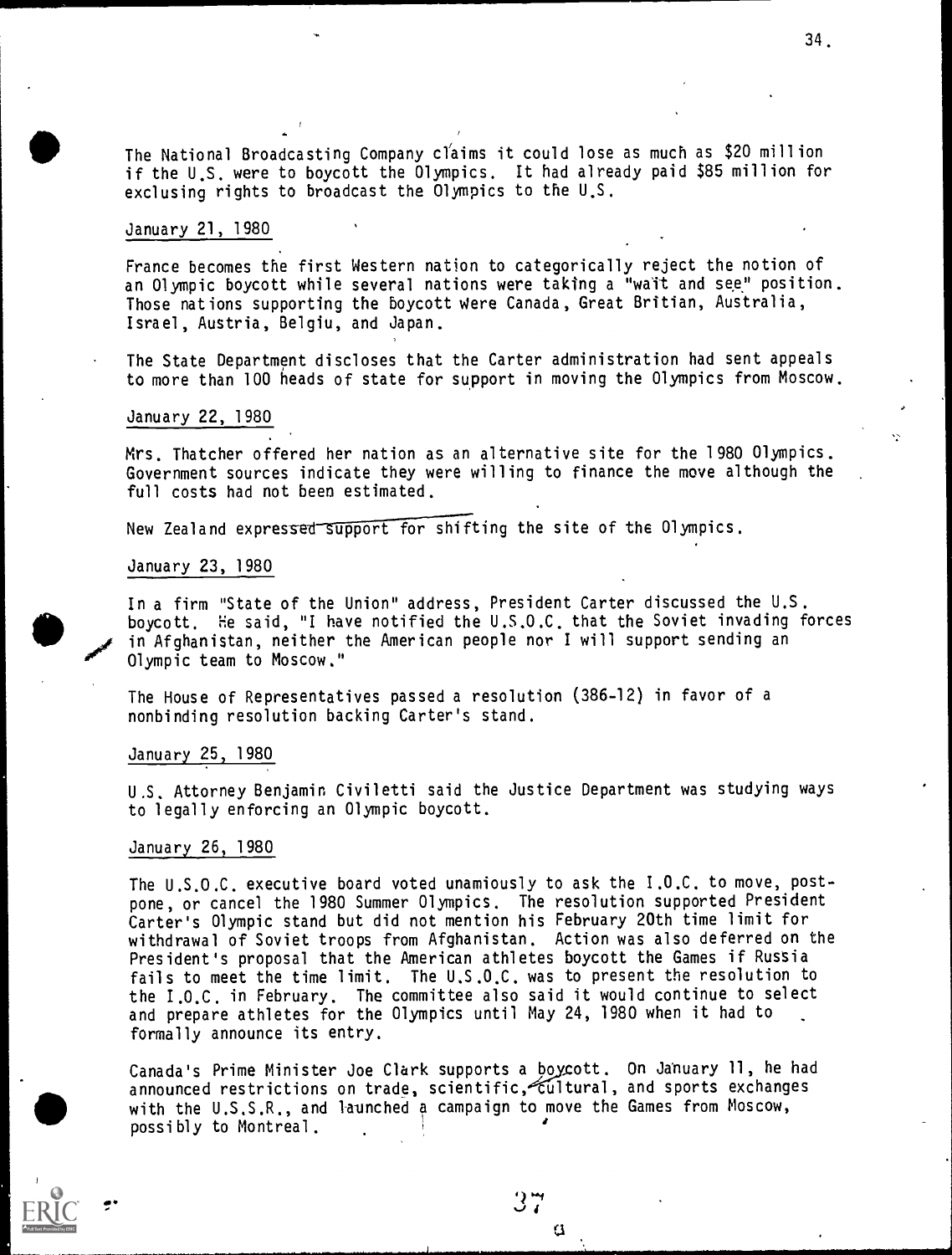#### January 28, 1980

/

The Senate Foreign Relations Committee unamiously approved a resolution calling for relocation, postponement, or cancellation of the Olympics if Soviet troops are not withdrawn from Afghanistan by mid-February.

35.

I

An I.O.C. source says that barring a world war or natural disaster, the Games will stay in Moscow. The source asserts that transferring the Games would be against I.O.C. rules and that postponing them would be "absolutely impossible."

#### January 29, 1980

The Senate passed a resolution (88-4) backing President Carter's boycott stand.

At the conclusion of an emergency meeting of The Conference of Islamic 6tates in Pakistan, the foreign ministers of 36 Muslim nations issued a statement denouncing "the Soviet military aggression against the Afghan people" and support a boycott of the Olympics unless the U.S.S.R. removes its troops.

#### January 31, 1980

The Department of State confirmed a report that President Carter had asked Muhammad Ali, former world heavyweight boxing champ, to visit several African nations to enlist support for the President's Olympic stand.

#### February 1\_, 1980

Japan and the People's Republic of China both indicate they would not participate in the Olympics because of the Soviet action.

#### February 2, 1980

State Department figures show,17 nations have taken a public stand against participation in the Moscow Games. New supporting countries were Kenya, Chile, Norway, Egypt, Burma, and Djibouti.

#### February 3, 1980

Muhammed Ali wes rebuffed by the Tanzania government when he visited that nation to enlist its support for the U.S. Olympic boycott.

#### February 5, 1980

The Association of National Olympic Committees urged the I.O.C. to resist any effort to change the site of the 1980 Olympic Games.

#### February 6, 1986

At a European Communicy meeting in Brussels, representatives from France and West Germany indicated they might not oppose the Olympic boycott, Previously both governments had opposed a boycott.

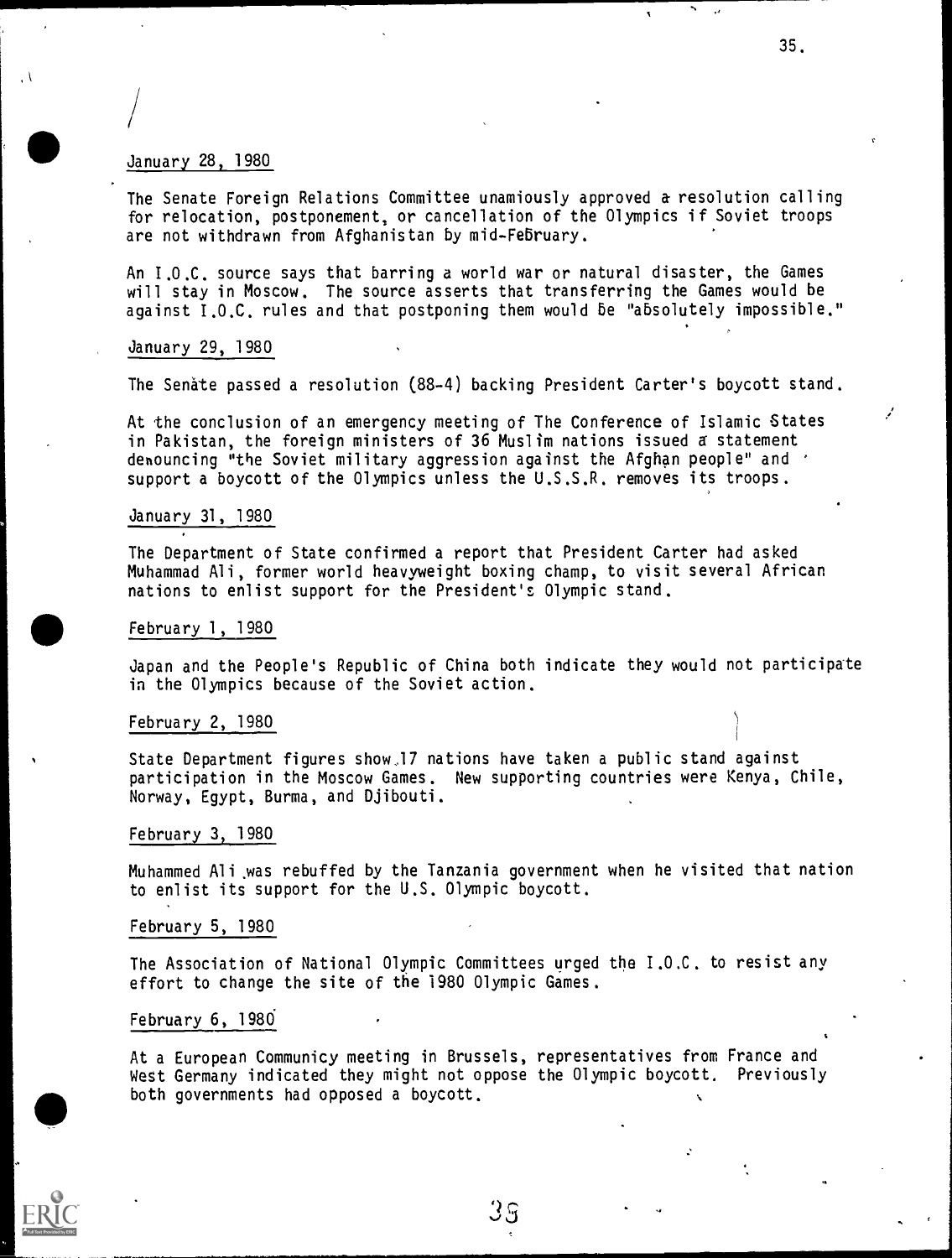### February 7, 1980

Soviet officials urged Western European countries to resist U.S. pressure for counter measures in response to the Olympic boycott.

### February 8, 1980

U.S.O.C. President Kane formally asks the I.O.C.'s executive board to postpone or move the Summer<sup>ol</sup>ympics from Moscow.

#### February 9, 1980

Secretary Vance spoke to the U.S.O.C. executive board and said the U.S. was firm on an Olympic boycott, unless the Soviets gave proof of an Afghanistan withdrawl.

#### February 10, 1980

West Germany affirmed its support of the U.S. boycott while French and American offricials attempted to minimize their differences.

 $\mathbf{a}$ 

#### Fébruary 12, 1980

The.I.O.C. announced the 1980 Summer Olympics would take place in Moscow as scheduled. They rejected the U.S.O.C. proposal to have the Games moved, postdoned, or cancelled because of the Soviet invasion. Lord Killanin called for  $both$  sides to resolve the dispute.

President Carter expressed regrets of the  $I.0.C.$  decision and said the U.S. uld lead the Olympjc boycott. He also stressed that.the U.S. would not soften its demands and told the U.S.O.C. to reach a prompt decision against sending a team to the Games. Finally, he invited other governments to consider alternative games.

#### February 13, 1980

In his first televised news conference in 11 weeks, President Carter remained firm on the Olympic boycott and his February 20th deadline.

#### February 14, 130

In a prepared statement, the U.S.O.C. said it would "accept any decision...the President makes" on not sending an American team to Moscow. 'The decision would be legally made at the U.S.O.C. House of Delegates meeting April 12 in Colorado Springs.

#### February 17, 1980

Communist Party leader Enrico Berlunginer of Italy criticized the Soviets for their invasion, calling it a serious blow to dentente. He also claimed the U.S. was threatening dentente for Supporting military regimes in Latin America and proposed to boycott the Olympic Games.



2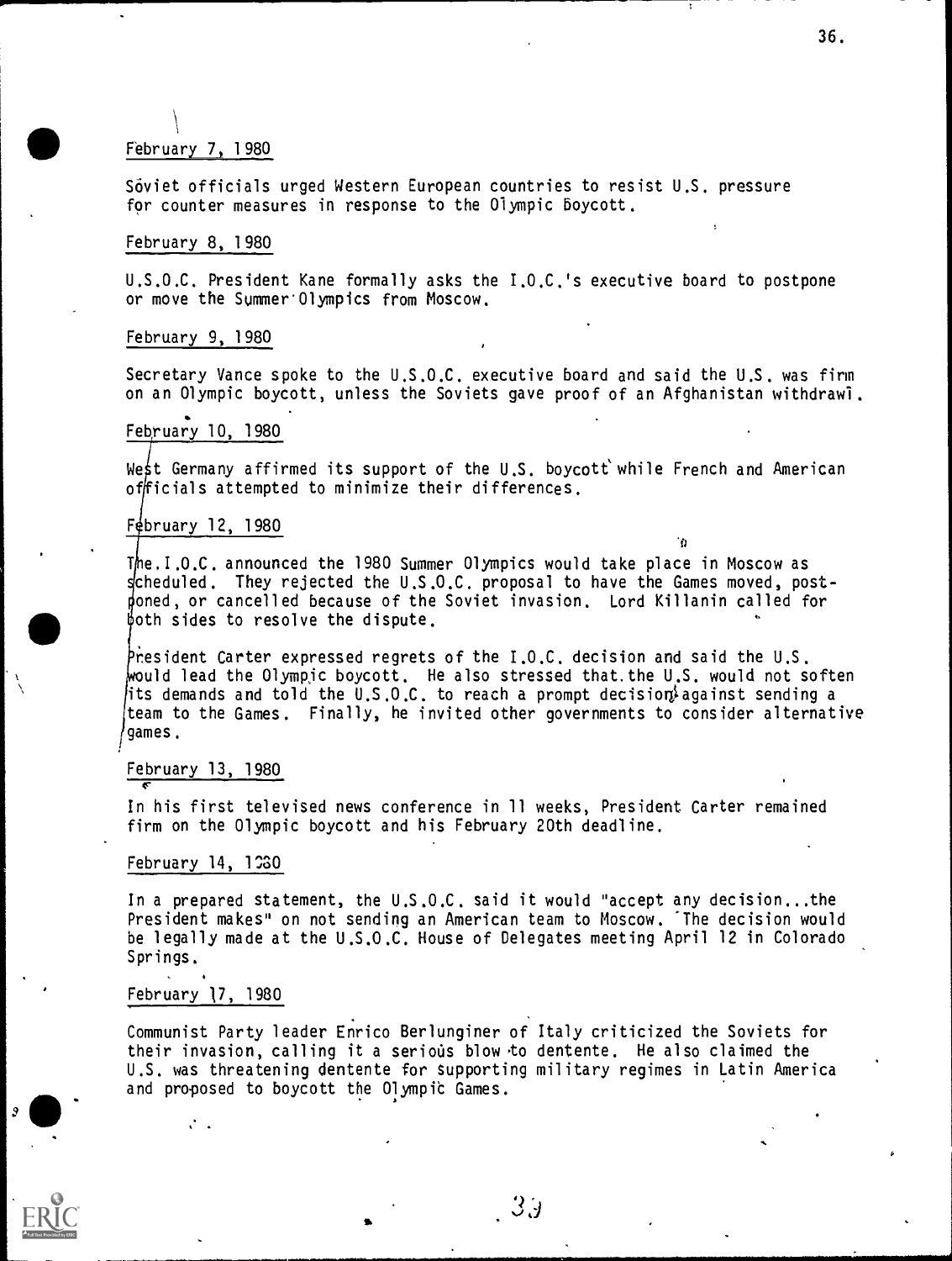### February 19, 1980

Ministers of the European Community met and did not come out in, favor of boycotting the Olympics. France was the only pation to refuse to endorse the boycott and the issue was left out of the final statement. Fig. 1

Pierre Trudeau was elected Prime Minister of Canada and said he would support the boycott "only if there was a mass participation of non-Western countries." His predecessor Joe Clark was a leading spokesman for a boycott of the Games.

#### February 20, 1980'

This was the deadline that President Carter had given the Russians to withdraw from Afghanistan or the boycott would take place. No action was taken by the Soviets.,

#### February 21, 1980

Vice-President Mondale said the U.S. expects to announce shortly a site for alternative Olympics, hut U.S.O.C. President Kane said he believed the administration's boycott decision was not irrevocable.

#### February 25, 1980

At a White House ceremony for, the U.S. Winter Olympic athletes, Eric Heiden, gold, medal winner, presented to President Carter a petition from the athletes opposing a boycott.

#### March 3, 1980

Representatives of the d.S.O.Ce's Athletes Advisory Council visit the White House to discuss a counterproposal, under which they would compete in the Games but register their protest by refusing to participate in the opening, closing, and medal ceremonies.

#### March 5, 1980

West German Chancellor Helmus Schmidt and President Carter issue a joint communique in favor of the boycott.

#### March 11, 1980

The U.S. Postal Service halted the sale of stamps and postcards commemorating the Moscow Games. Over 67 million 10-cent post cards, 47.2 million 31-cent air mail stamps, and 187.6 million 15-cent commerative stamps have been affected. Also included in the suspension were 2.5 million 21-cent post cards, 4 million aerogrammes, and 8.5 million embossed envelopes.

## $^{\circ}$  March 12, 1980

٠.,

President Çarter asked U.S. companies not to send their products to Moscow for the Olympics. This voluntary ban affects 30 companies which planned to send \$20 to 30 million worth of products.

 $4$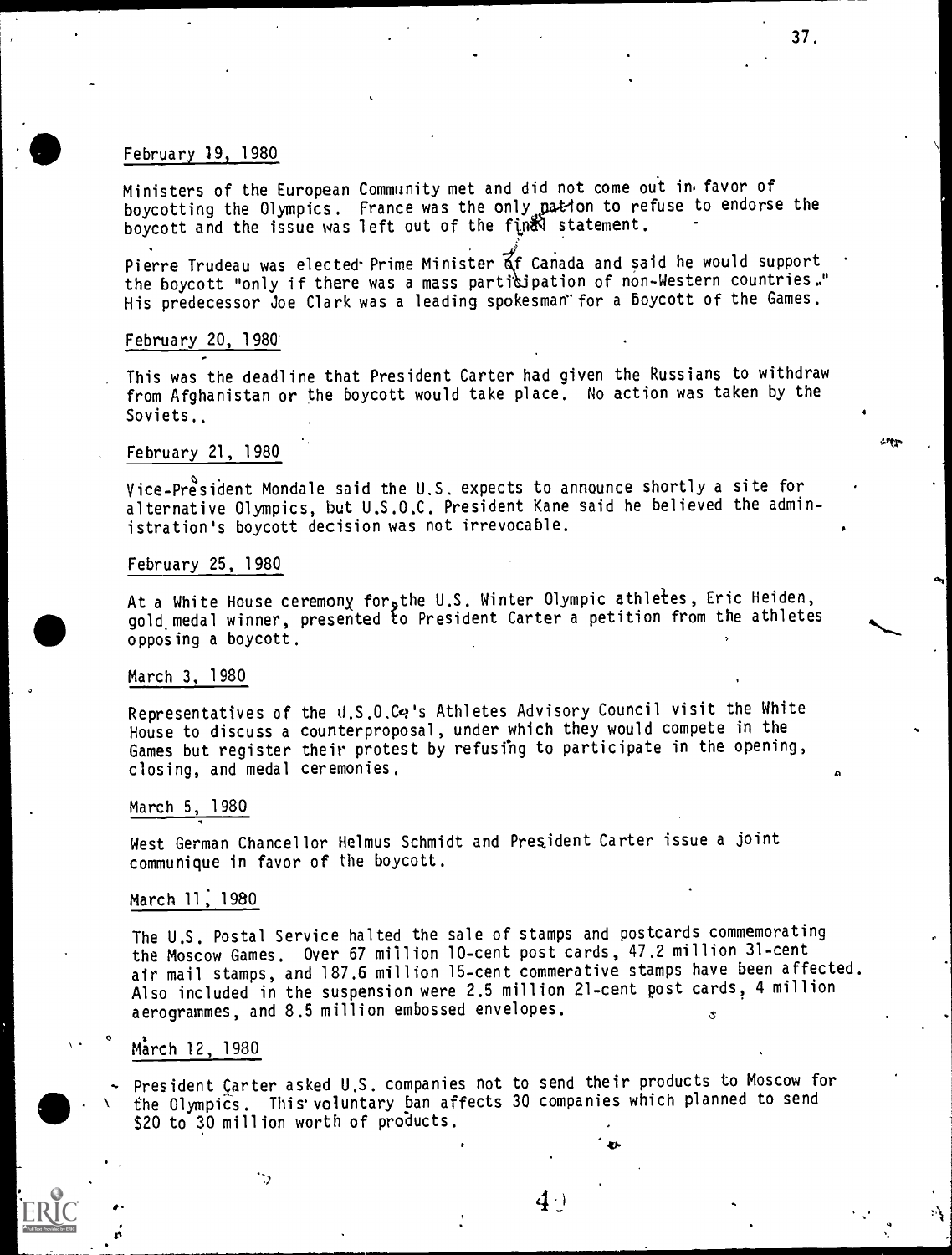### March 18, 1980

A 12-nation delegation, including the U.S., Great Britian, and Australia, announced they had agreed to go ahead with plans to hold a world sports festival for athletes who boycott the 1980 Summer Olympics.

#### March 21, 1980

President Carter told members of the Athletes Advisory Council of the U.S.O.C. that his decision to send a U.S. contingent to the 1980 Olympic Games was irreversible. He summoned the athletes to enlist their support for the boycott.

Coca-Cola Co. said it would not ship any more Coca-Cola concentrate to the Soviet Union.

#### March 22, 1980

Representatives of Olympic Committees in 16 European nations met in Brussels and voted against a boycott of the Moscow Games. Delegates from.Sweden, Finland, France, Italy, Ireland, Belgium, Spain, and Great Britian indicated that their athletes would participate in the Olympics, even if their governments joined the U.S. boycott. Representatives of other European Olympic Committees said they would wait to see what position their governments took on the boycoit issue before making a final decision.

#### March 25, 1980

The British Olympic Committee voted to participate in the 1980 Summer Olympics. This move defied the stand taken by,Margaret Thatcher, the most outspoken ally of the U.S. effort to boycott the Games.

#### March 28, 1980

President Carter ordered the Commerce Department to prohibit exports to the Soviet Union of any good or technology related to the Olympic Games. It was reported that the major U.S. coporations had asked Corter to make the voluntary embargo mandatory to protect them from possible legal action by the Soviets.

The Prilippines sand they would not participate in the Olympic Games.

#### March 30, 1980

The Canadian Olympic Committee voted to go to the Moscow Olympics. Prime Minister Trudeau had been lukewarm in his response to the boycott.

The Norwegian Olympic Committee, another earlier-supporter of the boycott, voted to go to the Moscow Games.

#### April 3, 1980

Sears, Roebuck and Co. threatened to withbold a \$25,000 pledge to the U.S.O.C. unless the organization agreed to boycott the Olympics. The money was the

38.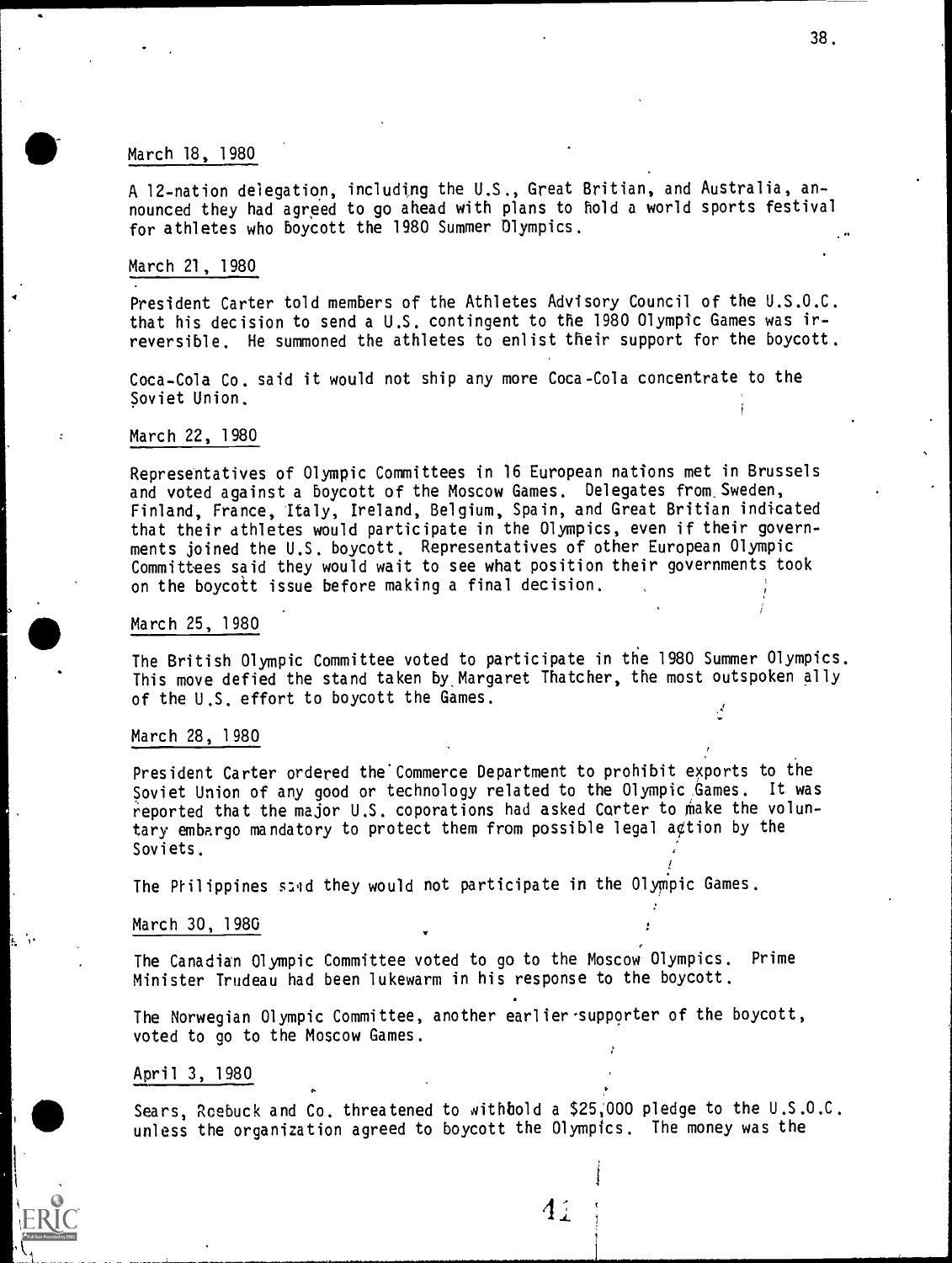$\le$  last installment of \$75,000 pledged to the U.S.O.C. By Sears. The U.S.O.C. expcutive director called the move "sheer blackmatl."

#### April 4, 1980.

State Department spokesman Nodding Carter assails.the SoViet Union for launching a major campaign "to prevent a worldwide boycott of the Moscow Olympics."

#### April 10, 1980

President Carter reasserts his position to a newspaper editors conference. On April 9, the editors had sent a letter to Carter protesting his recent order prohibiting transactions with the Russians connected with the Olympics.

#### April 11, 1980

Iran reported it would not send a team to the Olympics.

#### April 12, 1980

The U.S.O.C. House of Delegates voted 1,604 to 779 in favor of a resolution to boycott the 1980 Olympic Games. Vice-President Mondale spoke prior to the vote on the need to condem. the Soviet invasion of Afghanistan. The White House lauded the U.S.O.C. boycott decision while the athletes suggested they might sue the U.S.O.C. and federal government. Julian Roosevelt, an American on the I.O.C. said the decision was "disasterous" and that the I.O.C. might retaliate by taking the 1984 Olympic Games away from Los Angeles while N.B.C. said they were going to look for alternative measures. West Germany, Japan, Australia, and Canada supported the resolution while the Soviets attacked the U.S.O.C. for "surrendering the interests of the athletes in favor of unprecedented pressure and blackmail by the Carter Administration."

#### April 17, 1980

East Germany joined the Soviet Union in an endeavor to dissuade West Germany from supporting the Olympic boycott. However, West Germany was not convinced.

#### April 21-22, 1980

The I.O.C. met to find ways to circumvent the Moscow boycott. The committee voted to allow teams an option of using or not their national flags or anthems in Olympic ceremonies. They also allowed nations to not participate in opening and closing ceremonies if so desired and to offer aid to countries who wished to send athletes to Moscow but was under political and/or financial pressure from their governments. These measures were and attempt by the I.O.C. to defuse the political issues surrounding the Moscow Olympics. Lord Killilan invited President Carter and Soviet President Leonid Brezhnev to meet with him to discuss means of avoiding a boycott and "save the Olympic ideals."

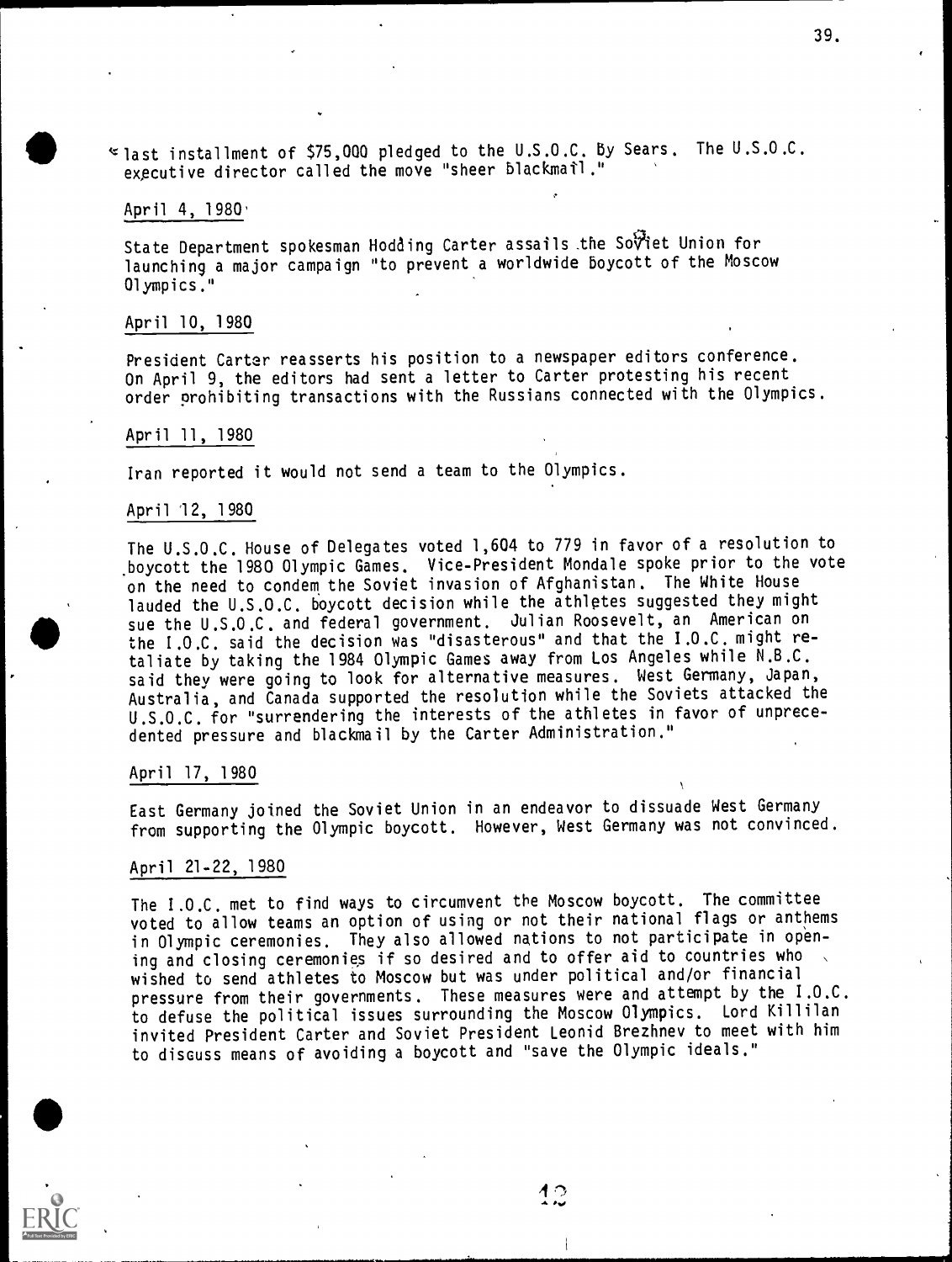### April 22, 1980

The Gambia Olympic Committee voted to boycott the Olympics "unless there was a significant change in the situation in Afghanistan before May 24."

40.

### April 23, 1980

A class action suit was filed in the U.S. District Court in Washington asking the court to overturn the decision by the U.S.O.C. to boycott the Olympics. The suit was brought on by 18 amateur athletes, a coach, and a member of the U.S.O.C. executive board.

### April 24, 1980

The Chinese Olympic Committee voted to boycott the Moscow Olympics.

### May 2, 1980

Liechtenstein cancelled a special 'Olympic stamp as a condemnation of the Soviet invasion. The tiny principality derived eight percent of its budget from the sale of the stamp.

Bolivia said it would not send a team to Moscow.

/

#### May 3, 1980

Singapore joined the group of boycotting nations.

#### May 6, 1980

N.B.C. revealed it would not televise the 1980 Summer Games to the U.S. The decision cost the network about \$22 million. Insurance covered 90 percent of N.B.C.'s payment to the U.S.S.R. and I.O.C. leaving the network with a \$7 million loss. There were also losses of \$15 million on personnel and travel expense and \$15 million on advertising revenue.

### May 7, 1980

I.O.C. President Killalin met with Soviet President Brezhnev in Moscow to discuss ways to depoliticize the Summer Olympics. Observers noted Brezhnev's approval to deemphasize nationalism on Olympic ceremonies indicated that the Soviets were worried about widespread boycott and were willing to take steps to counteract it.

### May 8, 1980

The New Zealand and Peru Olympic Committees both voted to compete in the Summer Olympics while Argentina decided not to participate.

### May 10, 1980

The Swiss Olympic Committee voted 24-22 (with two abstentions) to attend the Moscow Olympics. The committee left it up to individual athletes and sport federations  $i^c$  they wanted to compete.

13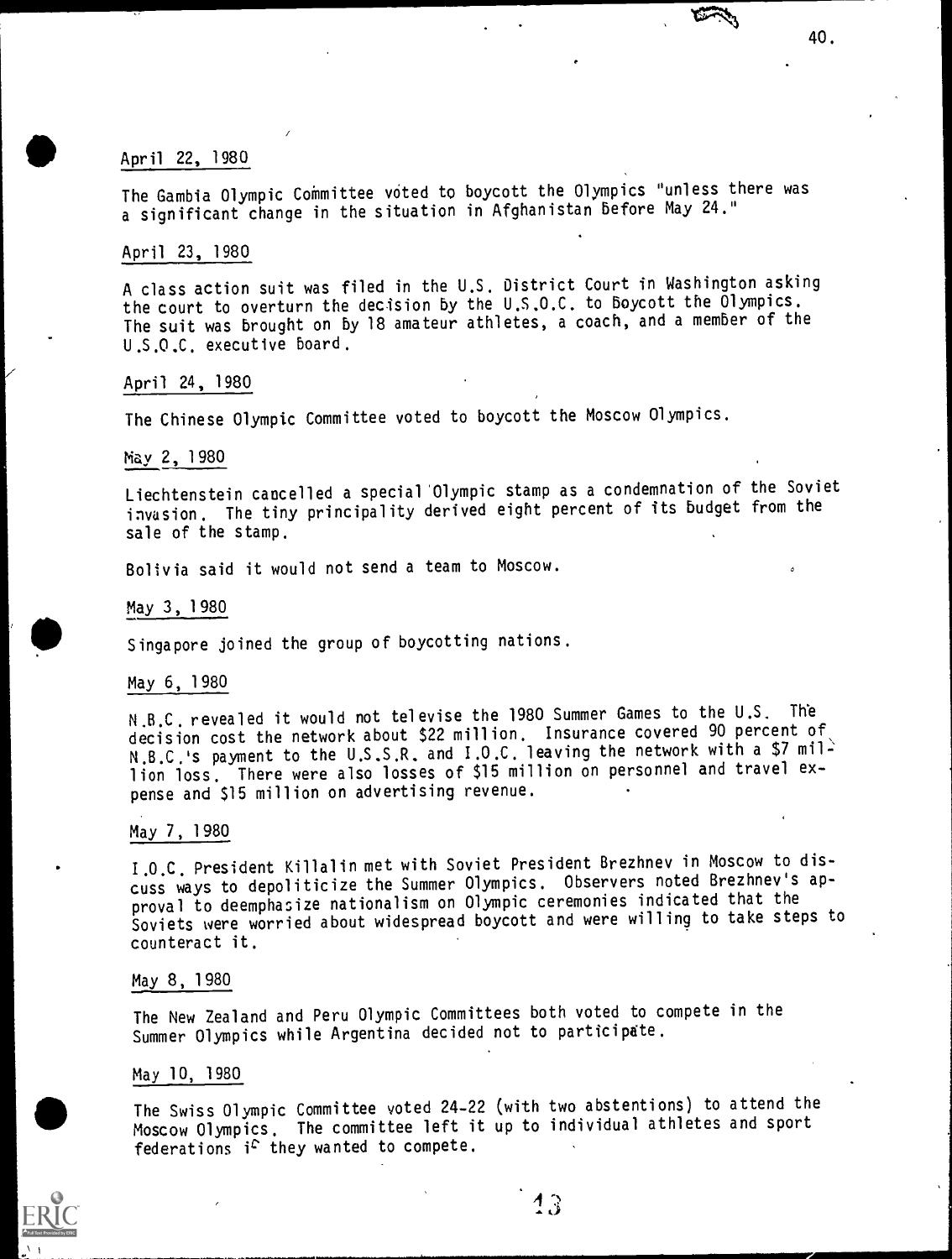### May 13, 1 980

 $\ddot{\cdot}$  .

The French Olympic Committee voted 22-0 to accept an ivitation to the Summer Oympics.

### May 15, 1980

I.O.C. President Lord Killilan met with President Carter in Washington. Carter told Killilan that the decision not to send American athletes to Moscow was final. He also vowed to keep pressuring other nations to join the boycott. Killilan said the Summer Olympics would be held in Moscow fn July no matter how m ny nations stayed away.

### May 16, 1980

The lawsuit brought against the U.S.O.C. was dismissed as the judge upheld the U.S.O.C. authority under the Amateur Sports Act of 1978.

#### May 17, 1980

Individual British athletes said they were going to boycott the Olympics even though the British Olympic Committee had voted to take part in the 1980 Games.

#### May 19, 1980

Killalin rejects a reelection bid for president saying, "If the present situation over the boycott had not occurred, I might have stayed on."

Burma's Olympic Committee said it would not send a team to the Olympics.

**I** 

May 20, 1980

The Italian Olympic Committee voted 29-3 to defy the wishes of the government and compete in Moscow. A day earlier the Italian government warned the committee that athletes attending the Olympic Games would be denied the use of the Italian flag or national anthem.

Olympic committees from the countries of Austria, Belgium, Ireland, Netherlands, and Sweden voted to go to the Moscow Games.

### May 22, 1980

The Isreal Olympic Committee voted 17-8 to boycott the Summer Games.

#### May 23, 1980

The U.S. Court of Appeals upheld the dismissal of a suit against the U.S.O.C. The suit challenged the power of the U.S.O.C. to mould an Olympic boycott.

The Turkey Olympic Committee joined in its government's wishes and voted to boycott the Olympic Games.



 $\frac{1}{4}$  1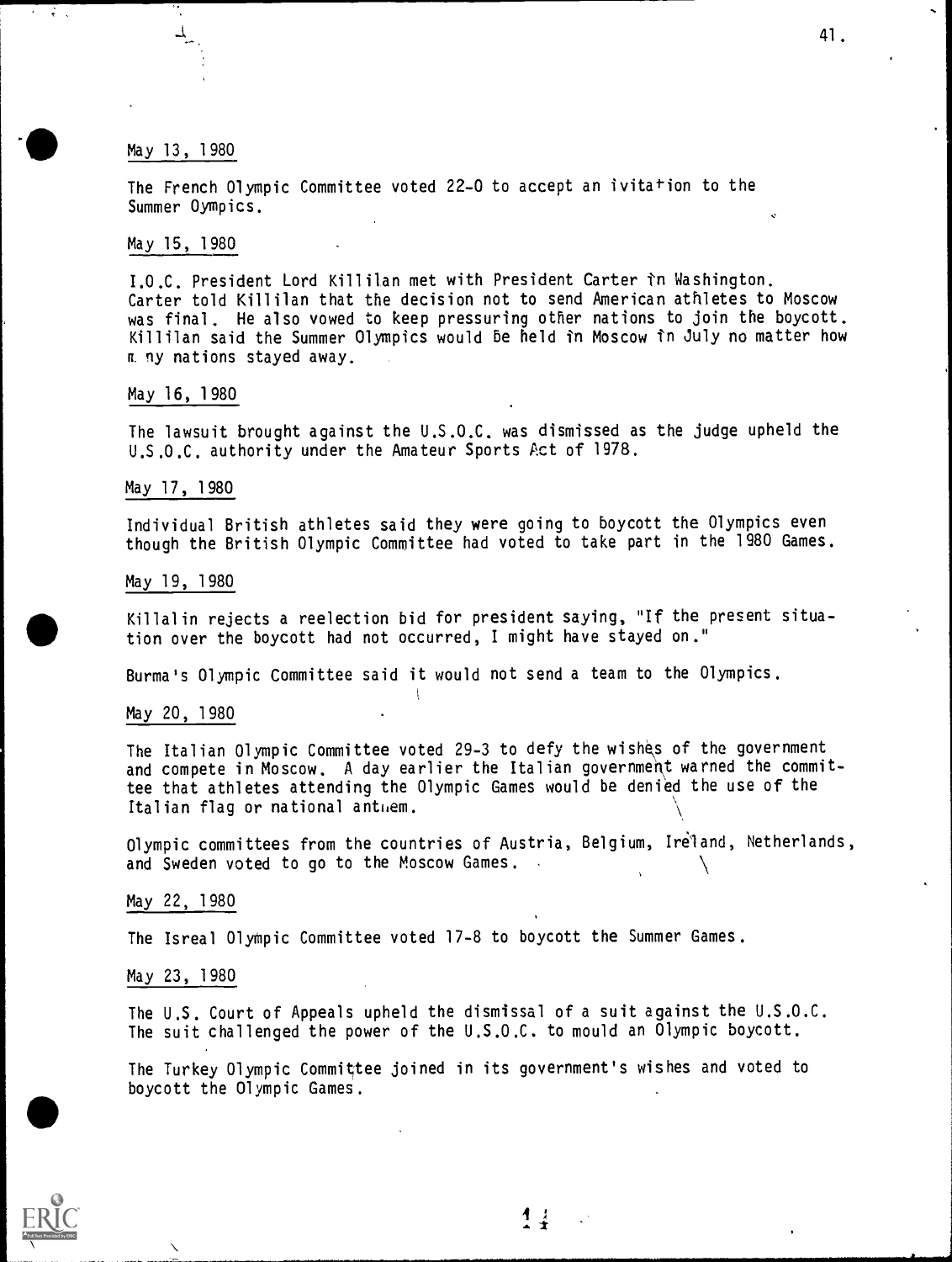The Spanish Olympic Committee voted 18-11 to accept an invitation despite the fact the government had endorsed the boycott the day before.

42.

The Australian Olympic Committee voted 6-5 to accept an invitation to the Games despite pressure from the government to boycott. Several of the athletes said, however, they plan to have their own boycott.

#### May 24, 1980

The Japanese Olympic Committee voted 29-13 to boycott the Summer Olympics. The vote came after a report the government was going to revoke the passports of Japanese athletes unless they followed the boycott.

Uganda announced a reversal of an earlier decision to send athletes to Moscow. "

#### May 25, 1980

Jordan reverses its pro-boycott stand.

#### May 27, 1980

The I.O.C. claimed that 85 nations would compete in the 1980 Summer Olympics. Besides the 85 entries, 29 other countries rejected the invitation and 27 did not respond. This list was based on the invitations received by the May 24 deadline. The deadline, however, was extended by the 1.0.C. Both the U.S. and Soviets claimed victory for their side.

#### June 20, 1980

Seven members of the Afghanistan national basketball team scheduled to play in the Olympics defected to Pakistan in protest of the Soviet invasion of their homeland. Several other Afghan athletes - members of the national soccer teamhad defected in May for similar reasons.

#### June 24, 1980

A five-man Puerto Rico boxing delegation arrived in Moscow in apparent defiance of the U.S. boycott. The U.S. government did not take any steps to prevent the delegation from going to the Games.

#### July 18, 1980

Lord Killalin criticized the Olympic boycott and accused the Carter Administration of being ignorant on matters of international sports.

#### July 19, 1980

The 1980 Summer Olympics opened in Moscow with 16 nations refusing to carry their mational flags in the opening ceremony as a token protest of the Afghanistan situation. Several of the nations were represented in the parade by officials, but no athletes. Also, during several of the medal ceremonies, Olympic flags were used instead of national flags as a protest.

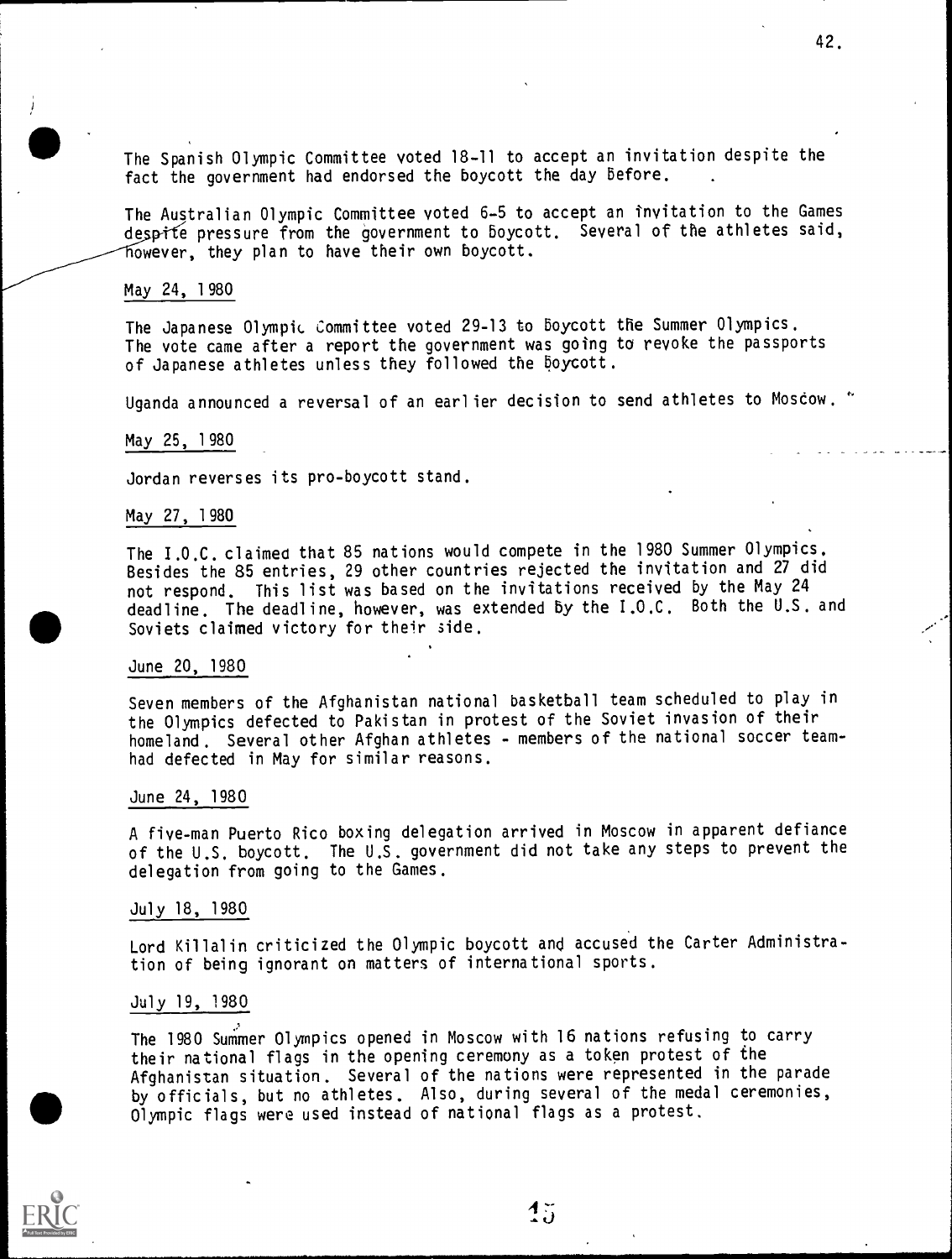## July 26-30, 1980

The U.S. Olympic team was saluted in Washington and culminated in a medal ceremony on the Capitol steps. Over 400 athletes, coaches, and managers were presented with congressional gold medals. Later, the athletes visited the White House.

### August 8, 1980

During the closing ceremoney no U.S. flag was raised. Usually the flag of the next Olympic site (1984 is in Los Angeles) is raised, however, the  $\overline{U}.S$ . protested the use of the flag to the I.O.C. and they approved a proposal to use the City of Los Angeles flag and the Olympic anthem rather than the "Star Spangled Banner."

In the final tally, 81 countries took part in the Moscow Games while 65 nations did-not. The boycott reduced the number of athletes from 10,000 to 6,000 and foreign tourists from 300,000 to 100,000.



/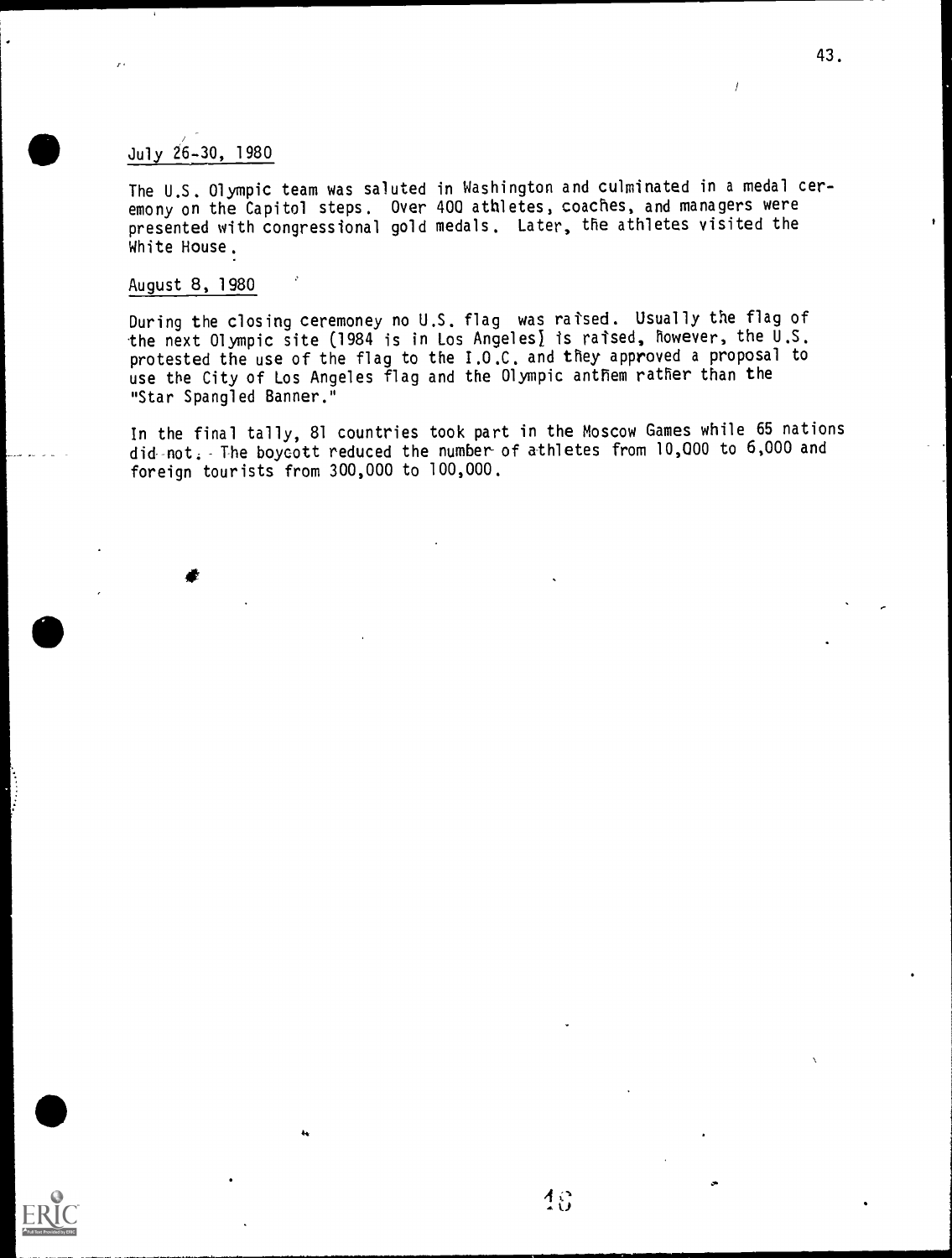### APPENDIX II

### WEEKLY COMPILATION OF PRESIDENTIAL DOCUMENTS \*

January 4, 1980 p. 21

Carter - Addresses the nation on the Soviet invasion of Afghanistan.

January 20, 1980 pp. 106-107

Carter - letter to U.S.O.C. president on his proposal of an Olympic Games boycott.

January 20, 1980 pp. 107-108

Carter - "Meet the Press" where he tells about his boycott plans.

January 23, 1980 p. 196

Carter - "State of the Union" address.

February 1, 1980 pp. 259-260

Carter - remarks at National Conference on Physical Fitness and Sports.

February 12, 1980 pp. 305-306

Statement on the I.O.C. decision to hold Games in Moscow.

February 13, 1980 pp. 311-312

Carter - news conference of February 13, 1980.

February 19, 1980 p. 346

-Carter - remarks at the American Legion annual conference.

February 20, 1980 p. 353

Carter - remarks to President Moi of Kenya at welcoming ceremony.

February 20, 1980 p. 356

Statement on U.S. withdrawal from the Olympic Games to be held in Moscow.

February 20, 1980 p. 358

Carter - toast at state dinner for President Moi of Kenya.



イワ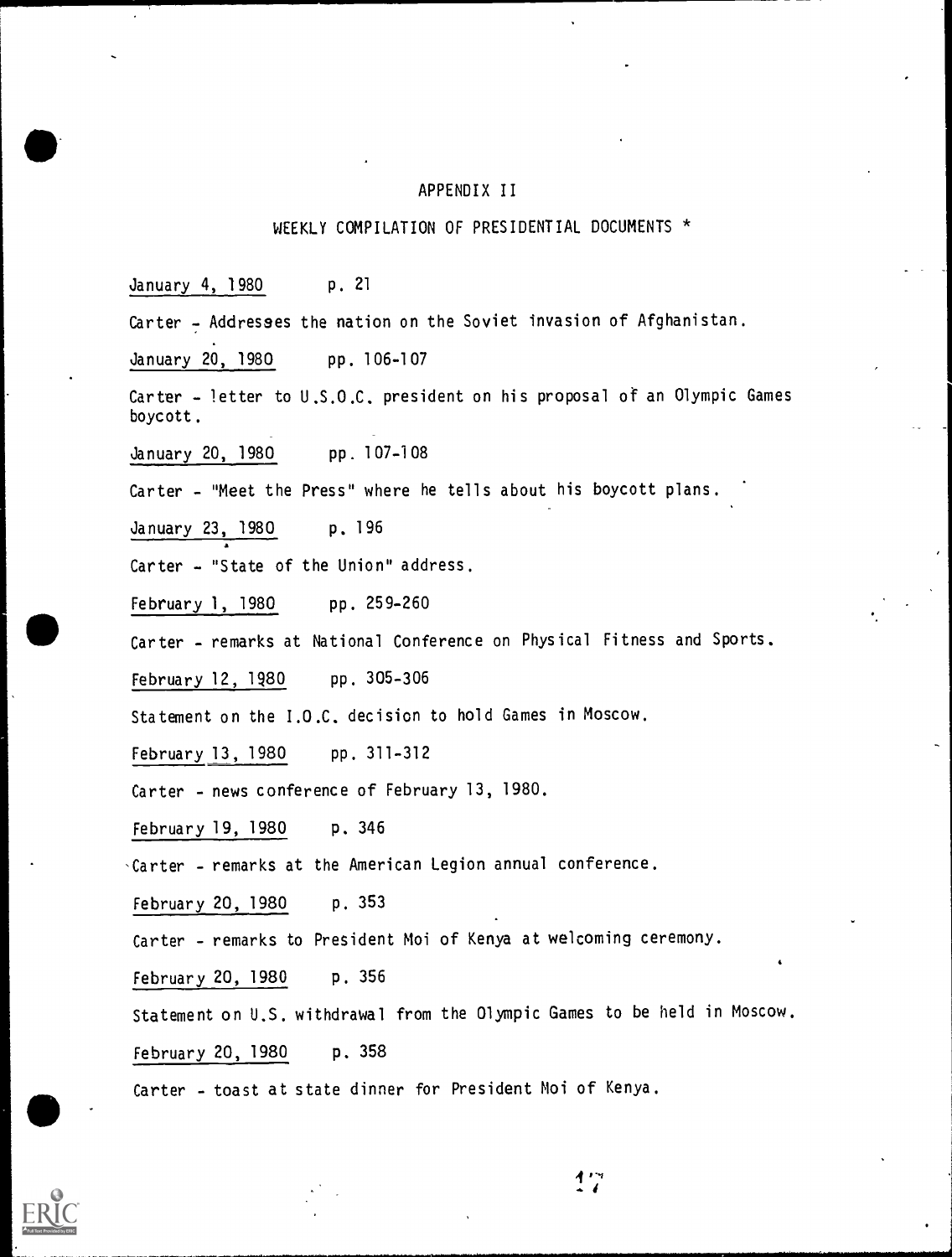February 25, 1980 pp. 380-381 Carter - remarks at the welcoming ceremony for the 1980 U.S. Olympic Winter Team. February 25, 1980 p. 383 Carter - remarks at Order of the American Hellenic Educational Progressive Association. February 25, 1980 p..388 Carter - remarks and question-and-answer session with editors and news directors. March 5, 1980 pp. 439-440 Carter - joint press statement with Chancellor Schmidt of West Germany. March 21, 1980 pp. 517-521 Carter - remarks to representatives of U.S. athletic teams. March 28, 1980 pp. 559-560 Memorandum on prohibition of U.S. transaction with respect to the Olympic Games. March 28, 1980 pp. 560-561 Statement on prohibition of U.S. transaction with respect to the Olympic Games. April 5, 1980 p. 616 Carter - mailgram to U.S.O.C. president. April 10, 1980 pp. 635-636 / Carter - remarks and question-and-answer session at American Society of Newspaper Editors. April 11, 1980 pp. 663-664 Carter - remarks and question-and-answer session with editors and broadcasters. April 12, 1980 p. 668 Statement by White House on vote by U.S.O.C. April 12, 1980 pp. 675-678 Carter - remarks and question-and-answer session with foreign correspondents. April 17, 1980 pp. 712-713

45.

Carter<sub>.</sub>- news conference of April 17, 1980.

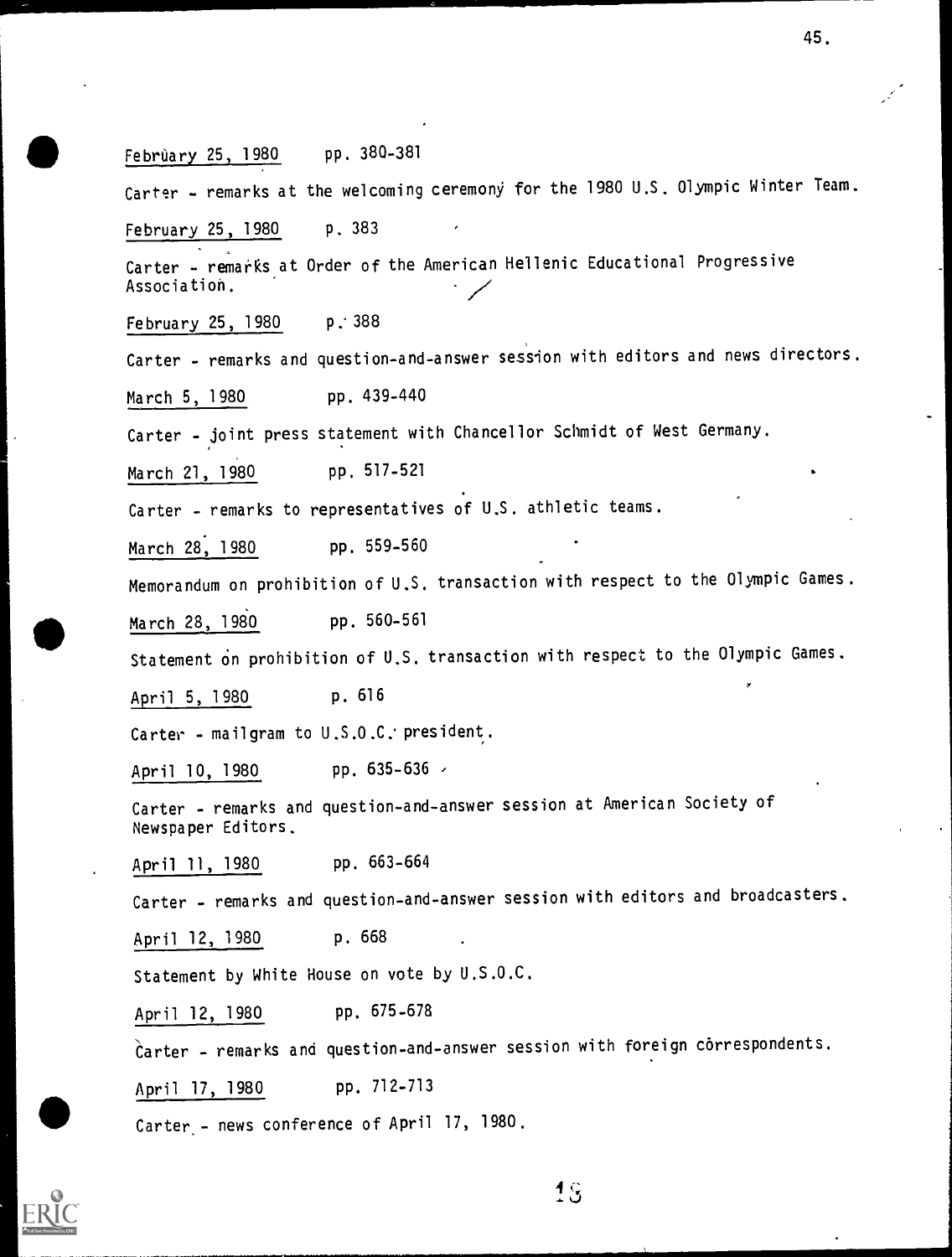April 19, 1980 p. 747 Carter - question-and-answer session with reporters from Pennsylvania. April 29, 1980 p. 796 Carter - news conference of April 29, 1980 April 30, 1980 p. 804 Carter - remarks and question-and-answer session with civic and community leaders. May 9, 1980 p. 869 White House announcement of budget amendment to raise funds for U.S.O.C. May 9, 1980 p. 895 Carter - remarks and question-and-answer session in town meeting in Philadelphia.  $\mathbf{d}$ May 15, 1980 p. 922 White House statement of meeting with Carter and I.O.C. president. May  $16, 1980$  ,  $p. 930$ White House statement on West Germany's decision to boycott the Olympic Games. May 23, 1980 p. 966 Announcement of meeting on U.S.O.C. fund-raising drive. May 28, 1980 pp. 989-990 Carter - remarks and question-and-answer session with Newhouse newspaper editors. June 12, 1980 p. 1103 Carter - question-and-answer session with foreign correspondents. June 22, 1980 pp. 1173-1174 Carter - exchange with reporters at Venice Economic Summit Conference. June 23, 1980 p. 1193 Carter - exchange with reporters at Venice Economic Summit Conference. July 4, 1980 pp. 1308, 1315-1316 Carter - remarks and que<br>California. Carter - remarks and question-and-answer session at town meeting at Merced,

California.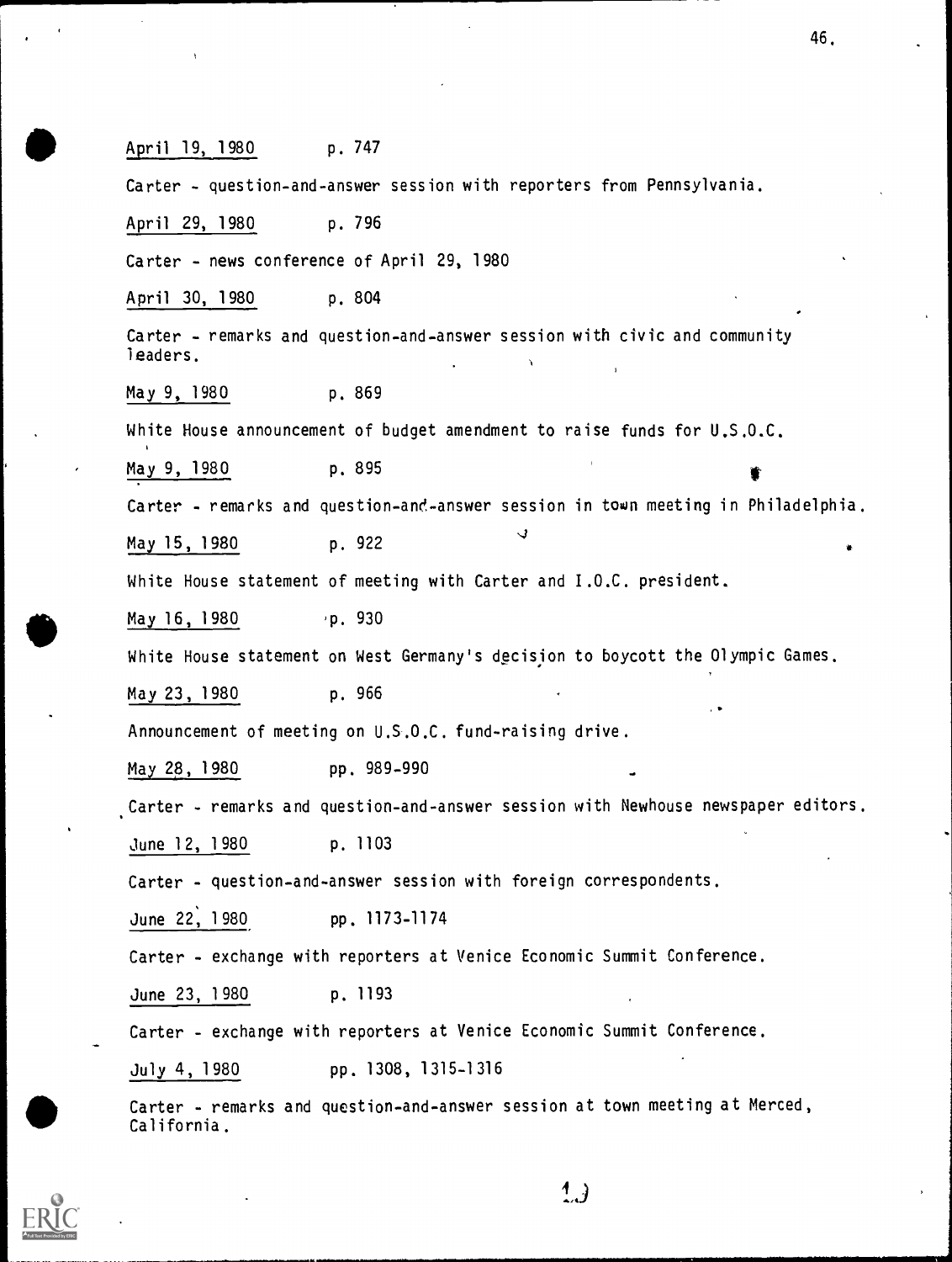47.

### July 29, 1980 p. 1435

Carter - remarks at the Conference on Security and Cooperation in Europe.

July 30, 1980 p. 1337

Act approved by Carter (PL 96-306) for gold-plated medals to be given to the U.S. Olympic Team.

July 30, 1980 pp. 1440-1442

Carter - remarks at medal presentation ceremony to members of the U.S. Olympic Summer Team.

July 31, 1980 p. 1444

Carter - remarks at a White House reception to members of the U.S. Olympic Team.

August 5, 1980 pp., 1493-1494

Carter - remarks at a medal presentation ceremony to members of the U.S. Olympic Team.

August 14, 1980 p. 1530

Carter - remarks at .the Democratic Congressional Campaign Committee Victory Luncheon.

August 14, 1980 p. 1535

Carter - remarks and question-and-answer session when accepting the presidential nomination at the 1980 Democratic Convention

September 15, 1980 pp. 1727-1728

Carter - remarks and question-and-answer session at a town meeting at Corpus Christi, Texas.

October 20, 1980 p. 2352

Carter - remarks and a question-and-answer session during a live television broadcast at Youngstown, Ohio.

\* The complete list ia a collection of speeches, letters, remarks and statements made by President Carter and the executive branch of government on the 1980 Olympic Games boycott.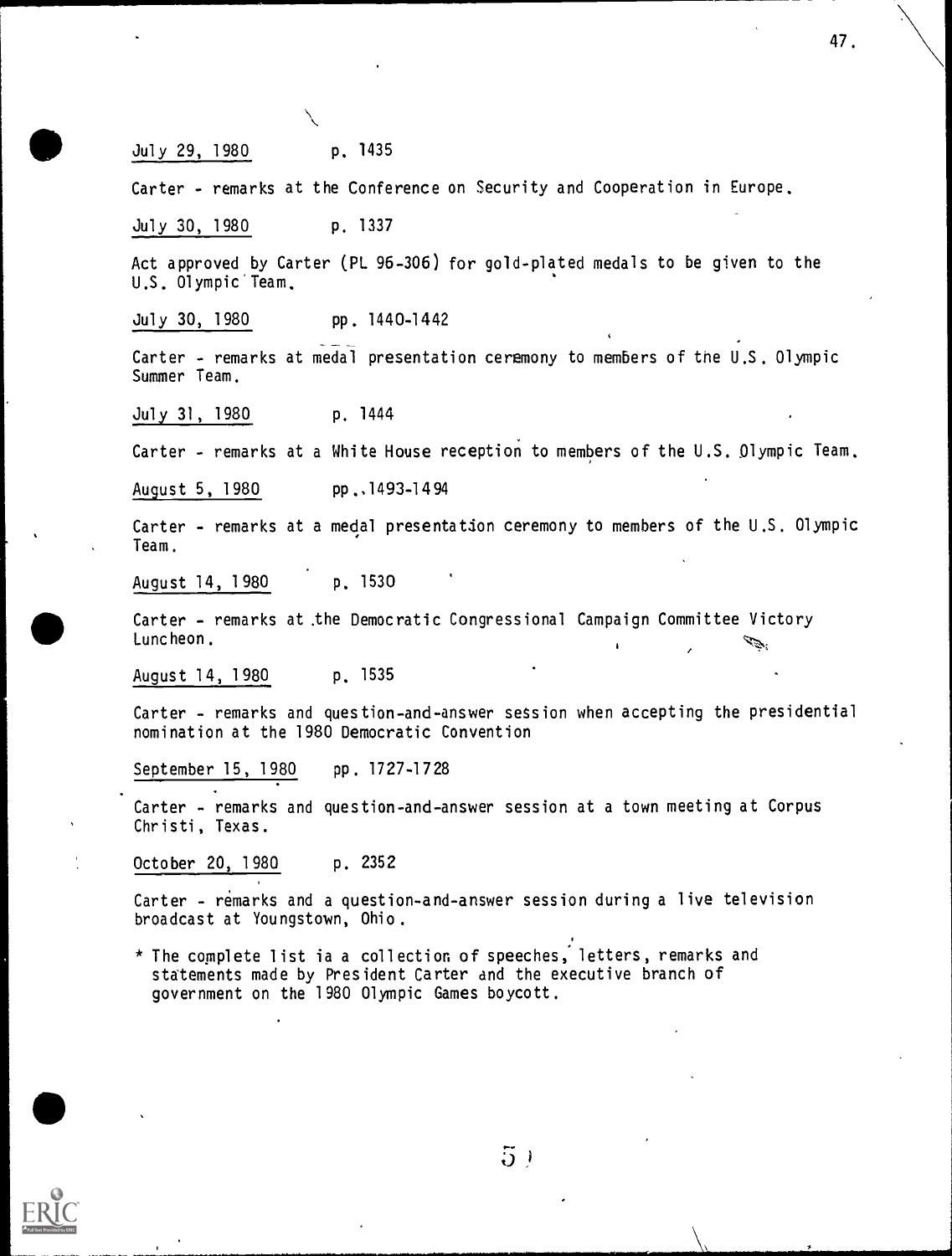### APPENDIX III

Ť.

# CONGRESSIONAL RESOLUTIONS RELATING TO THE OLYMPIC BOYCOTT

## H. Con. Res. 239 Rep. Ritter, et al.; 1/17/80

Urges the President to take the following measures to counter Soviet aggression in Afghanistan: (1) ban the export of grain and high technology to the Soviet Union; (2) negotiate with other nations to halt all grain exports to the Soviet Union; (3) ban loans and credits to the Soviet Union and negotiate with other countries to do the same; (4) withdraw from parttcipation in the 1980 Summer Olympic Games in Moscow and encourage other nations to seek the relocation of such games; and (5) declare travel by U.S. citizens in the Soviet Union hazardous. Directs the President to report to Congress concerning such measures.

H. Con, Res. 240 Rep. Buchanan; 1/17/80

Condems the Soviet Union for its aggression and continued presence in Afghanistan. Calls upon the President to express U.S. concern over such aggression. Urges the I.O.C. and U.S.O.C. to seek an alternative site for the 1980 Summer 'Olympic Games.

### H. Con. Res. 242 Rep. Dodd; 1/22/80

Urges the I.O.C. to transfer or postpone the 1980 Summer Olympic Games until Soviet troops are,withdrawn from Afghanistan. Expresses the sense of Congress that: (1) the U.S. and other nations should not participate in such games, if the I.O.C. does not transfer the games; and (2) nthe I.O.C. should establish permanent sites for the Olympic Games.

## H. Con. Res. 244 Pep. Dornan, et al.; 1/22/80

Expresses the, sense of Congress that; (1) the I.O.C. should relocate the 1980 Summer Olympics; (2) the U.S.O.C. should boycott such games, if the I.O.C. refuses to relocate such games; and (3) the U.S.O.C. with the I.O.C. should investigate the feasibility of a permanent site for the Olympic Games.

H. Con. Res. 245 Rep. Luken, et al.; 1/22/80

Expresses the sense of Congress that; (1) the I.O.C. should withdraw the 1980 Summer Olympic Games from the Soviet Union; and (2) there should be a boycott of such games, if they are not withdrawn and Soviet troops have not been withdrawn from Afghanistan.

H. Con. Res. 246 Rep. Miller, et al.; 1/22/80

Expresses the sense of Congress that the President should call upon the I.O.C. to relocate the 1980 Summer Olympic Games outside of the Soviet Union.

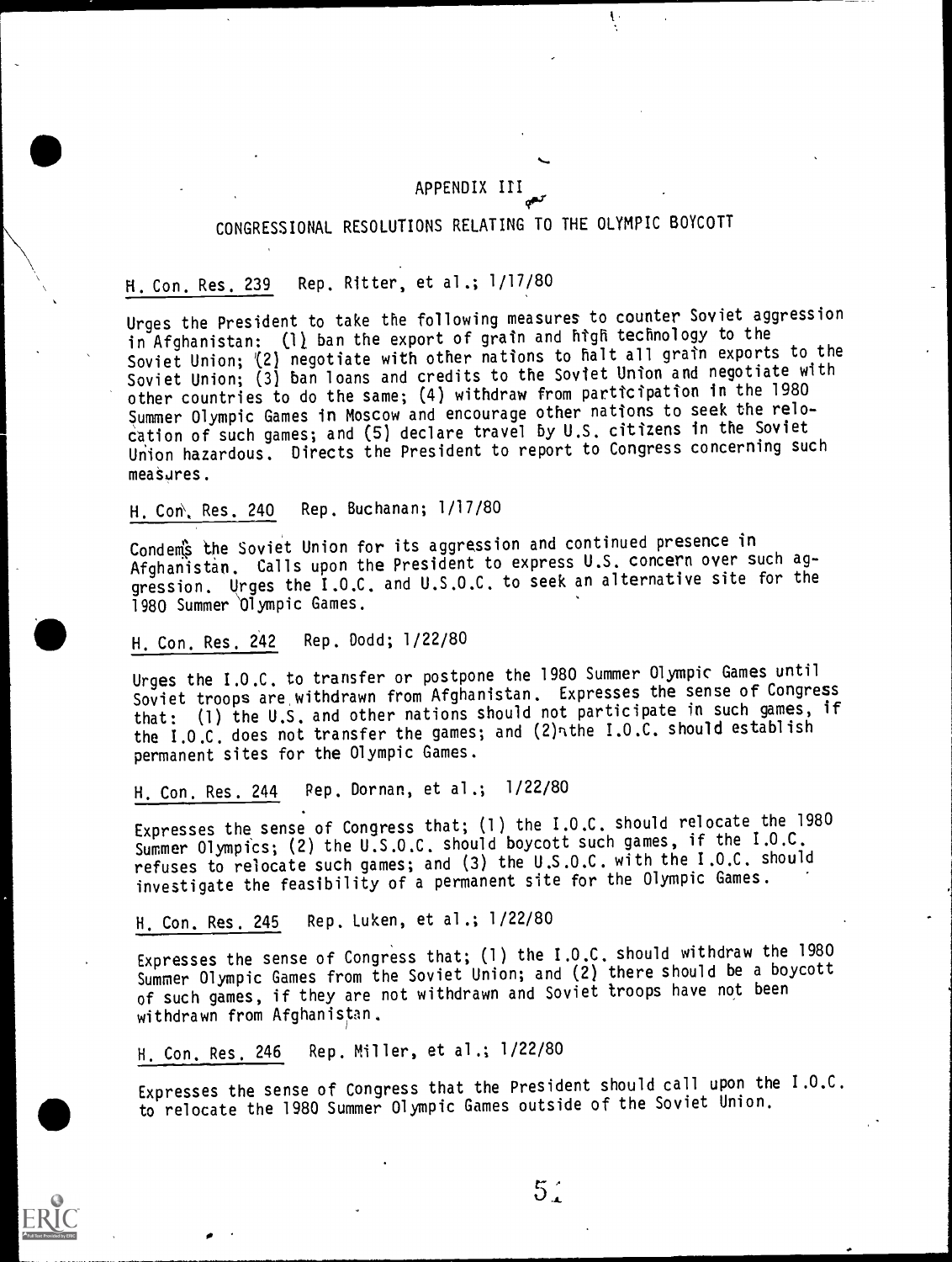### H. Con. Res. 247 Rep. Quayles; 1/22/80

Expresses the sense of Congress:  $(1)$  that the I.O.C. should relocate the 1980 Summer Olympic Games, if Soviet troops are not withdrawn from Afghanistan; (2) that the U.S. should withdraw from such games tf they are hot relocated; and (3) that the I.O.C. should take action to establish a permanent site for future Olympic Games in Greece. .

49.

### H. Con. Res. 249 Rep. Zablocki, et al.; 1/22/80

Urges:  $(1)$  the U.S.O.C. to propose the transfer or cancellation of the 1980 Summer Olympic Games; (2) the  $1.0.C.$  to and proposal; and (3) the U.S.O.C. and other nations' Olympic committees to not participate in such summer games, if the I.O.C. rejects such proposal, and conduct alternative games.

### H. Con. Res. 250 Rep. Albosta; 1/23/80

Expresses the sense of Congress to support the President's stand against Soviet aggression in Afghanistan by witholding U.S. participation in the 1980 Summer Olympic Games.

H. Con. Res., 251 Rep. Albosta, et al.; 1/23/80

Expresses the sense of Congress to condemn Soviet actions taken against Andrei Sakharov which further show the lack of the Soviet Union's fitness to host the Olympics.

H. Con. Res. 254 Rep. Rousselot; 1/23/80

Expresses the sense of Congress that the President should call upon the I.O.C. to relocate the 1980 Summer Olympic Games outside of the Soviet Union.

H. Con. Res. 255 Rep. Schroeder; 1/23/80

Expresses the sense of Congress that (1) 1980 Summer Olympic Games should be relocated; (2) if not, the U.S. should withdraw from competition; and (3) the I.O.C. should select permanent sites for the Summer and Winter Olympic Games.

### H. Con. Res. 256 Rep. Courter, et al.; 1/24/80

Expresses the sense of Congress that; (1) the I.O.C. should relocate .the 1980 Summer Olympic Games; (2) the U.S.O.C. and U.S. athletes should urge such a relocation; (3) the U.S. should support financially such relocation; (4) if such games are not relocated, the possibility of alternative games should be explored; and (5) the I.O.C. should explore the possibility of establishing a permanent site for such games.

H. Con. Res. 258 Expresses the sense of the Congress that if the U.S. does not participate in the 1980 Summer Olympic Games, the Presidential Medal of Freedom should be awarded to each member of the U.S. Summer Olympic team.

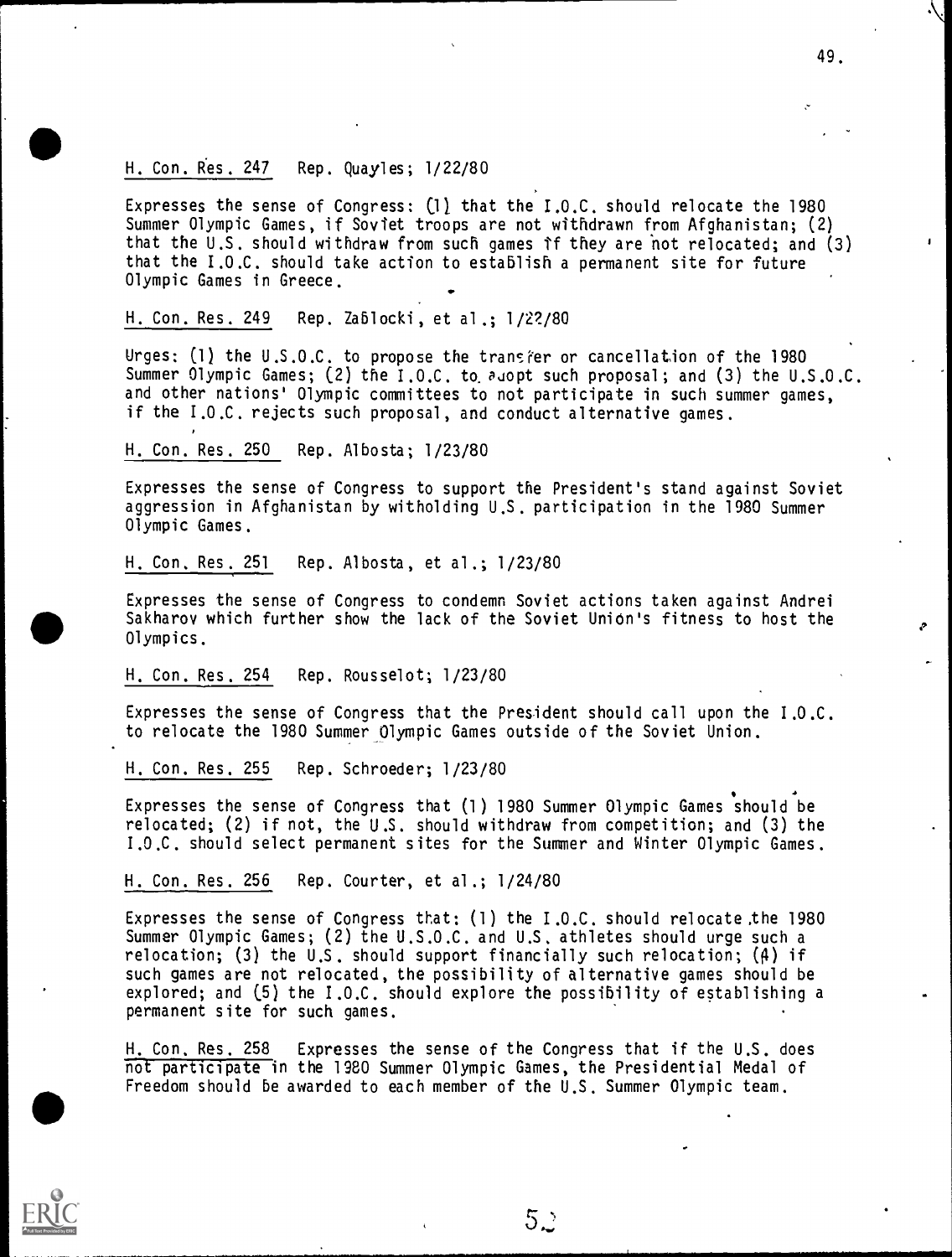H. Con. Res. 277 Rep. Bonier, et al.; 2/11/80

Requests the U.S.O.C. to propose to the I.O.C. that all nations join in funding a facility in Greece to serve as the permanent site of the Summer Olympic Games.

50.

H. Con. Res. 305 Rep. Jacobs;  $3/19/80^{17}$ 

Expresses the sense of Congress that no U.S. citizen should attend or participate in the 1980 Summer Olympic Games in Moscow.

H. Con. Res. 325 Rep. Guarini, et al.; 4/30/80

Expresses the sense of the Congress that the Postmaster General should distribute for purchase or use any existing postal material relating to the 1980 Summer Olympic Games, provided the word "boycott" is superimposed on such material.

H. Res. 524 Rep. Hubbard; 1/22/80

Expresses the sense of the House of Representatives that;. (1) the U.S. should not participate in the 1980 Summer Olympic Games in Moscow; and (2) the President and the U.S.O.C. should recommend alternate sites for such games.

H. Res. 526 Rep. Peyset, et al.; 1/22/80

Declares that the U.S.O.C. and athletes ought not to participate in any international sports competition held in the Soviet Union, including the 1980 Summer Olympics, unless Soviet troops are withdrawn from Afghanistan by February 20, 1980.

H. Res. 534 Rep. Bolling; 1/24/80

Urges; (1) the U.S.O.C. to propose the transfer or cancellation of the 1980 Summer Olympic Games; (2) the I.O.C. to adopt such proposal; and (3) the U.S.O.C. and other nations' Olympic committees to not participate in such summer games, if the I.O.C. rejects such proposal, and conduct alternative games.

H. Res. 547 Rep. Oakar, et al.; 1/29/80

Expresses the sense of the House of Representatives that athletic games should be held in the U.S. for American. and foreign athletes, if the U.S. does not participate in the 1980 Summer Olympic Games.

H. Res. 555 Rep. Oakar; 1/31/80

Expresses the sense of the House of Representatives that athletic games should be held in the U.S. for American and foreign athletes if the U.S. does not participate in the 1980 Summer Olympic Games.

H.R. 6603 Rep. Vento, et al.; 2/25/80

Authorizes the President to present, on behalf of the Congress, a specially struck gold medal to the Smithsonian Institutiion in recognition of the athletes who have prepared for the 1980 Summer Olympics and who will sacrifice their personal goals in furtherance of U.S. foreign policy. Authorizes the Secretary of the Treasury to cause duplicates of such medal in bronze for sale to the general public.

53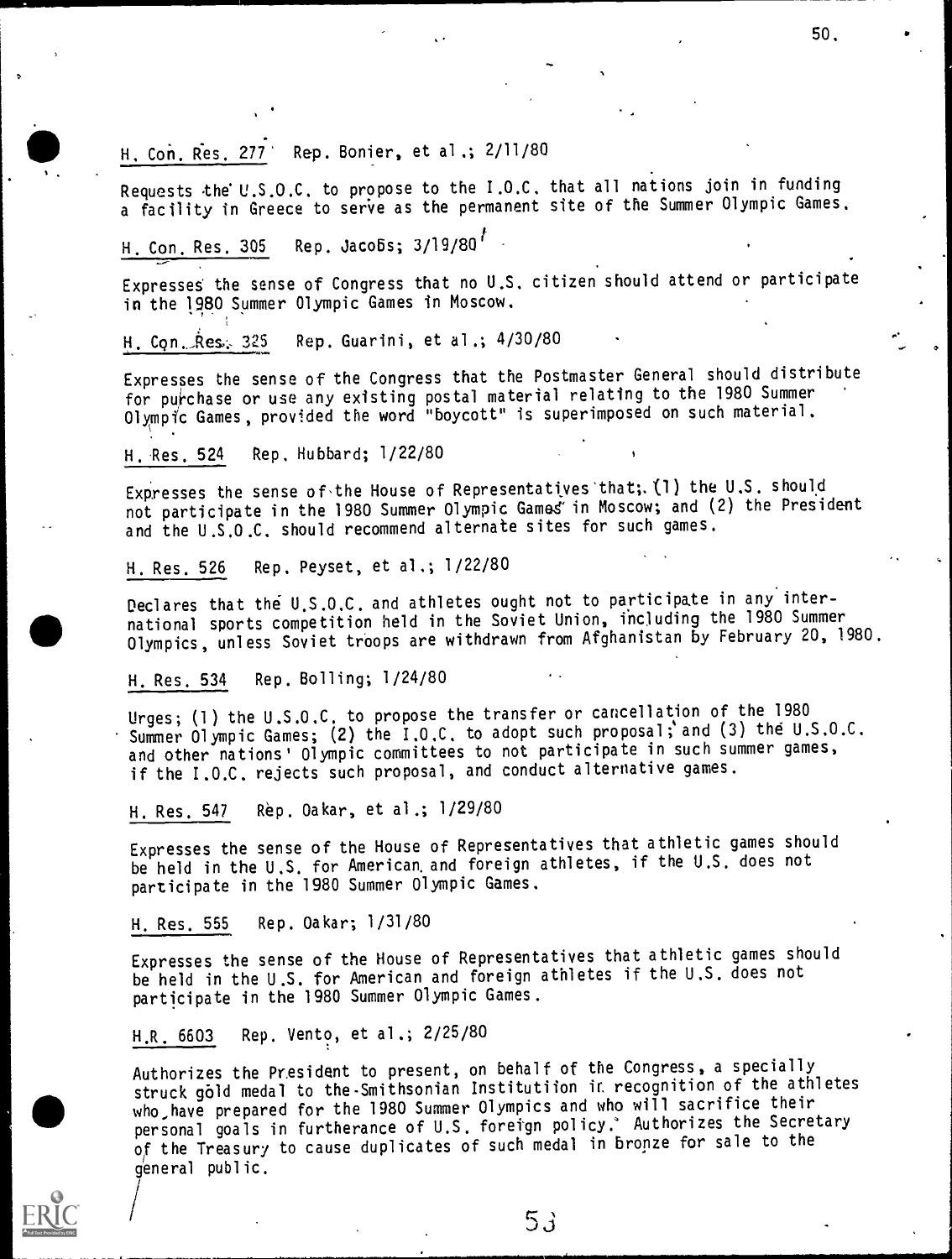### H. R. 7329 Rep. Sawyer, et al.; 5/12/80

. 4.

Authorizes and requests the President to present, on Behalf of the Congress, a national medal to each athlete selected to be a member of the 1980 U.S.  $\cdot$  .0lympic  $\mathcal{I}_{\mathcal{C}}$ am to the Olympic Games. Directs the Secretary of the Treasury to cause to be.struck such medals in bronze with gold plating, and with such emblems as shall Be determined By the Secretary in consultation with the U:S.O.C. Authorizes the Secretary to strike duplicates and replicas of such medal in - bronze for sale to the general public.

51.

#### H.R. 7433 Rep. McKay, et. al.; 5/22/80

Directs the Secretary of the Treasury to pay claims for losses sustained by  $\sim$   $\sqrt{U}$ .S. citizens or corporations as a result of the U.S. boycott of the 1980 Summer Olympic Games.

### H.R. 7461 Rep. Frost, et. al.; 5/29/80

Allows an individual under the Internal Revenue Code an income tax deduction equal to 50 percent of the travel deposit loss sustained by such taxpayer as.a result of the 1980 Summer Olympic boycott. Limits the amount of such deduction to \$2,500.

### H.R. 7482 Rep. Annunizio, et al.; 6/4/80

Authorizesithe President to present a gold-plated medal, on behalf of the Congress, to those Athletes selected through the Olympic trial process to be members of the U.S. Olympic team of 1980. Directs the Secretary of the Treasury to cause to be struck 650 such medals with suitable emblems. Declares that such medals are national medals and that funds to carry out this Act should be made available under the Amateur Sports Act of 1978.

#### H.R. 7629 Rep. Williams; 6/19/80

Authorizes the President to presént a gold-plated medal, on behalf of the Congress, to those athletes selected through the Olympic trial process to be members of the U.S. Olympic team of 1980. Directs.the Secretary of the Treasury to<sup>r</sup> cause to be struck 650 such medals with suitable emblems and the inscription "First in Patriotism". Declares that such medals are national medals and that funds to carry out this Act should be made available under the Amateur Sports Act of 1978.

H. J. R. 473 Rep. Bauman, et al.; 1/17/80

a

Requests the President to ask the I.O.C. to transfer the'1980 Summer Olympic Games from the Soviet Union. Directs the President to: (1) ask the U.S.O.C. to boycott such games if they are not transferred; (2) encourage other free nations to do the same, and (3) assist in the organization of a "Free World Olympics".

 $5:$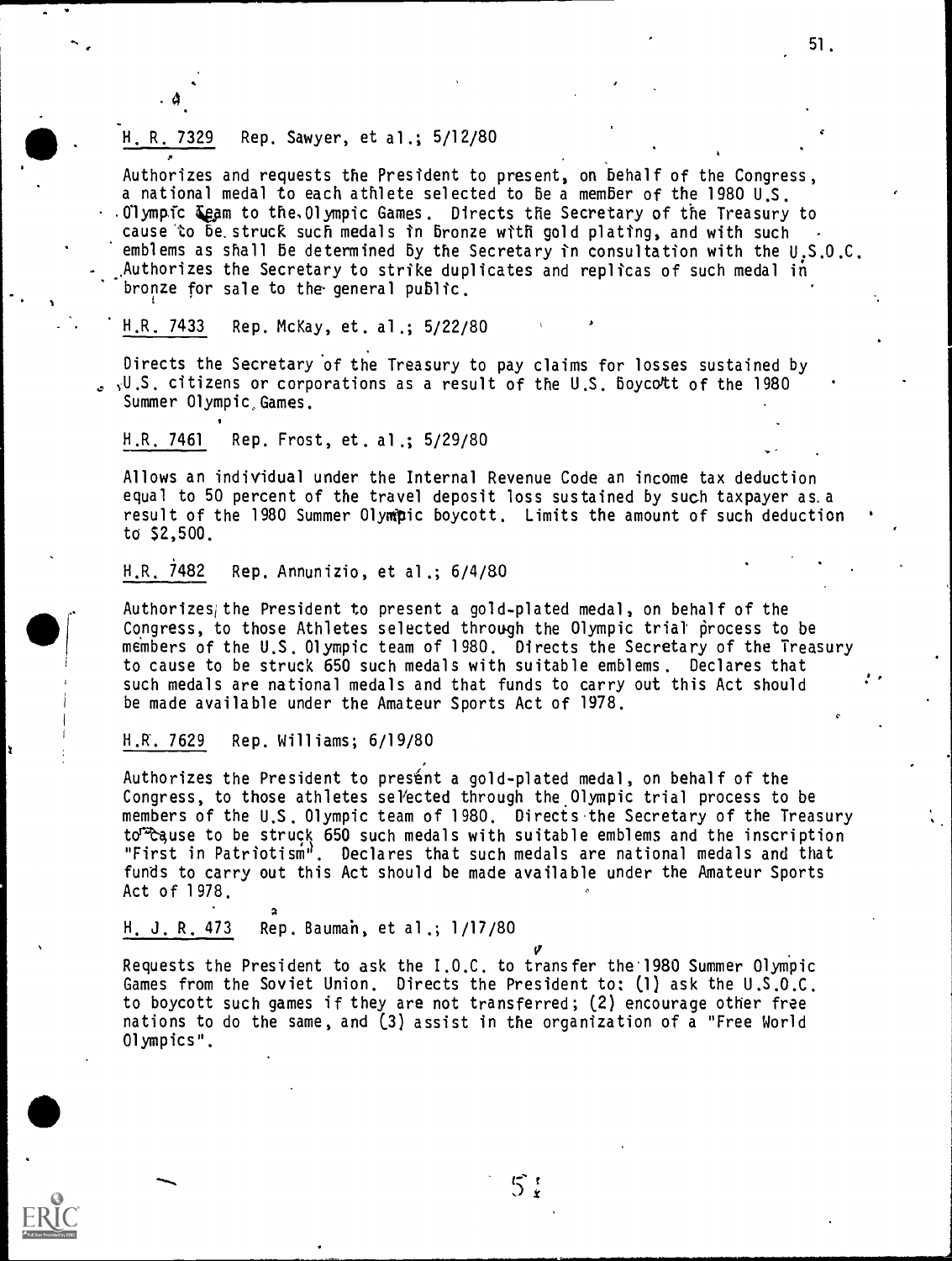### S. Con. Res. 64 Sen. Weicker; 1/22/80

Expresses the sense of Congress that  $(1)$  the U.S. should not participate in the 1980 Summer Olympics, unless Soviet troops are withdrawn from Afghanistan, and (2) further economic restrictions against the Soviet Union should be imposed, including an embargo of exports from the U.S.

52.

S. Con. Res. 66 Sen. Cannon; 1/24/80

Urges: (1) the  $U.S.O.C.$  to propose the transfer or cancellation of the 1980 Summer Olympic Games; (2) the I.O.C. to adopt such proposal; and (3) the  $U.S.O.C.$  and other nations' Olympic committees to not participate in such summer games, if the I.O.C. rejects such proposal, and conduct alternative games.

S. Con. Res. 68 Sen. Heflin, et al.; 1/24/80

Urges (1) the Congress to encourage the I.O.C. to relocate the 1980 Summer Olympic Games, (2) that if such games are not relocated, all peace-loving nations be invoted to narticipate in a World Peace Olympiad for the year 1980; and (3) that the U.S.O.C. work with foreign committees to select a site for such Olympaid.

S. Con. Res. 70 Sen. Church, et al.; 1/28/80

 $\overline{a}$ Urges: (1) public support for the U.S.O.C. and athletes; (2) the I.O.C. to accede to the U.S.O.C.'s proposal to transfer, postpone, or cancel the T980 Summer Olympic Games; (3) no American participation or attendance if the I.O.C. fails to adopt such proposal; (4) that other nations be encouraged to support the U.S. policy; and (5) the I.O.C. consider the creation of permanent sites for the Summer and Winter Olympic Games.

S. Res. 333 Sen. Pryor, et al.; 1/22/80

Expresses the sense of the Senate that  $(1)$  the U.S.O.C. should petition the I.O.C. to relocate the 1980 Summer Games, and (2) the U.S. should not participate if such games are not relocated.

S. Res. 334 Sen. Muskie, et al.; 1/22/80

Expresses the sense of the Senate that if Soviet troops are not withdrawn from Afghanistan within 30 days, the President should (1) seek U.S. withdrawal from 1980 Olympic Games in Moscow; (2) encourage other nations to withdraw from such games, and (3) encourage the relocation of such games.

S. 2724 Sen. Hart, et al.; 5/21/80

Authorizes the President to present a gold-plated medal, on behalf of the Congress, to those athletes selected through the Olympic trial process to be Members of the U.S. Olympic team of 1980. Directs the Secretary of the Treasury to cause to be struck 650 such medals with suitable emblems. Declares that such medals are national medals and that funds to carry out this Act shall be hade available under the Amateur Sports Act of 1978.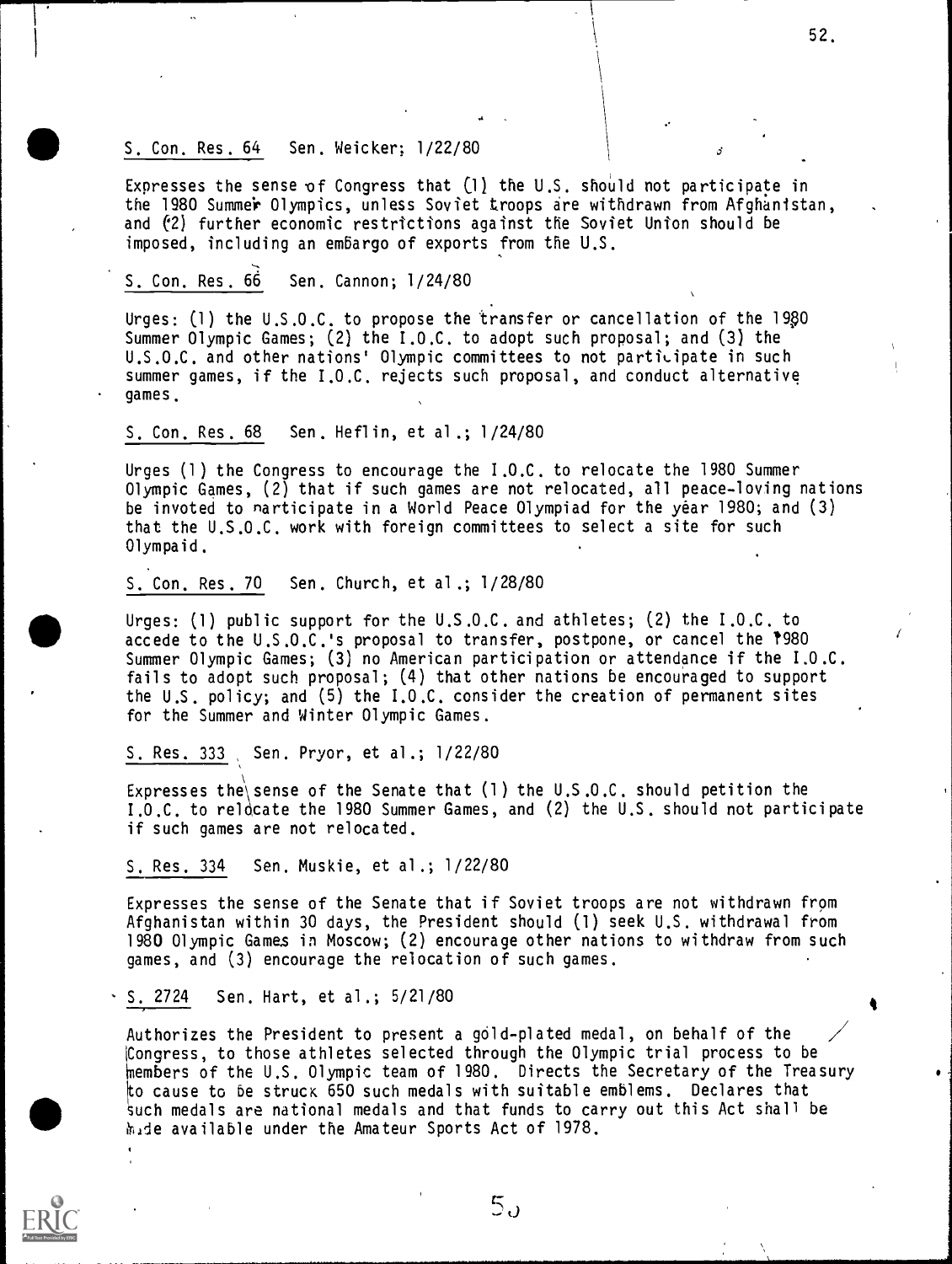#### 1 981 CONGRESSIONAL RESOLUTIONS

#### H. Con. Res. 168 Rep. Bonier, et al.; 7/31/81

Expresses the sense of the Congress that the U.S.O.C. should propose that a plan be developed to find the construction and maintenance of a permanent site in Greece for the Summer Olympics.

#### H. Con. Res. 188 Rep. LeBoutiller; 9/22/81

Expresses the sense of Congress that the National Hockey League and American<br>Hockey League, the National Collegiate Athletic Association and Amateur Athletic Union should bar all U.S. teams from participating in sports events involving the Soviet Union.

#### H. Con. Res. 191 Rep. LeBoutiller; 9/24/81

Expresses the sense of the Congress that  $U.S.$  athletic teams should refuse to participate-in sporting events with Soviet athletic teams.

H.R. 4454 Rep. Fields, et al .; 9/1 0/81

Permits taxpayers to designate on their income tax returns an election to contribute \$1 of their income tax refund or \$l forwarded with returns to sup- port the fund established by the U.S .0.C. Development Fund Checkoff Act of 1981. !

 $\mathbf{v}$ 

S. 15 95 Sen. Inouye, et al.; 8/3/81

Vita 1991 I  $\mathcal{L} \rightarrow \mathcal{L}$ 

 $\sqrt{2}$ 

 $\bullet$  to the set of  $\bullet$ 

Permits taxpayers to designate on their income tax returns an election to contribute  $$1$  of their income tax refund or  $$1$  forwarded with returns to sup-.port the fund established'by the U.S.O.C. Development Fund Checkoff Act of 1 981.

59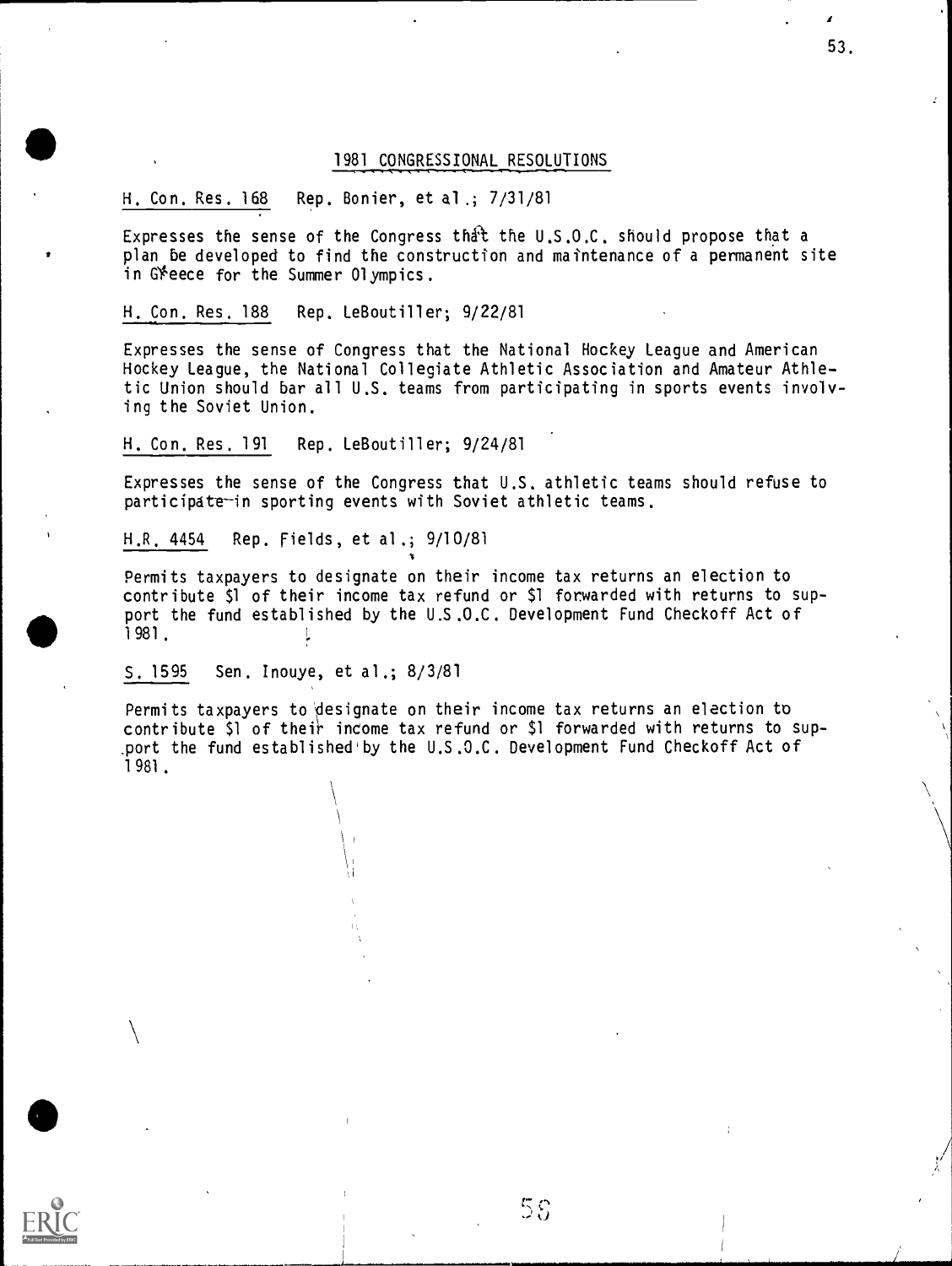#### APPENDIX IV

#### Department of State Bulletin

February 1980 Pages 4-5 Secretary of State Cyrus Vance interview on "Today Show." Pages 6-9 Deputy Secretary of State Warren Christopher interview on "Face the Nation." March 1980 Pages 29-31 President Jimmy Carter interview on "Meet the Press." Pages 37-39 Vance interview in New York Times. Page 50 Vance speech to I.O.C. meeting on U.S. favoring transfer of Summer Olympics. Pages 50-52 Carter and Christopher statement on Summer Olympics in Moscow and text of President's letter. April 1980 Pages 12-16 Page 39 Vance address and question-and-answer session to Council of Foreign Affairs on Afghanistan and America's course. White House statement on I.O.C. rejection of U.S. proposal to boycott Summer Olympics. Pages 39-40 Vance text of news conference in Europe. Page 46 White House statement on U.S. withdrawal from Summer Olympics. Pages 53-58 Vance text of joint press conference for ANZUS Council. Pages 58-59 Carter remarks on Australian Prime Ministers visit. May 1 980 Pages 3-8 Carter question-and-answer session before American Society of Newspaper Editors on U.S. course in a changing world. Pages 14-15 Vice-President Walter Mondale speech before U.S.O.C. on U.S. calls for an Olympic boycott, Pages 25-26 Christopher interview on "Issues and Answers."



57